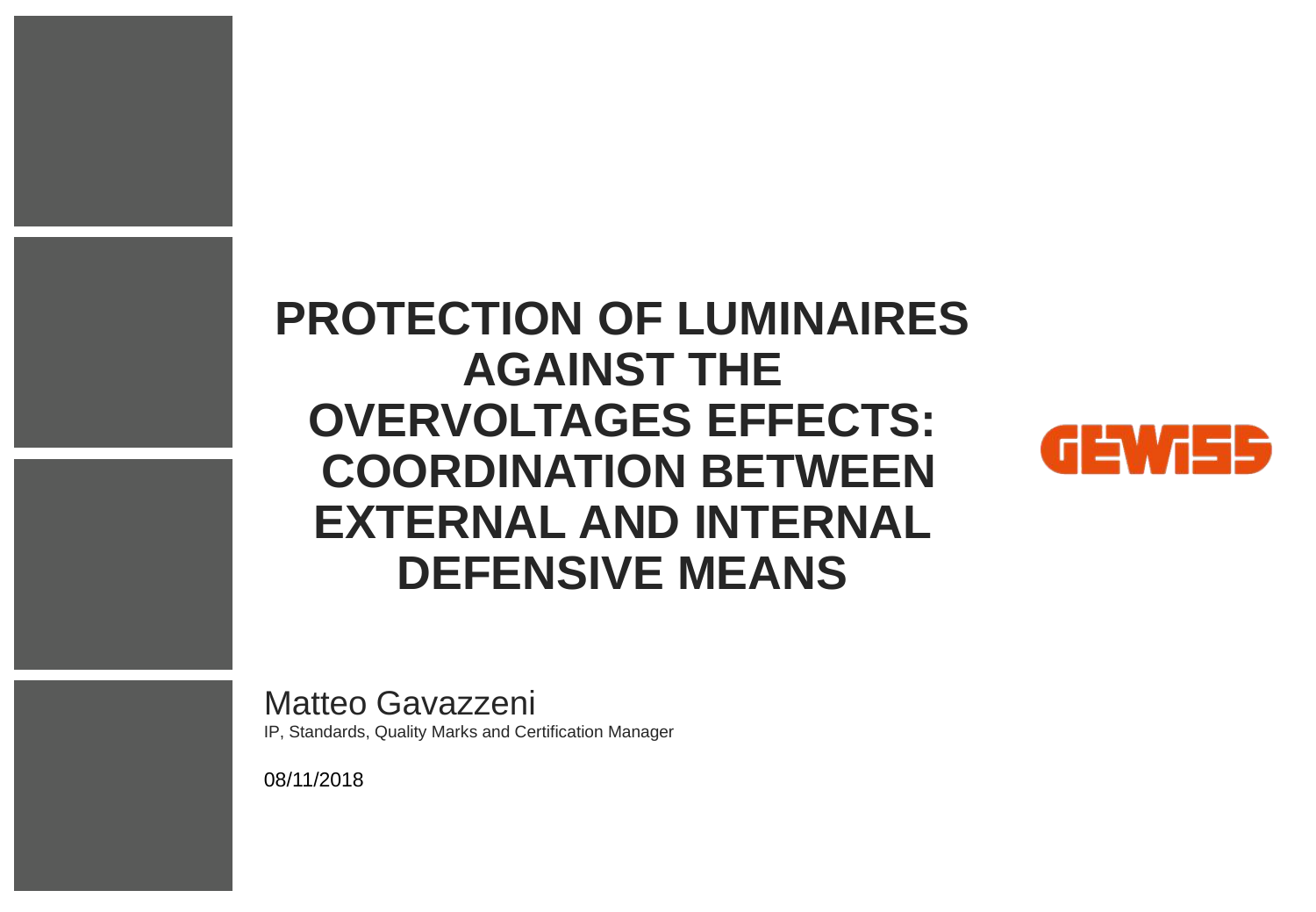Programme of works

- **Problem to be fixed**
- **Overvoltages: types and origins**
- **Level of protection of luminaires against overvoltages**
- **Is it necessary to install external protective means ?: Risk analysis**
- **Main parameters for a proper evaluation and installation of the SPDs**
- **Final conclusions**





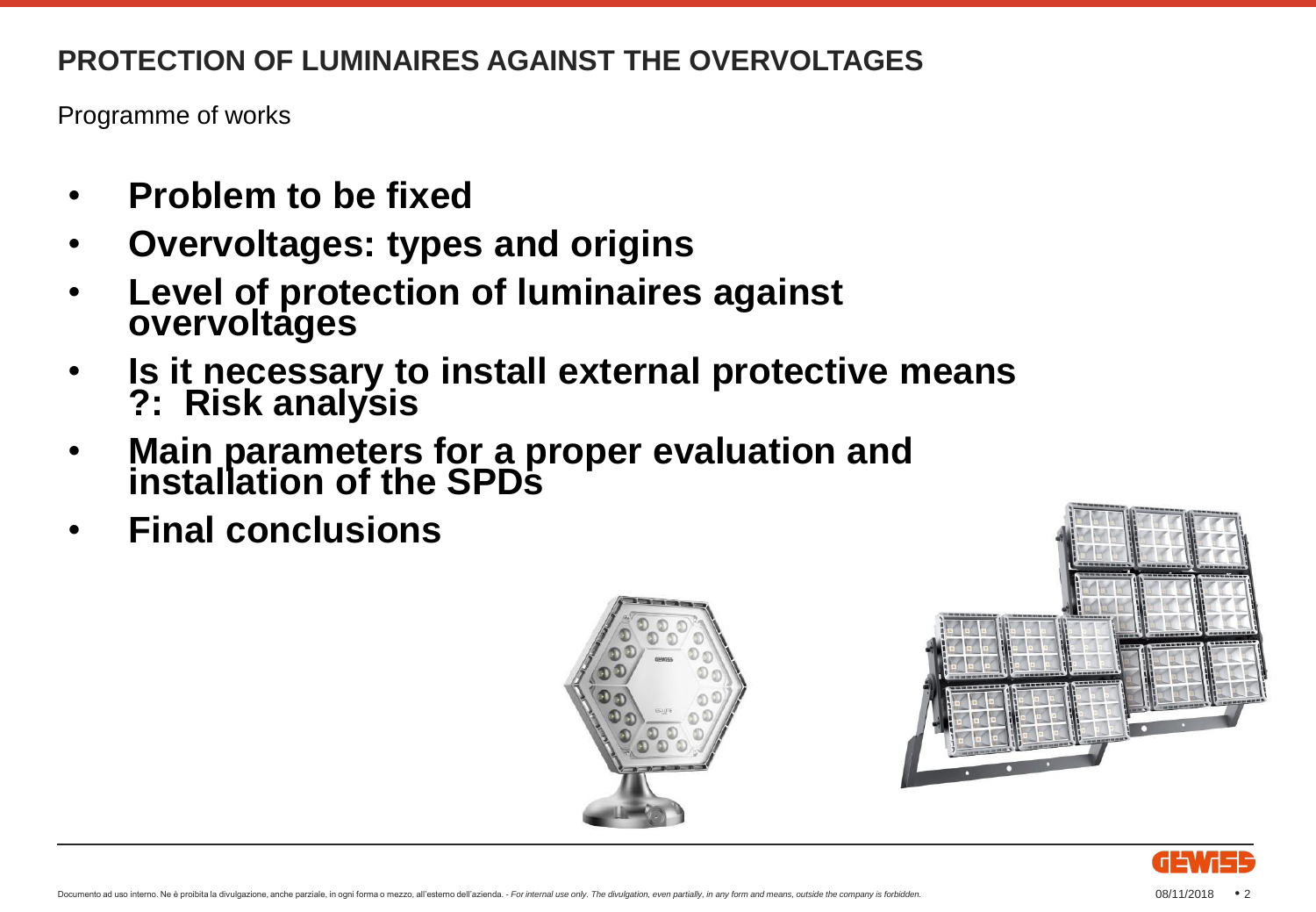Programme of works

- **Problem to be fixed**
- **Overvoltages: types and origins**
- **Level of protection of luminaires against overvoltages**
- **Is it necessary to install external protective means ?: Risk analysis**
- **Main parameters for a proper evaluation and installation of the SPDs**
- **Final conclusions**





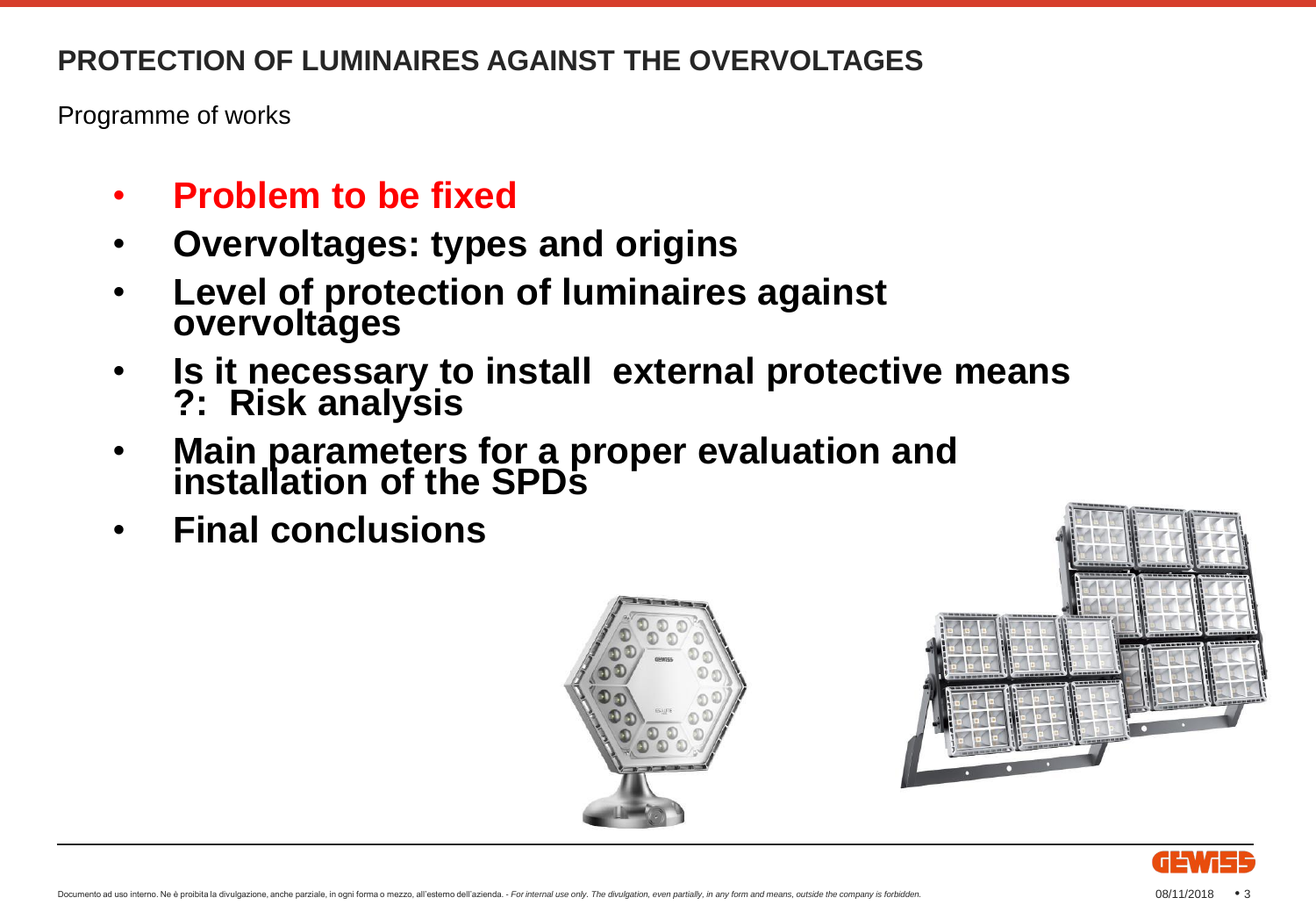Problem connected with the use of LED technology

The increasingly vast use of LED technology within lighting devices has led to the need to ensure adequate protection against overvoltages in the network.

Indeed those devices are rather more sensitive against those stresses than the luminaires based on the traditional technologies.

The characteristics of transient overvoltages of atmospheric origin depend **at least** on the type of:

- line that supplies the luminaires (**underground** and/or **overhead**) and
- the area of installation (**Ng**= average annual ground flash density in lighting flashes per km<sup>2</sup> per year)



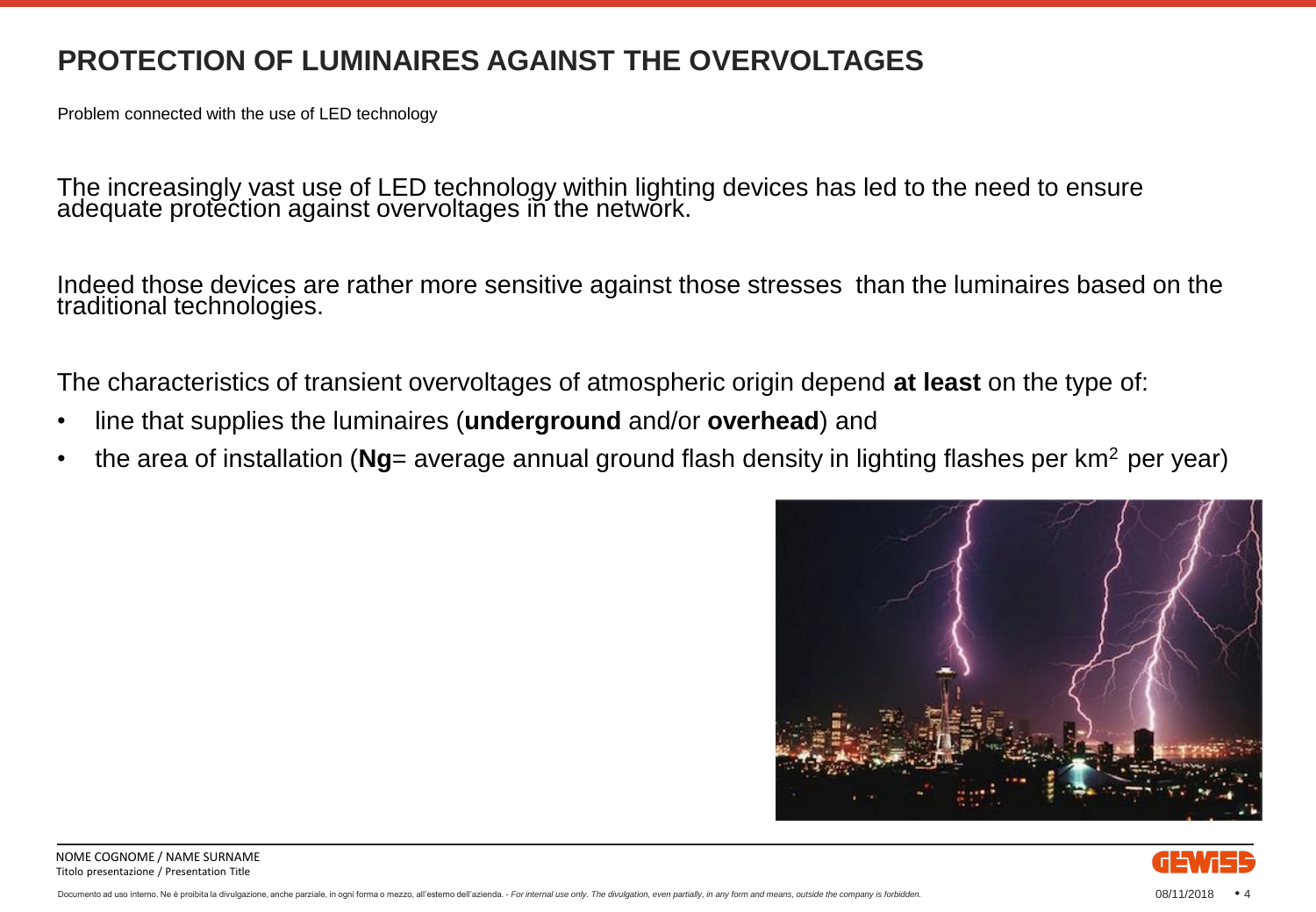Coordination between the protection means

it is therefore important to evaluate the means by which it is possible to increase the level of service by either/both the use of:

• luminaires providing a **greater resistance** to such phenomena

and/or, where this is not possible

• **External SPDs** coordinated with the immunity level of the luminaires themselves.





NOME COGNOME / NAME SURNAME Titolo presentazione / Presentation Title

Documento ad uso interno. Ne è proibita la divulgazione, anche parziale, in ogni forma o mezzo, all'esterno dell'azienda. - For internal use only. The divulgation, even partially, in any form and means, outside the company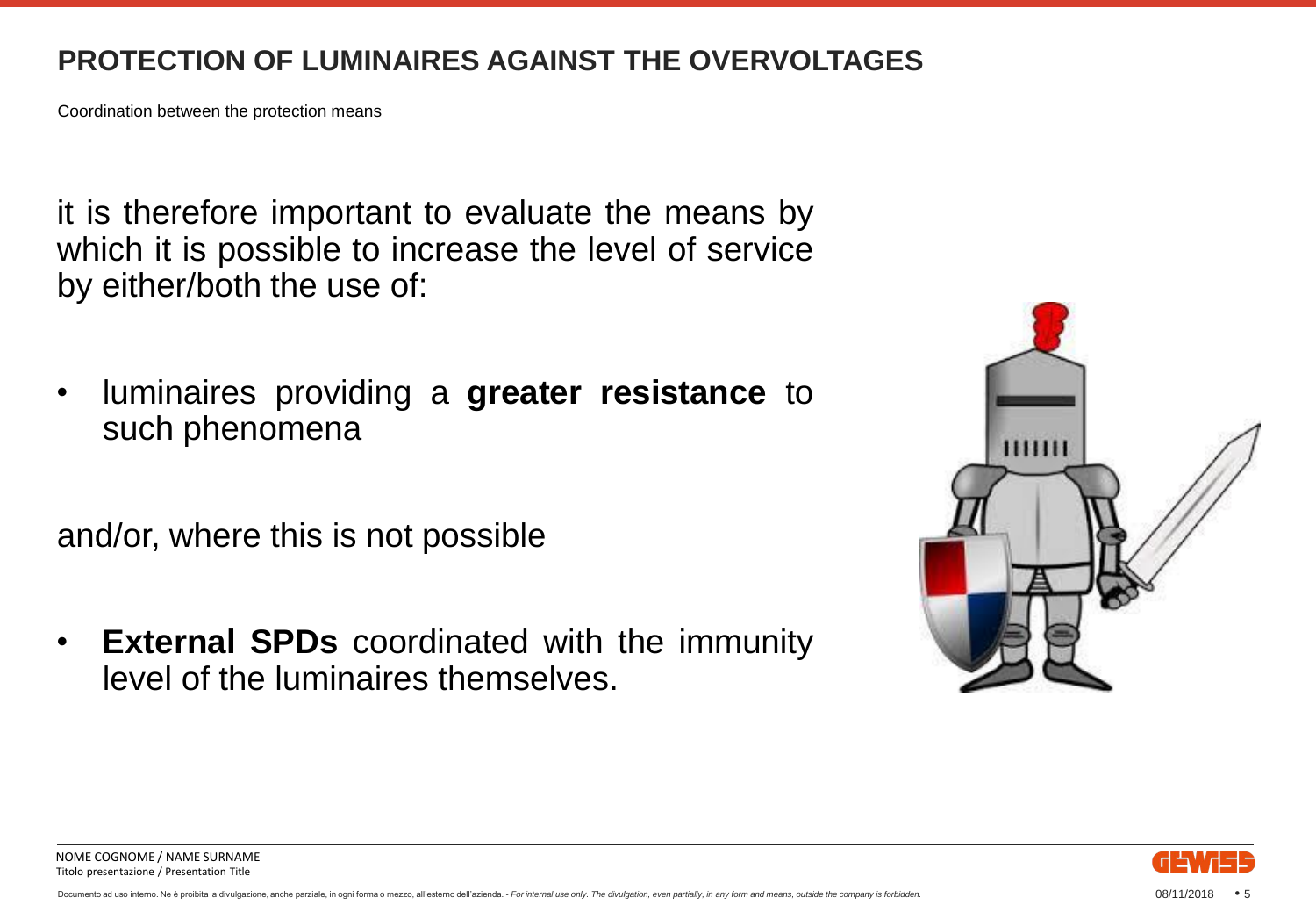Programme of works

- **Problem to be fixed**
- **Overvoltages: types and origins**
- **Level of protection of luminaires against overvoltages**
- **Is it necessary to install external protective means ?: Risk analysis**
- **Main parameters for a proper evaluation and installation of the SPDs**
- **Final conclusions**





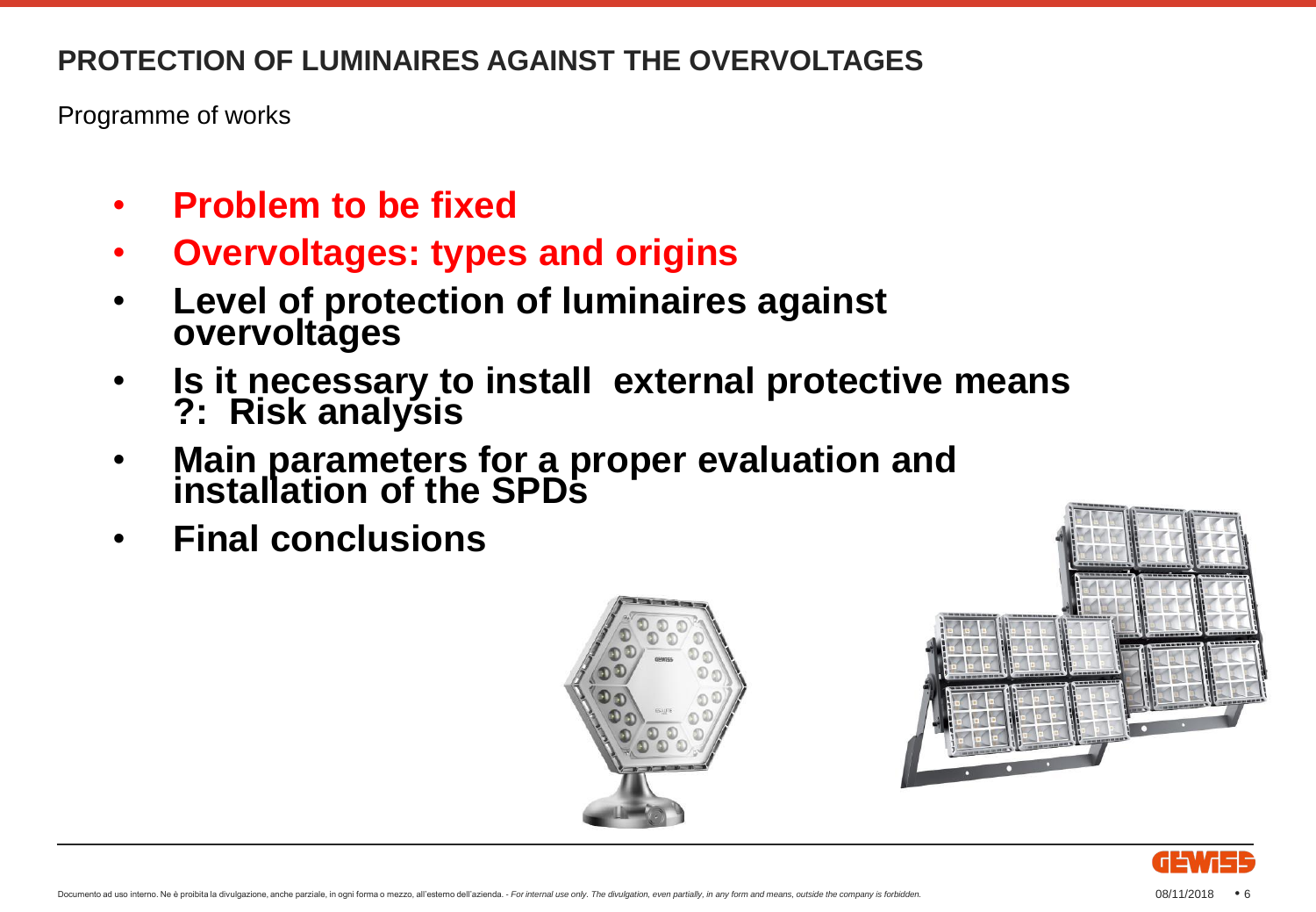Overvoltages from switching operations

There are two possible phenomena that would lead to overvoltage:

- Switching operations
- Lighting strikes

and two possible classifications for those events:

- Common mode
- Differential mode



ComputerHope.com

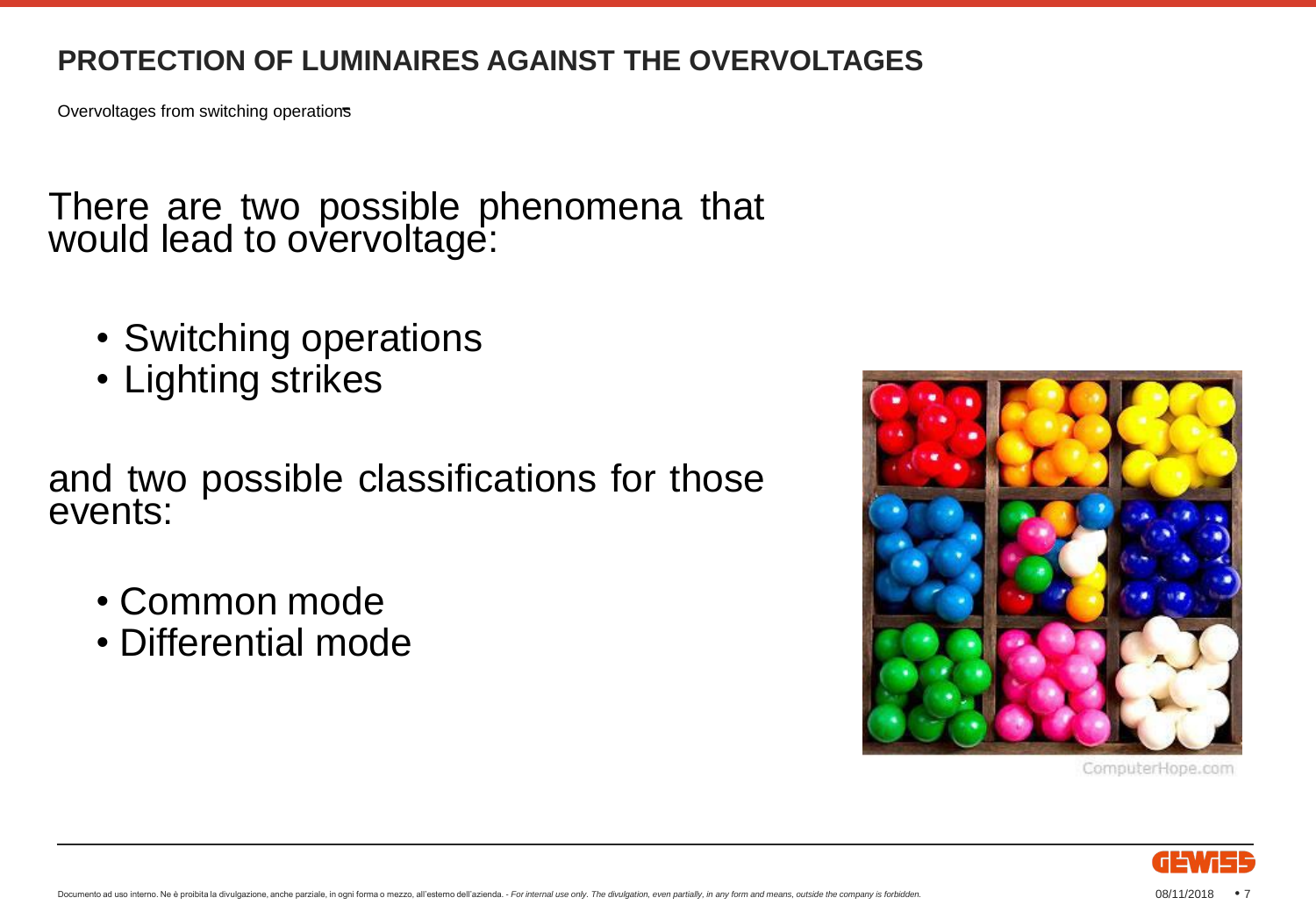Overvoltages from switching operations

#### **The overvoltages due to switching operations** could be cause by:

- Disturbances connected to the switching operations of capacitive loads (e.g. accumulators);
- Strong and sudden changes in the loads (e.g. introduction of new heavy loads);
- Resonance phenomenon connected to switching devices;
- Faults such as short circuits or electric arcs affecting the installation's earth connection system.

These are phenomena characterized by:

- a **lower energy** content,
- **higher** frequency





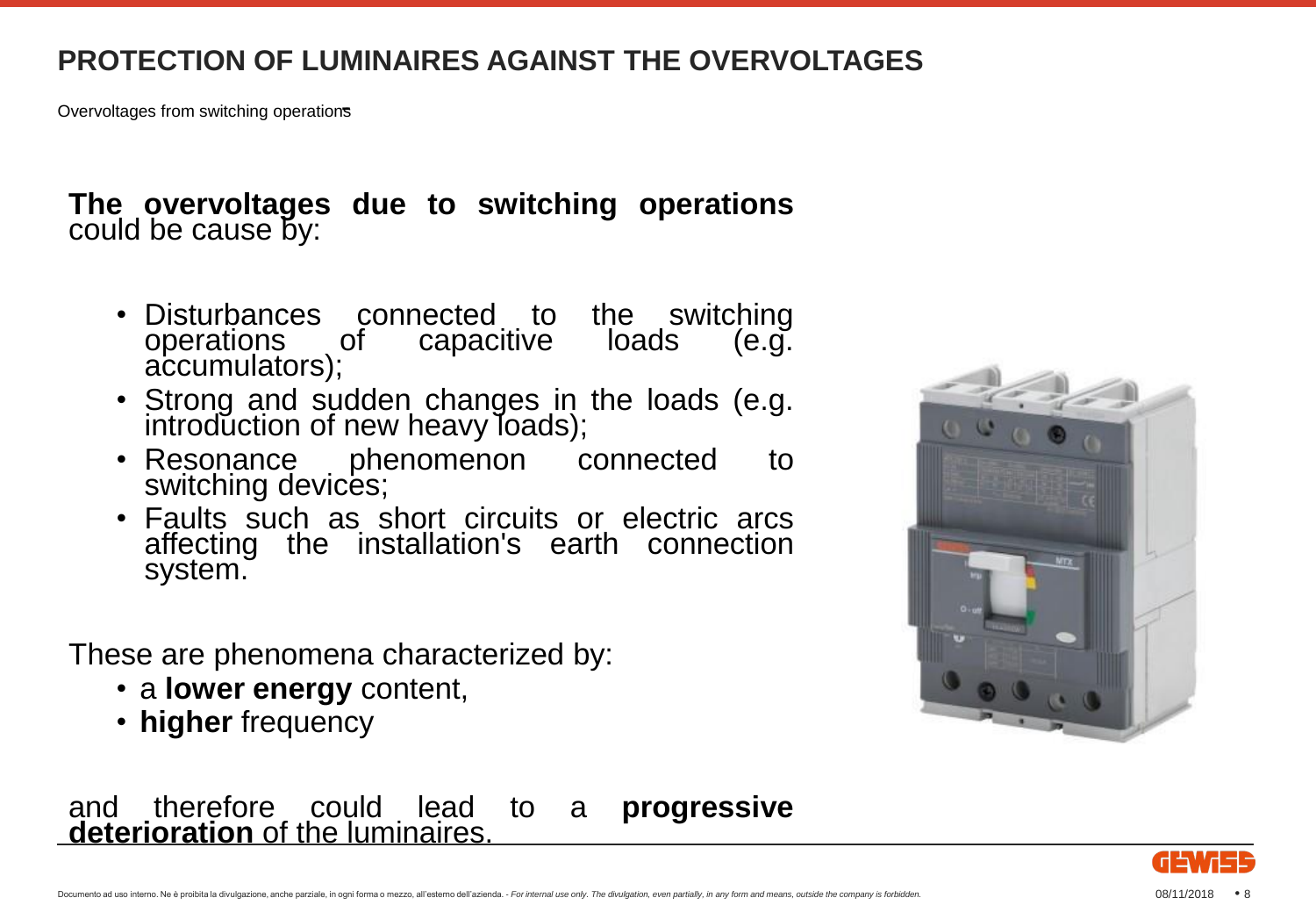Overvoltages from lighting strikes

**Lightning strikes** are classified as follows**:**

- Directly affecting the power supply line of the devices by injecting high currents (up to 250 kA) capable of producing overvoltages through the earth resistance or line impedance;
- Indirectly disturbing the supply line (e.g affecting the ground nearby) and producing overvoltages through electromagnetic coupling phenomena;
- Indirectly affecting the supply line and producing overvoltáges throŭgh the common earth connection system (e.g of the poles).

These are phenomena marked by:

- an **extreme high energy** content,
- **lower** frequency

and therefore could cause sudden and permanent malfunctioning of the luminaires .



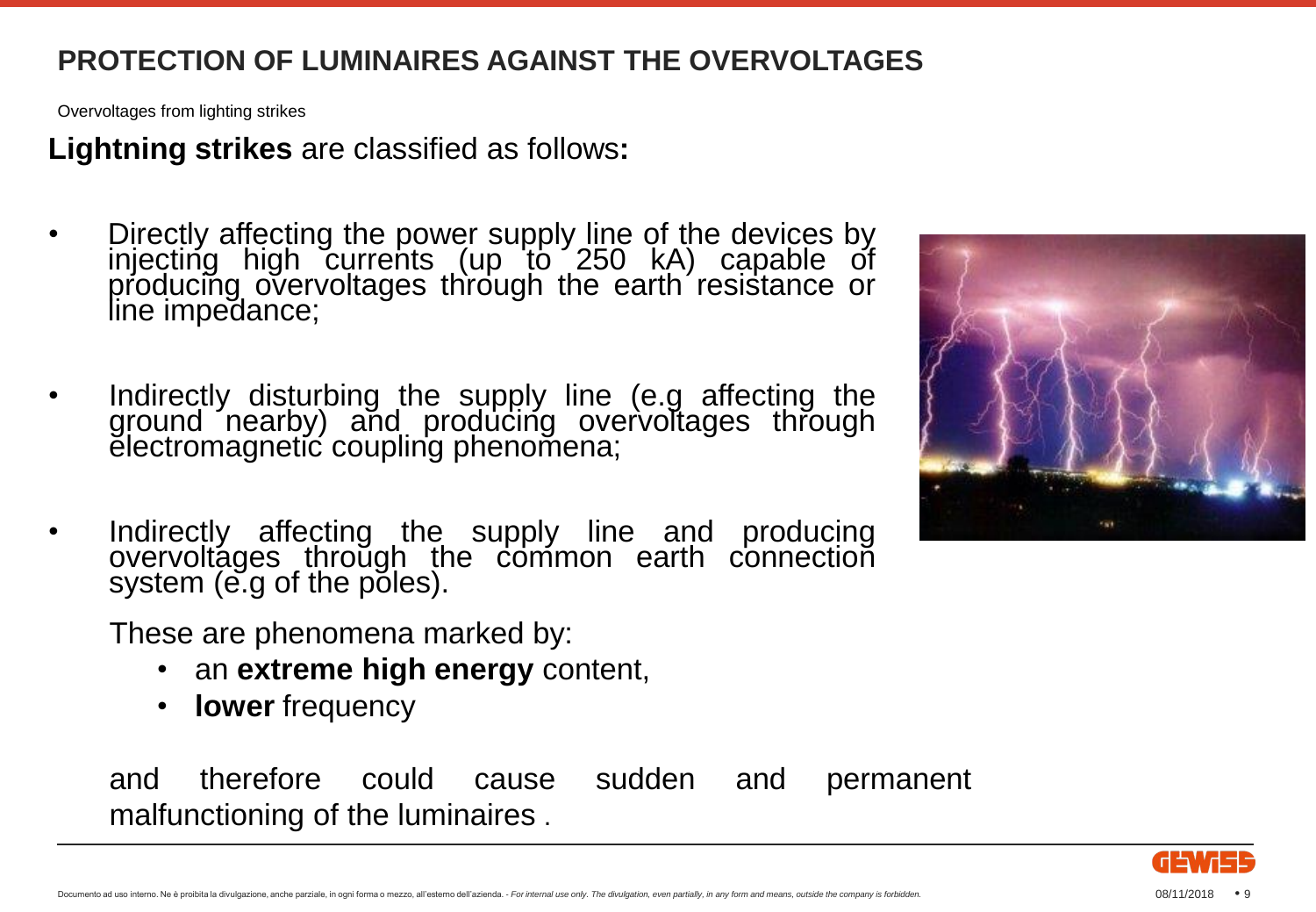Common mode

**Common mode** overvoltages occur between the line conductors (phase or neutral) and the earth:



This type of stress causes an overvoltage between the conductors that assume the same voltage with respect to the earth and/or the metal casing of the device and is such that, when it becomes sufficiently high, it could be transferred by a flashover to the secondary directly affecting the **LED module.**

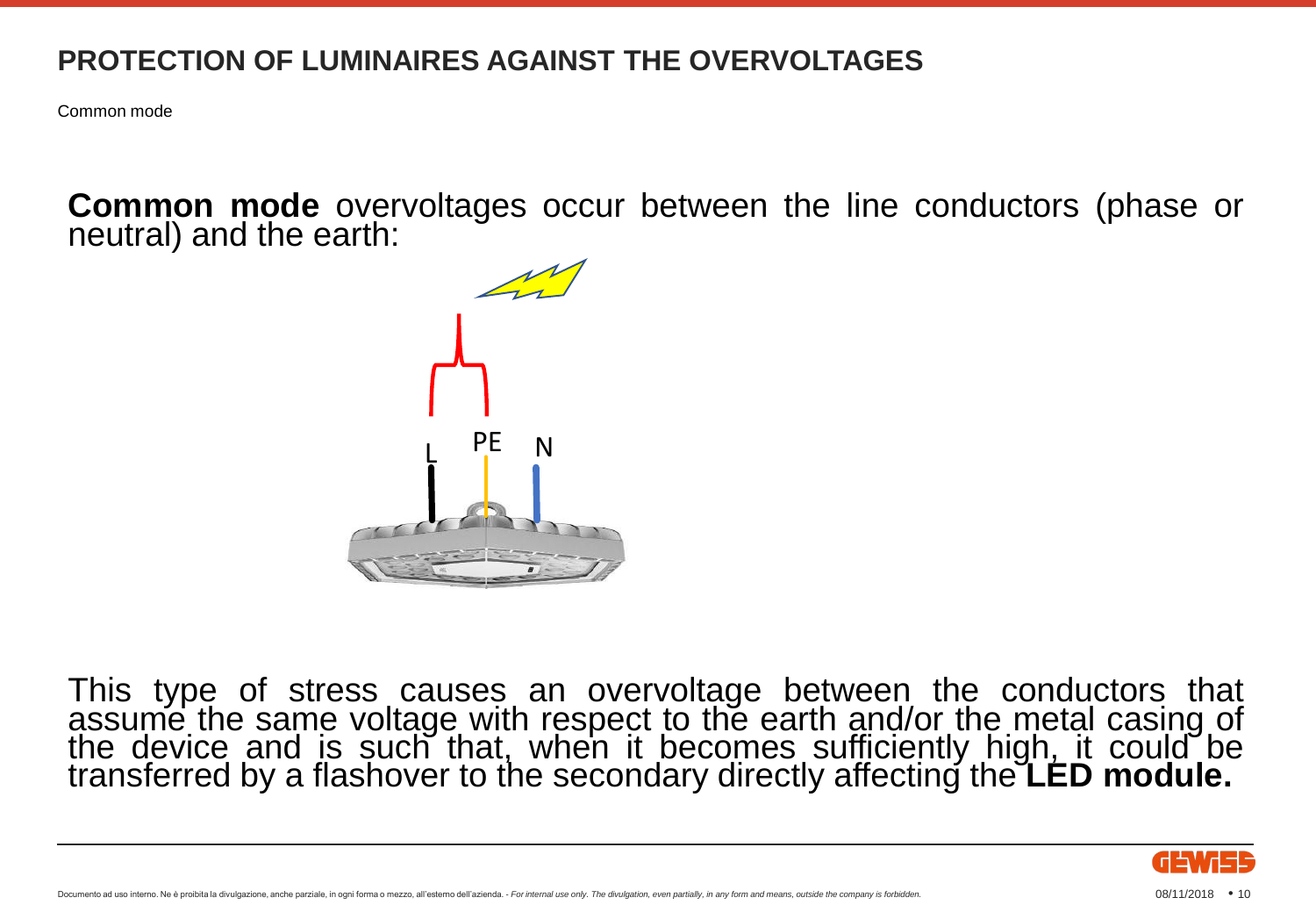Common mode

The reason for the **higher sensibility** of the luminaires based on LED technology against overvoltages is due to the need to guarantee sufficient heat dissipation which, in fact, lead the LED module (**PCB**) to be placed near suitable metal heat sinks.

Therefore, there would be an insufficient distance to protect it against such phenomena and thus, an excessive overvoltage could cause a flashover and the consequent damage to the module. **HEAT SINK** 



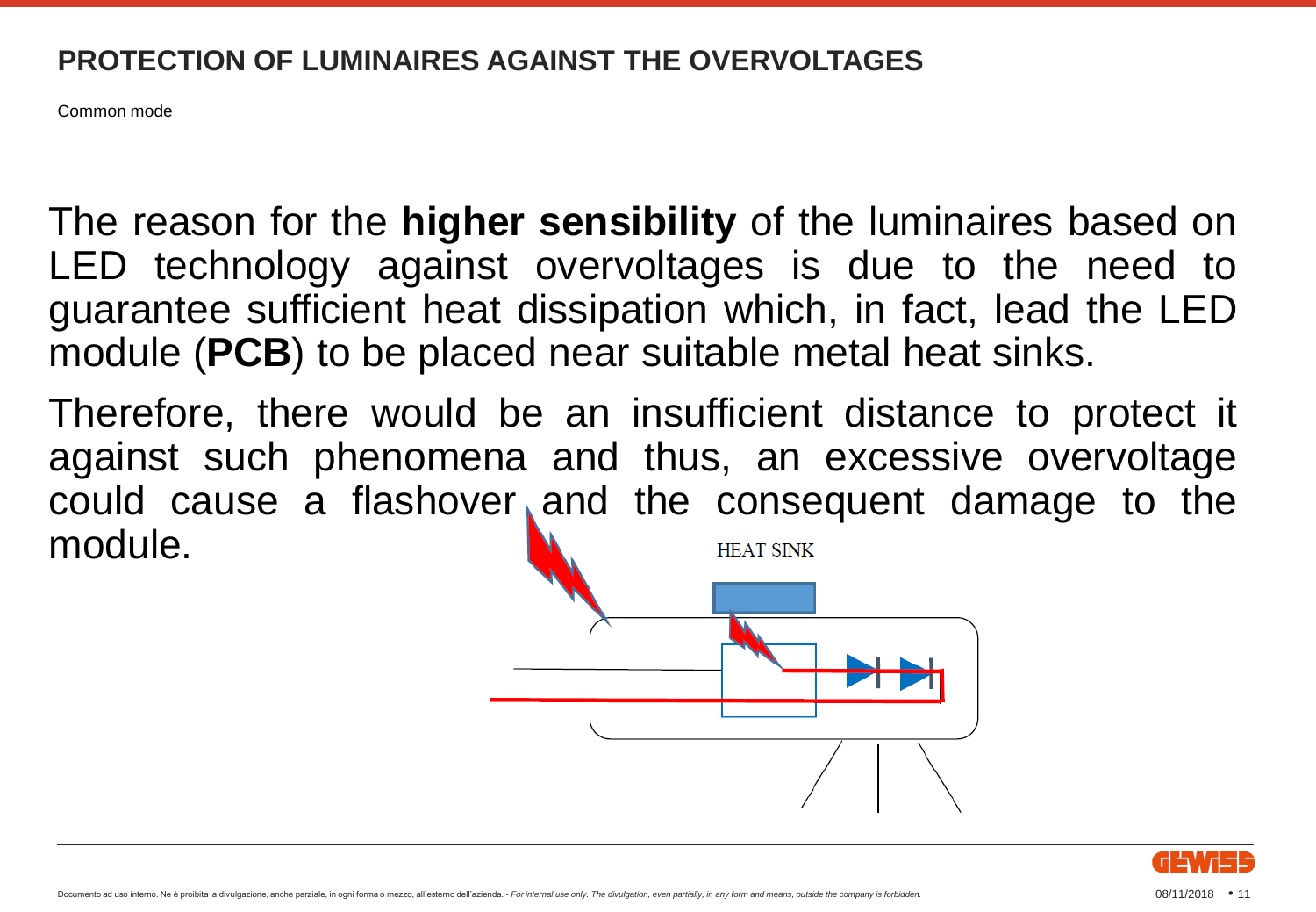Differential mode

**Differential** mode overvoltages occurs between the supply conductors (phaseneutral and/or phase-phase).

These normally affect the **driver** causing its possible damage but, if they assume high values, they could also affect the LED modules.





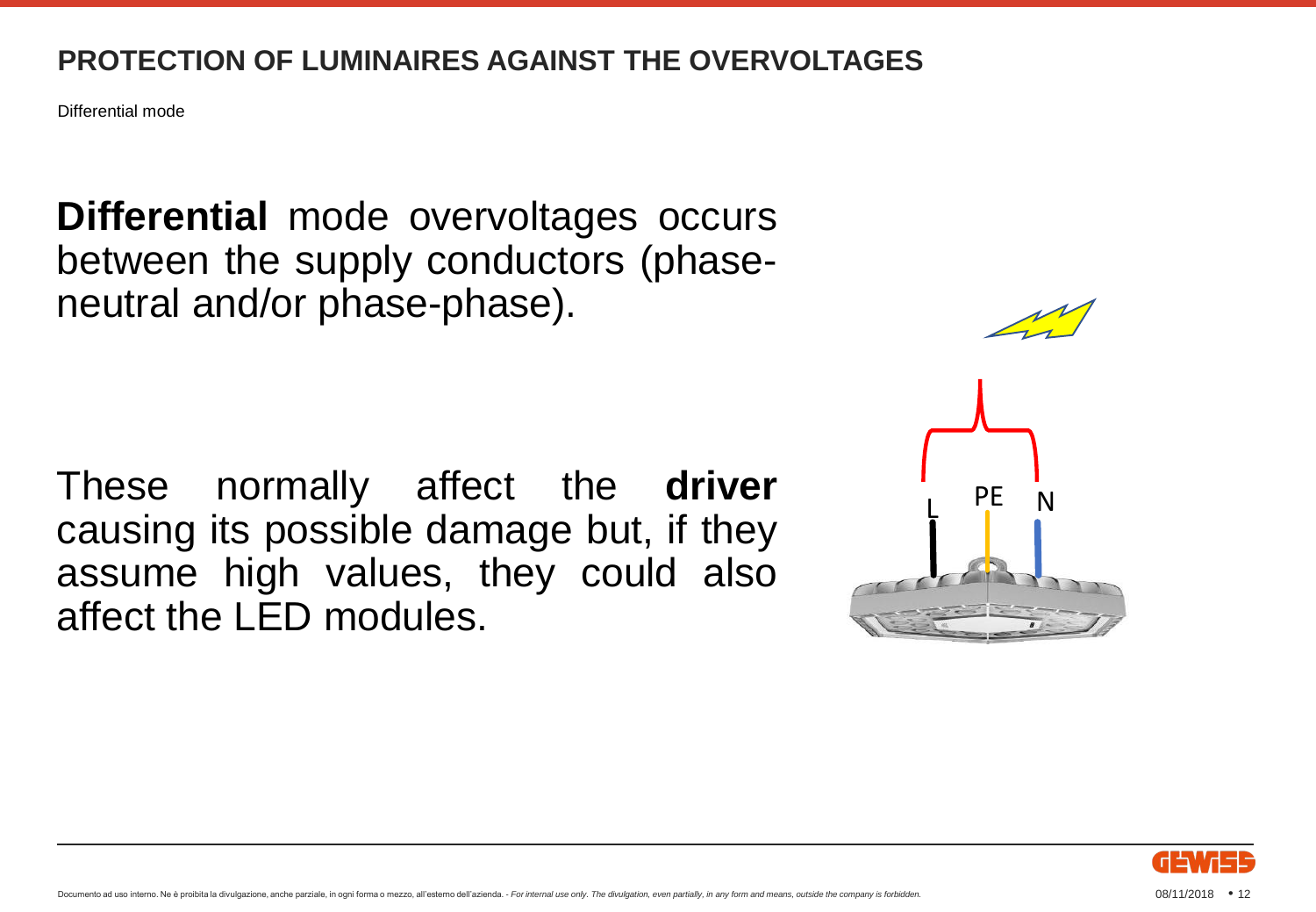Programme of works

- **Problem to be fixed**
- **Overvoltages: types and origins**
- **Level of protection of luminaires against overvoltages**
- **Is it necessary to install external protective means ? : Risk analysis**
- **Main parameters for a proper evaluation and installation of the SPDs**
- **Final conclusions**





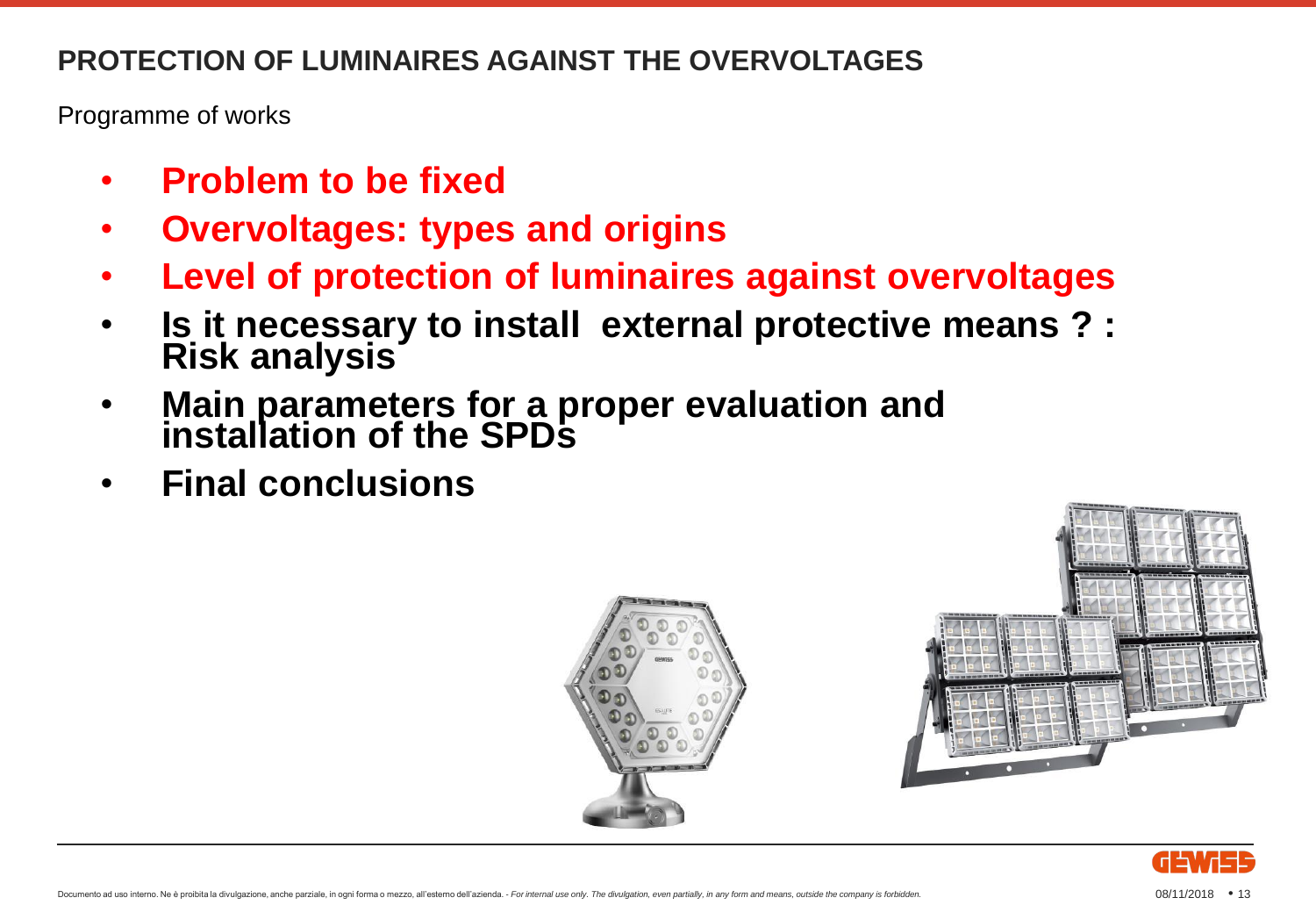Measurement of the withstand voltage against the surges (**Usurge**).

In order to provide adequate protection against such phenomena, it is therefore necessary to verify that the devices are able to guarantee an adequate protection against both types of stresses.

The parameter to be considered for this purpose essentially consists of the **withstand voltage against the surges** (**Usurge**).

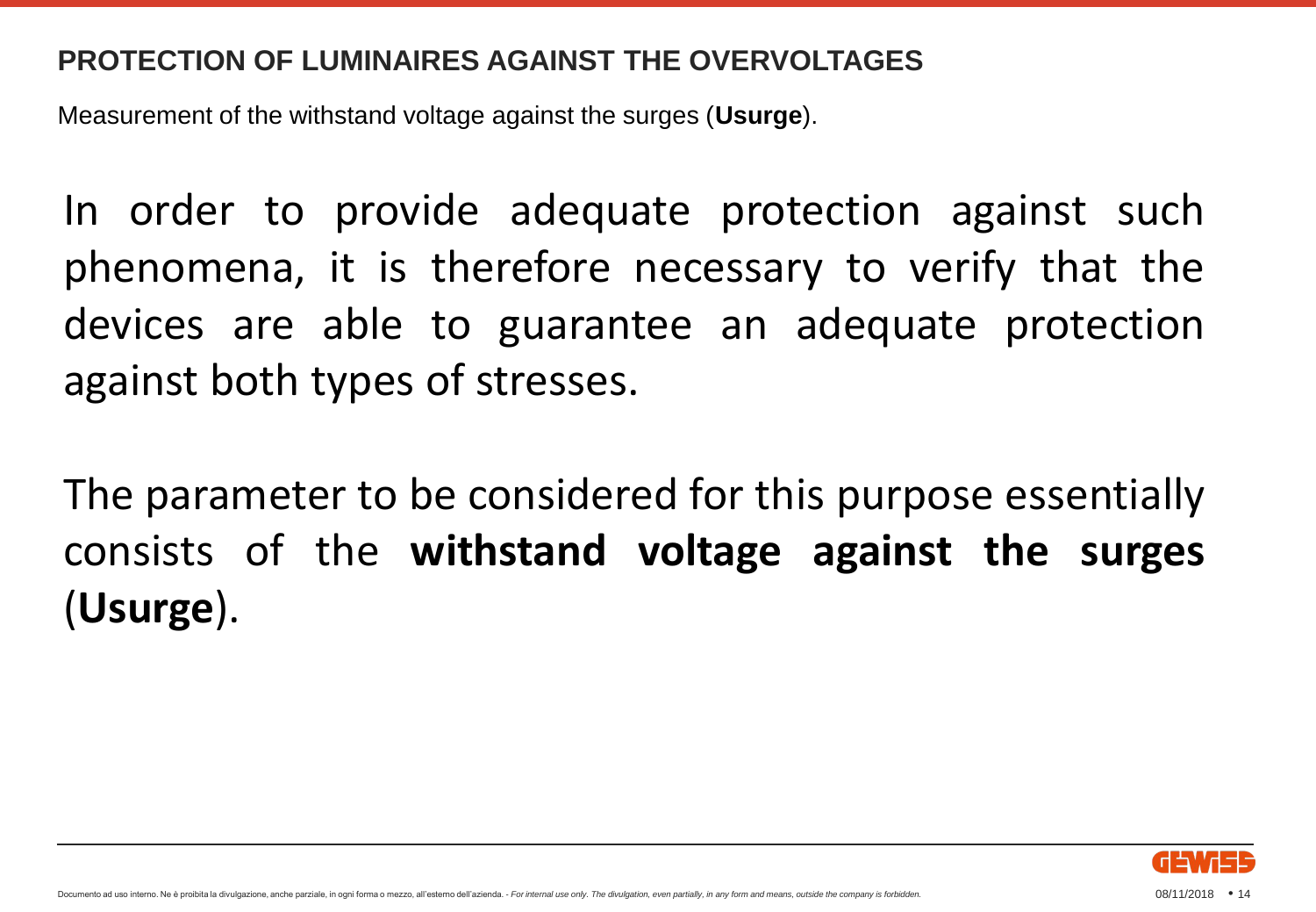Measurement of the withstand voltage against the surges (**Usurge**).

The main parameter to be taken into consideration is the level of immunity of the luminaires against surges (**Usurge** ) which is evaluated by the specific test according to the standard **IEC 61000-4-5.**

This test evaluates the luminaire's operational immunity capabilities and is performed with a combination wave generator (1,2/50, 8/20) to establish where a malfunction, error or failure can occur during the **luminaire normal operations**.

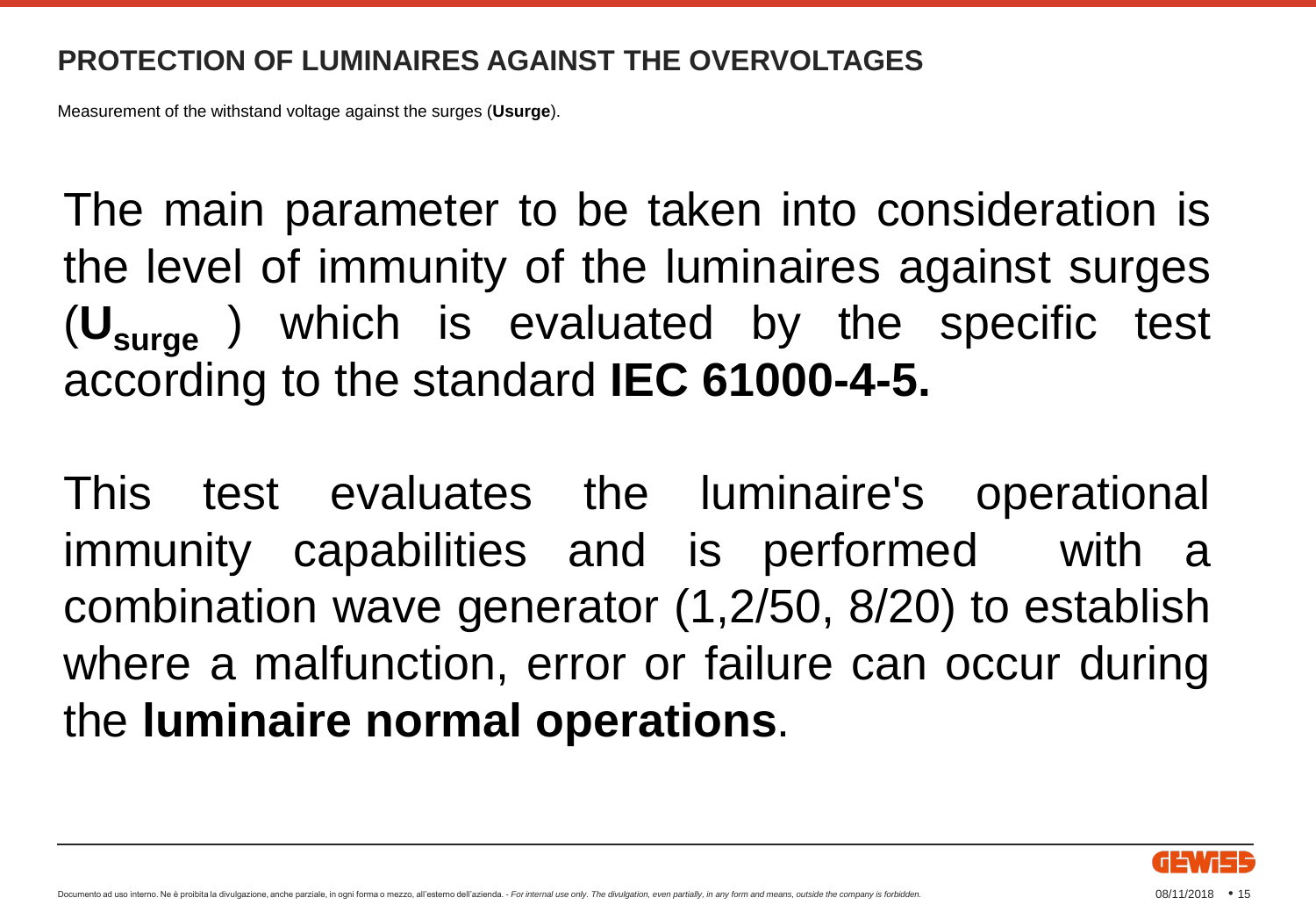Measurement of the withstand voltage against the surges (**Usurge**).

In case of a.c. devices, five positive and five negative impulses each at  $0^\circ$ ,  $90^\circ$ ,  $180^\circ$  and at  $270^\circ$  by a generator able to provide the following combined waves:

|                              | Front time $T_{\rm r}$<br>us         | Duration $T_{\rm a}$<br>ШS            |
|------------------------------|--------------------------------------|---------------------------------------|
| Open-circuit voltage         | $T_f = 1,67 \times T = 1,2 \pm 30$ % | $T_{\rm d}$ = $T_{\rm w}$ = 50 ± 20 % |
| <b>Short-circuit current</b> | $T_c = 1,25 \times T_c = 8 \pm 20$ % | $T_a = 1,18 \times T_w = 20 \pm 20$ % |

*IEC 6100-4-5*

When the generator output is connected to the luminaire, the waveform of the voltage and current is a function of the luminaire input impedance.

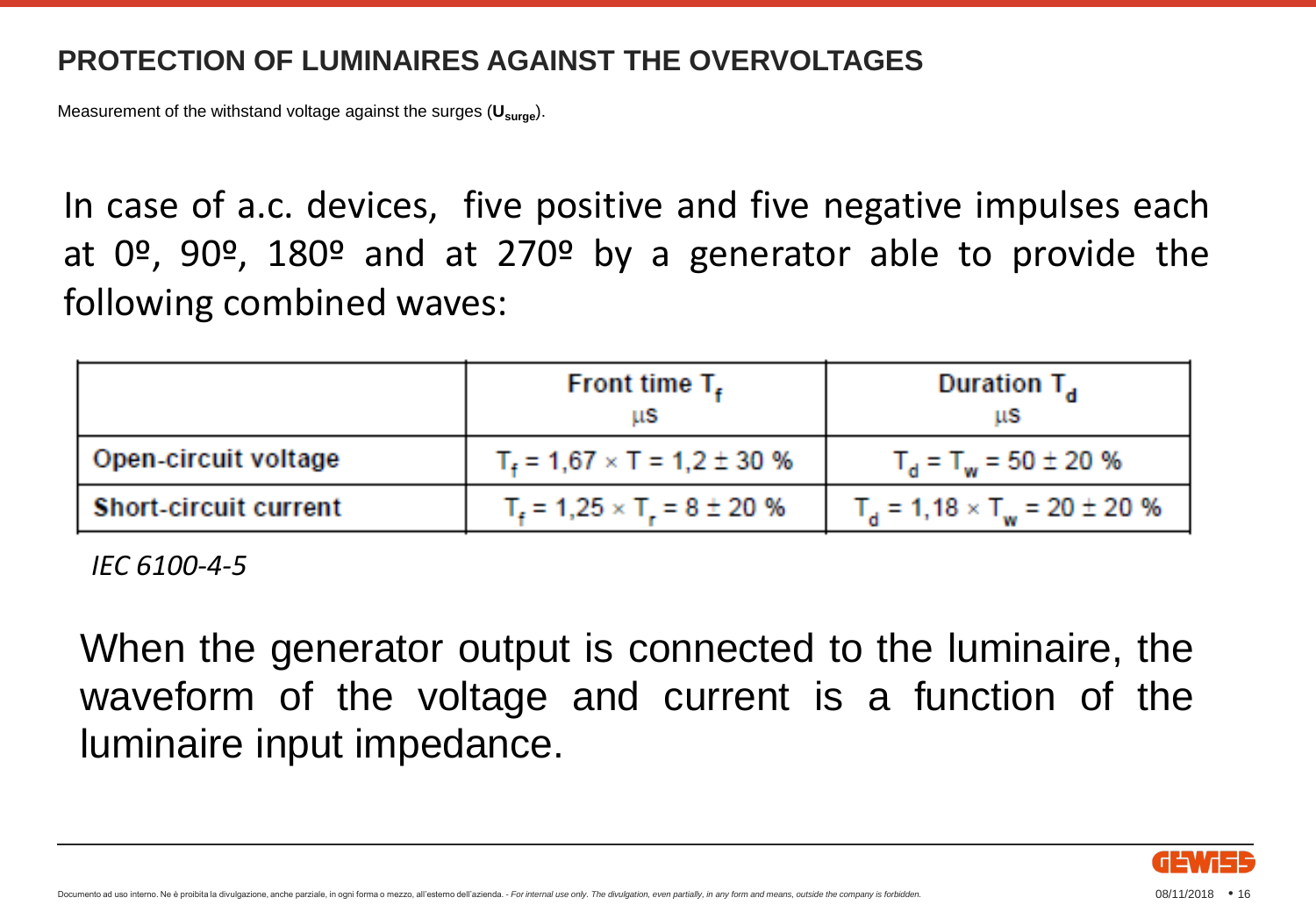Type of performances according to IEC 61000-4-5

According to the behavior of the luminaires both during and after the tests, the following criterions are given:

- **Performance criterion A:** The device **must** continue to operate **as intended**;
- **Performance criterion B: temporary** loss or degradation of the performance is permitted as long as they disappear **autonomously** at the end of the stresses;
- **Performance criterion C: temporary** loss or degradation of performance is permitted, functional characteristics restored only **by a manual operation**;
- **Performance criterion D: permanet** loss or degradation in performance is permissible. This criterion is not permitted in the case of luminaires.

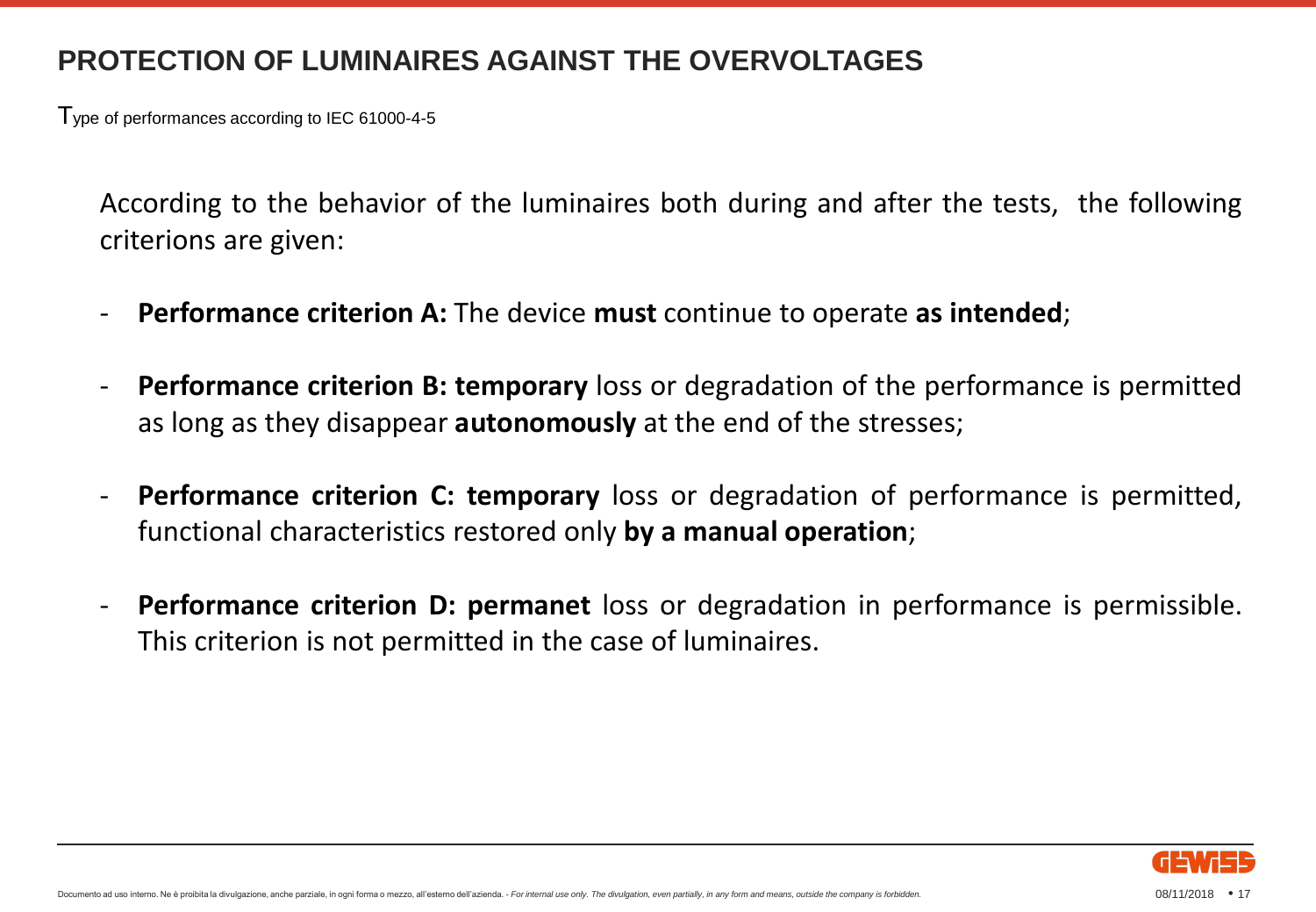Current level of **Usurge** according to IEC 61547

The standard IEC 61547 provides all the EMC immunity tests and the relevant minimum levels to be fulfilled by luminaires

Regarding surges the following minimum levels of immunity are provided:

| <b>Type of protection</b> | <b>Test levels for lighting devices</b> |            |  |
|---------------------------|-----------------------------------------|------------|--|
|                           | Input power                             |            |  |
|                           | $\leq$ 25 W                             | $>25$ W    |  |
| <b>Differential</b>       | $± 0.5$ kV                              | $± 1.0$ kV |  |
| Common                    | $± 1.0$ kV                              | $±$ 2,0 kV |  |

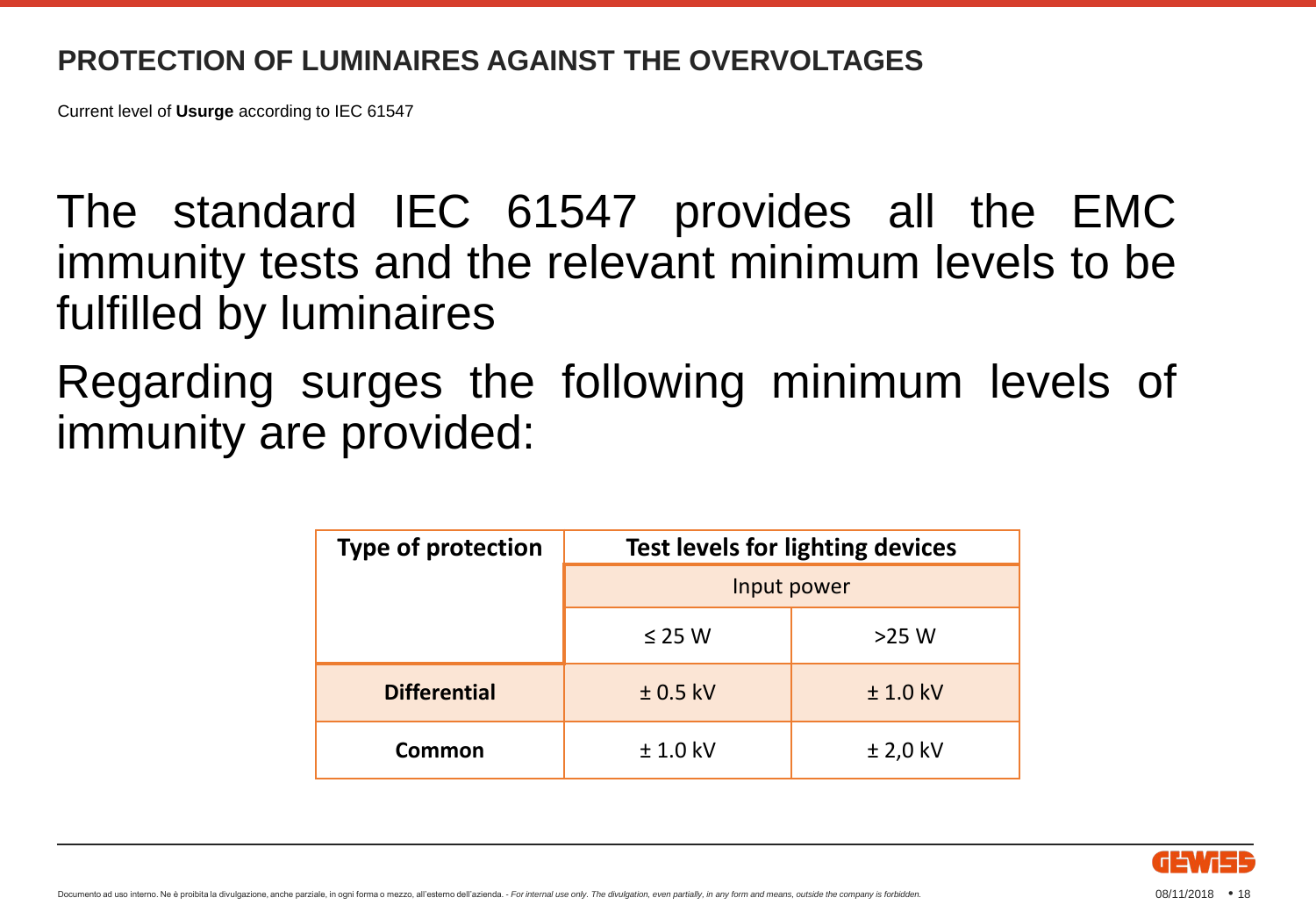Possibile solutions

This type of problem, linked to the greater sensitivity towards the impulsive phenomena of drivers and LED modules compared to the "traditional" ones, is leading to an evolution of the IEC 61547 standard with a consequent increase in the aforementioned values.

While waiting for the standard to be modified in this sense, manufacturers have started offering devices able to withstand overvoltages of higher values through the use of various technical solutions, such as for example:

- **Internal surge protection device** (SPD);
- Protected **drivers** through the use of appropriate input filters to increase the differential mode resistance;
- Suitable **reinforcement** of the **insulation** of the luminaires or by **patented technical solutions.**

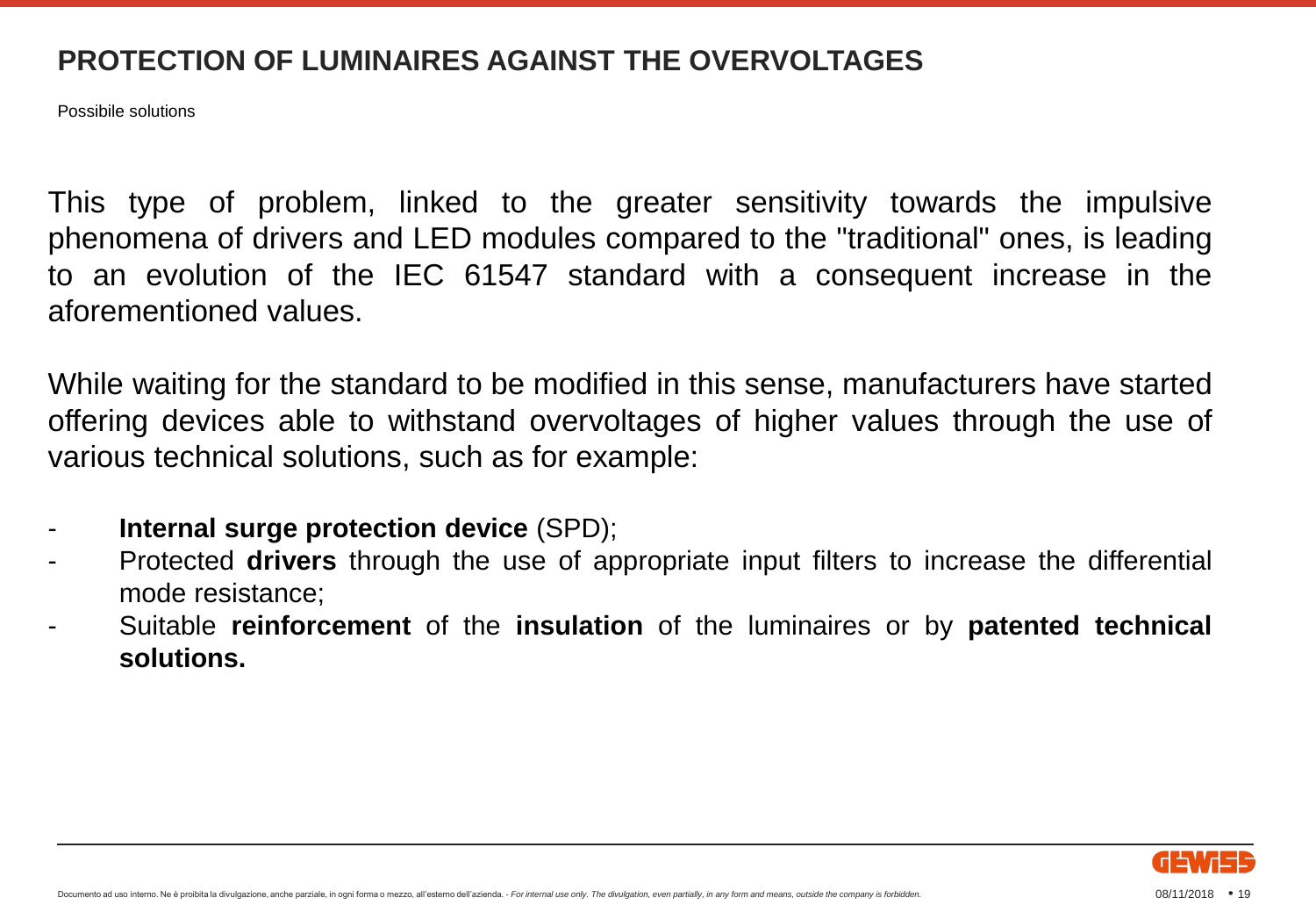Possibile solutions



#### EXAMPLE OF TESTS (ROAD 5 RANGE) **12 kV**

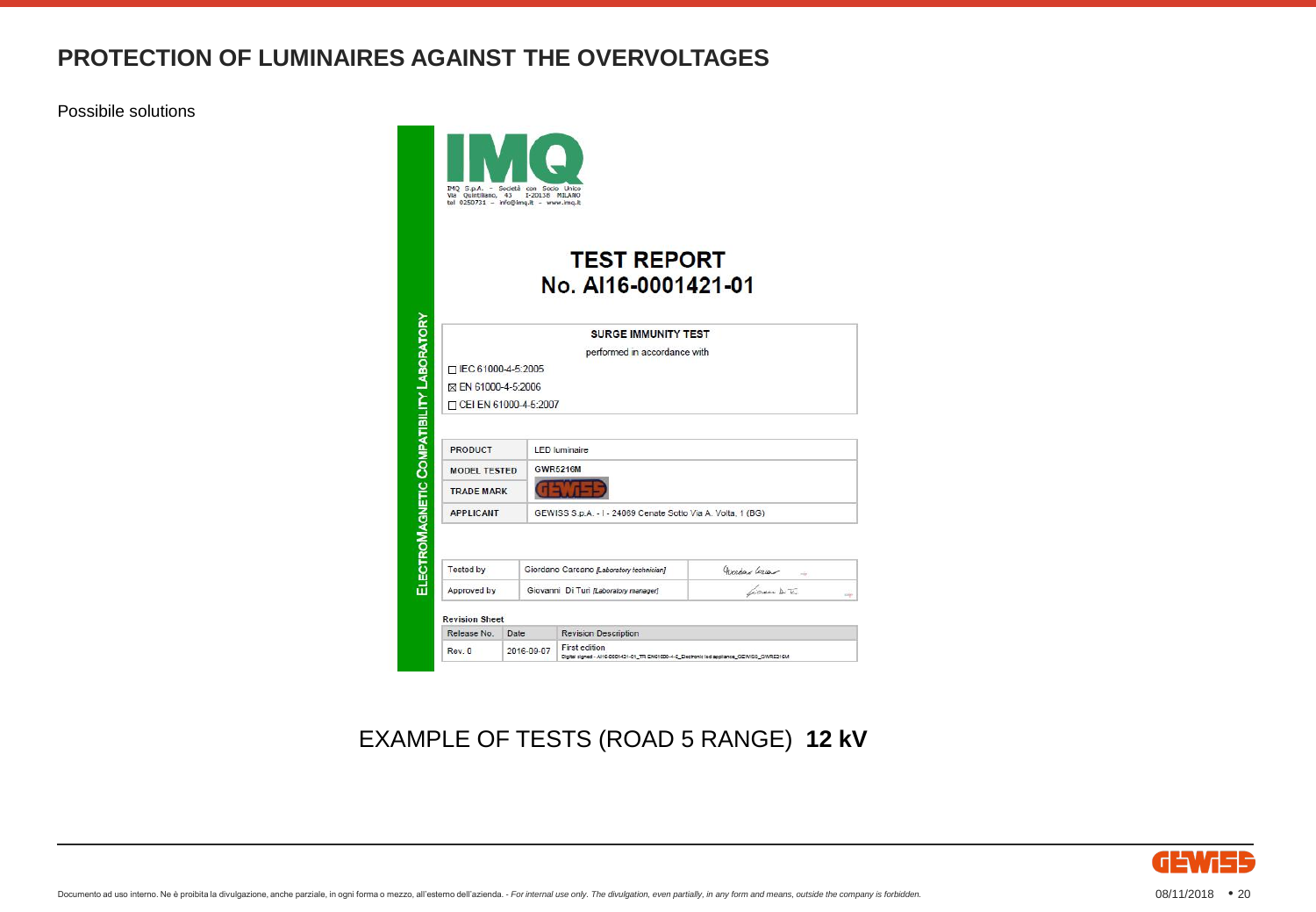Programme of works

- **Problem to be fixed**
- **Overvoltages: types and origins**
- **Level of protection of luminaires against overvoltages**
- **Is it necessary to install external protective means ?: Risk analysis**
- **Main parameters for a proper evaluation and installation of the SPDs**
- **Final conclusions**





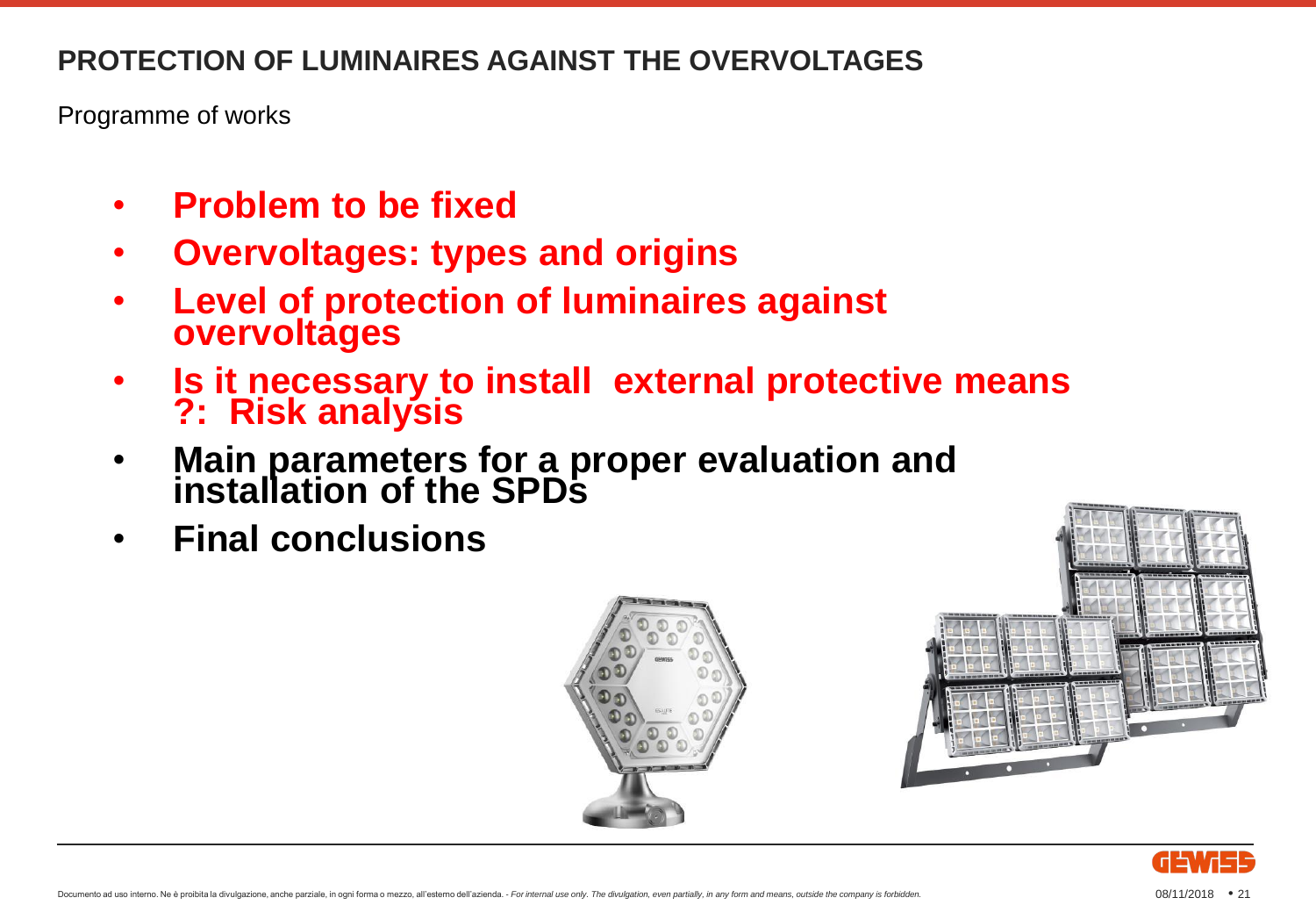Risk calculation

Where it is still necessary to guarantee a higher resistance value than that guaranteed by the device, it may become necessary to foresee the installation of SPDs on the system.

This assessment can be made by comparing the **expected** level frequency of damages (F) and the **tolerated** level of damages (FT).

In order to calculate those values some parameters have to be taken into consideration.

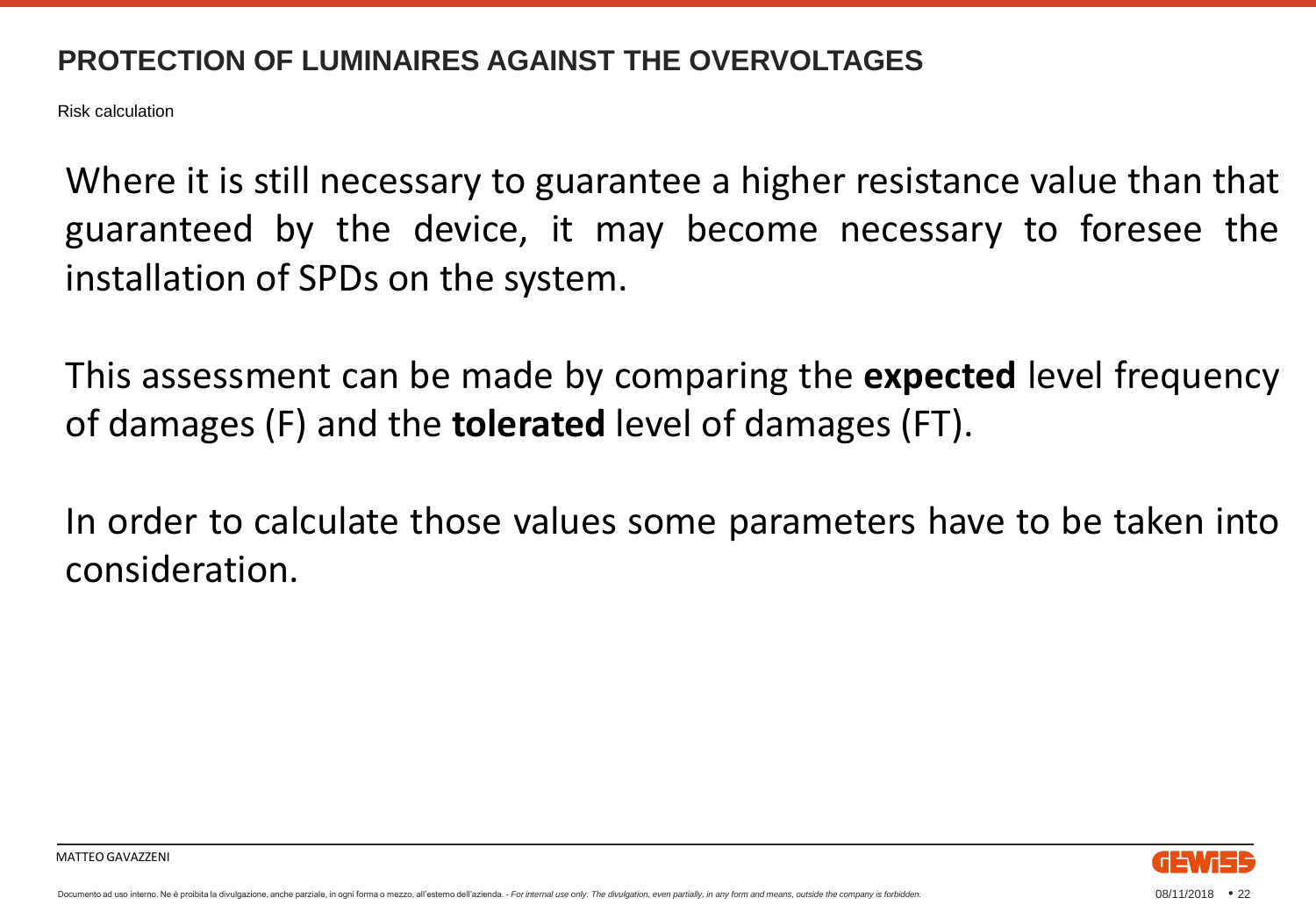Risk calculation: main parameters to be taken into consideration

#### **Group A – Environmental**

#### • **Lightning incidence and severity**

The base for the calculation is the parameter Ng is the annual ground flash density, which is the number of strikes/km<sup>2</sup>/year.

#### • **Power-switching incidence and severity**

Luminaires near to, or on the same circuit as power-switching equipment, may suffer damage or degradation due to load-created transients.

Additionally, transients may be generated due to either power utility switching, system faults or internal disturbances at the load.

#### • **Topography**

- Installation in a rural areas;
- Installation on a top of mountains/hills.

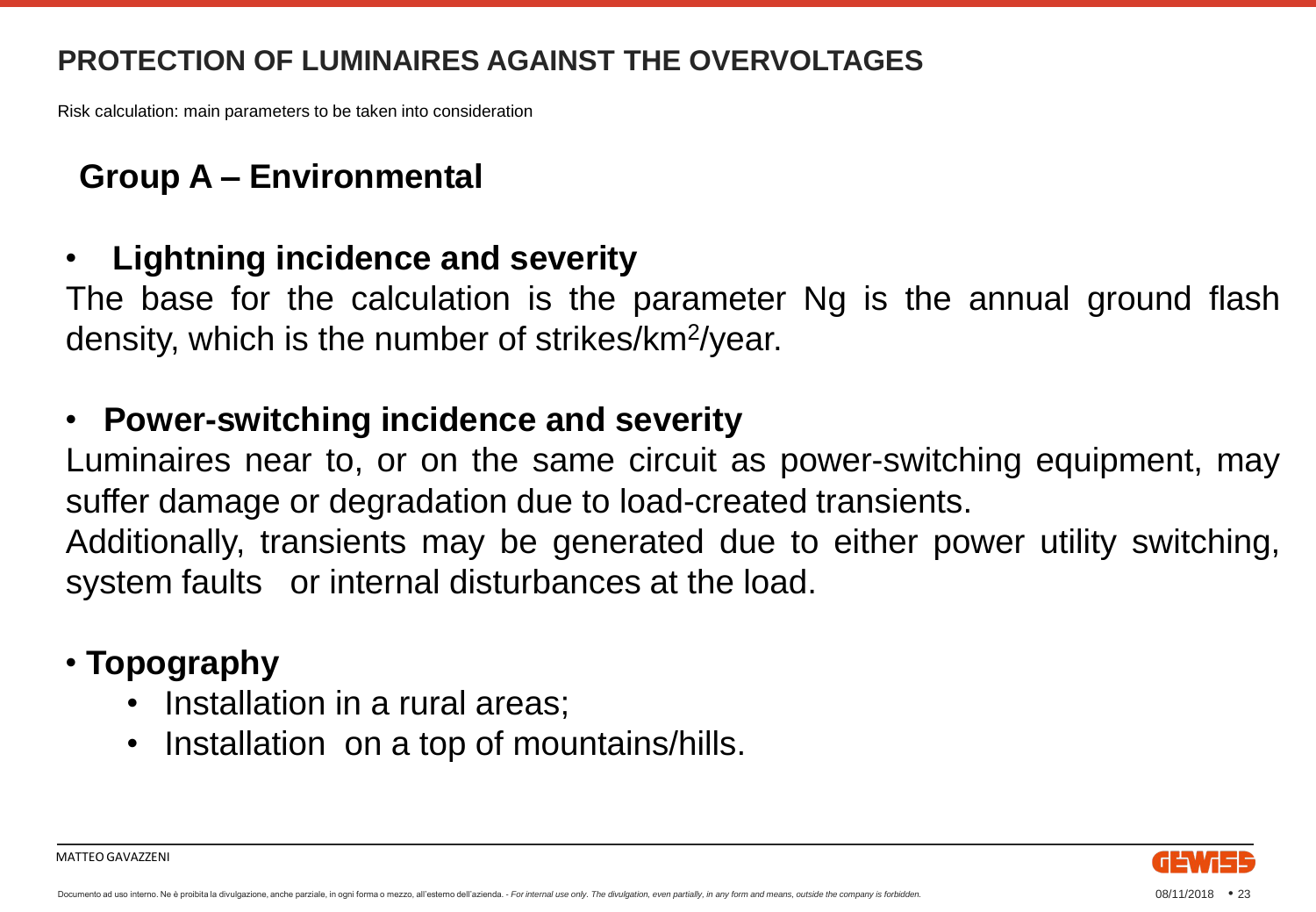Risk calculation: main parameters to be taken into consideration

#### **Group B – Equipment and facilities**

- **Luminaire impulse withstand category (Usurge and immunity level U<sup>w</sup>** )
- **Earthing systems**
	- Earth resistance and impedance;
	- Layout and proximity;
	- Links to other earthing systems.

The most important thing is to get earth equipotential bonding by galvanic or SPD bonding. Separated earthing systems shall be considered with care

#### • **Power system layout**

- Overhead;
- Underground;
- both.

Although buried LV power cables offer lower risk than overhead power lines, direct lightning strikes in the vicinity of buried cables can cause substantial overvoltages, especially in case of **high resistivity soils.**

MATTEO GAVAZZENI



.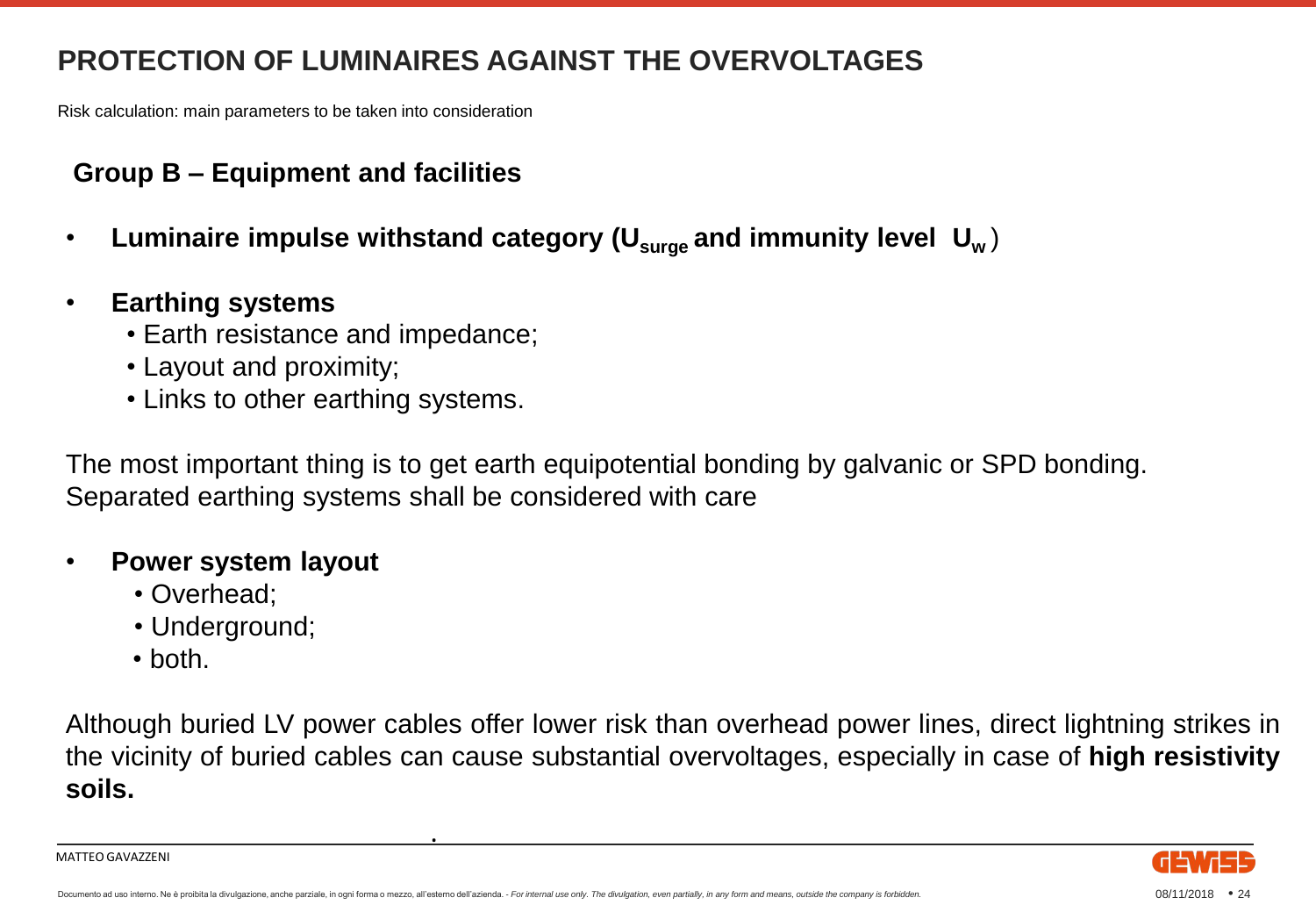Risk calculation: main parameters to be taken into consideration

#### **Group C – Economics and service interruption**

#### • **Service degradation or loss of service**

Disruption and damage causes operational difficulties to business (e.g. luminaires in production areas) . Service degradation may have a qualitative element that is additional to direct financial losses

#### • .**Repair or replacement of equipment or facilities**

.

Expected time to repair and restore operations will depend upon the availability of staff, spares, procedures, and information.

#### • **Emergency services**

MATTEO GAVAZZENI

Damage of equipment or injury to people may necessitate use of emergency services such as fire, ambulance, police, etc. which have an expense to a firm, person, or community.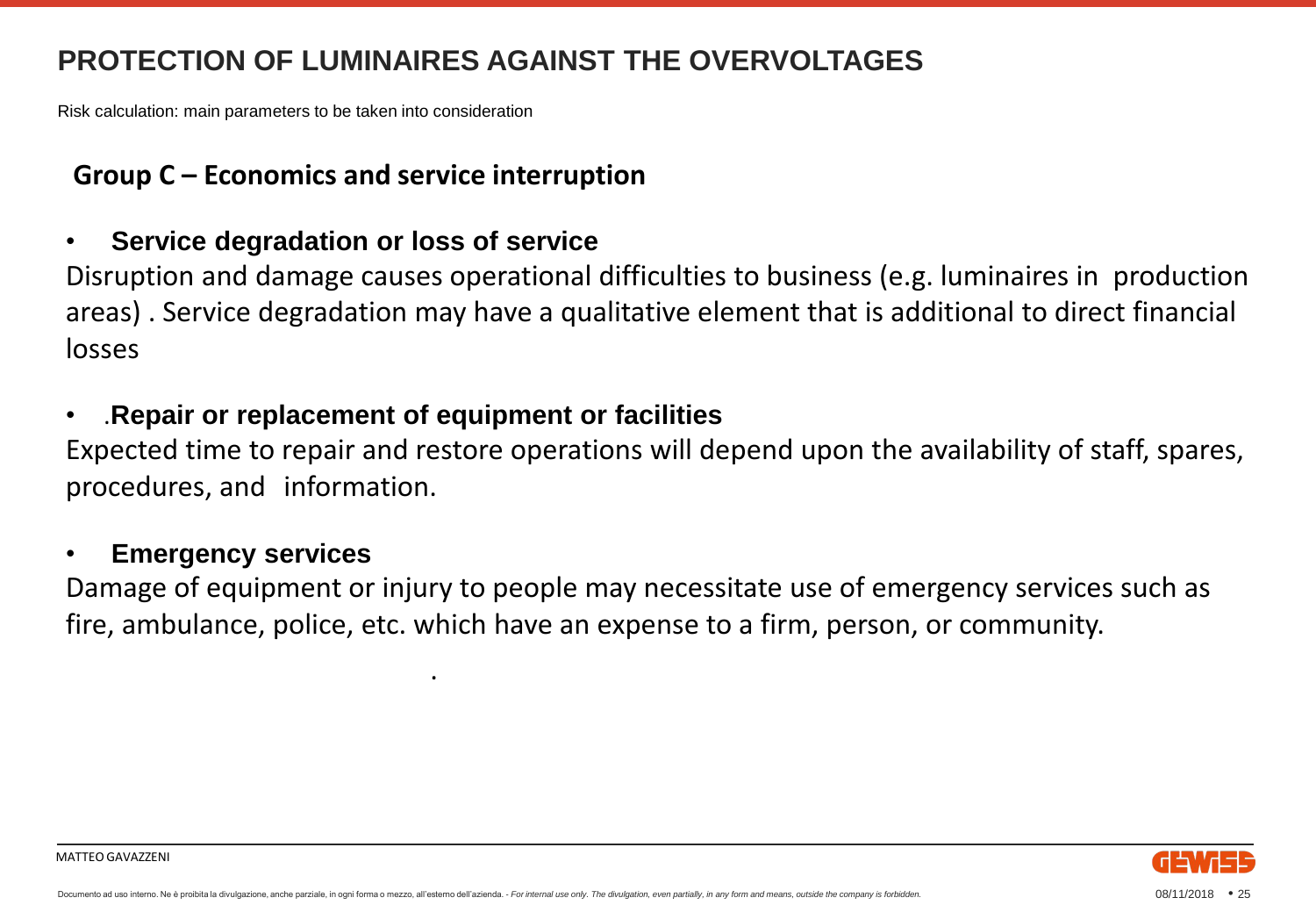Risk calculation: main parameters to be taken into consideration

#### **Group D – Safety**

If safety risks to people exist from the dielectric breakdown of the luminaires (e.g. area with an high density of people, heavy traffic road) then use of SPDs should be considered.

Personnel safety is a key issue for designers and installers.

Occupational health and safety rules relevant to each country need be observed.

#### **Group E – Cost of protection**

- Design of installation
- Material and devices
- Installation of SPDs

MATTEO GAVAZZENI

Cost of protection includes SPDs, engineering design and supervision, and electrical installation.

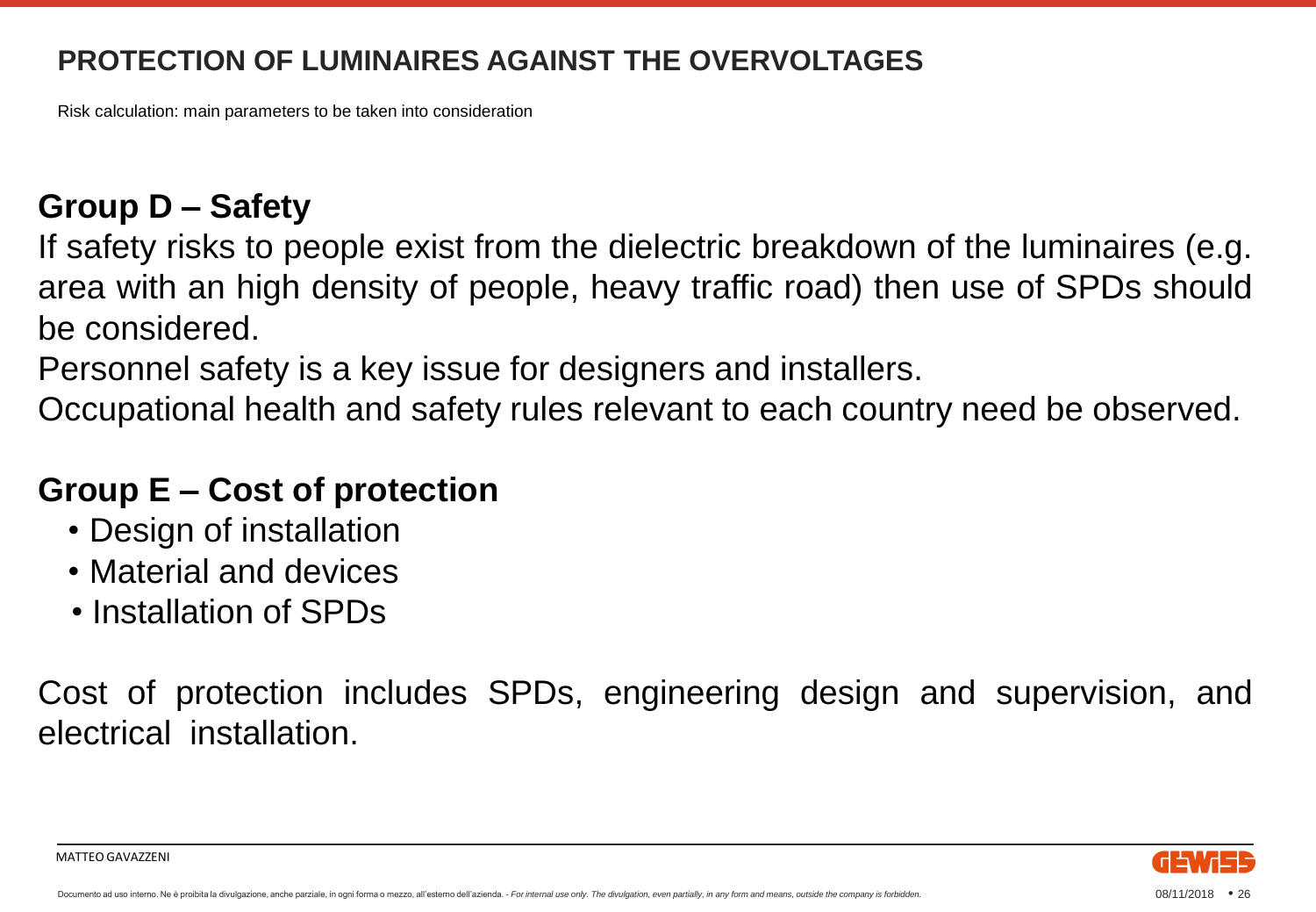Risk calculation: main parameters to be taken into consideration

In case:

## **F >FT**

it is necessary to reduce the level of F by using external SPDs according to the level of lightning protection levels (LPL) as calculated by the risk analysis method defined by the IEC 62305- 2.

A simplified method is also provided by the IEC 60364-4-44.

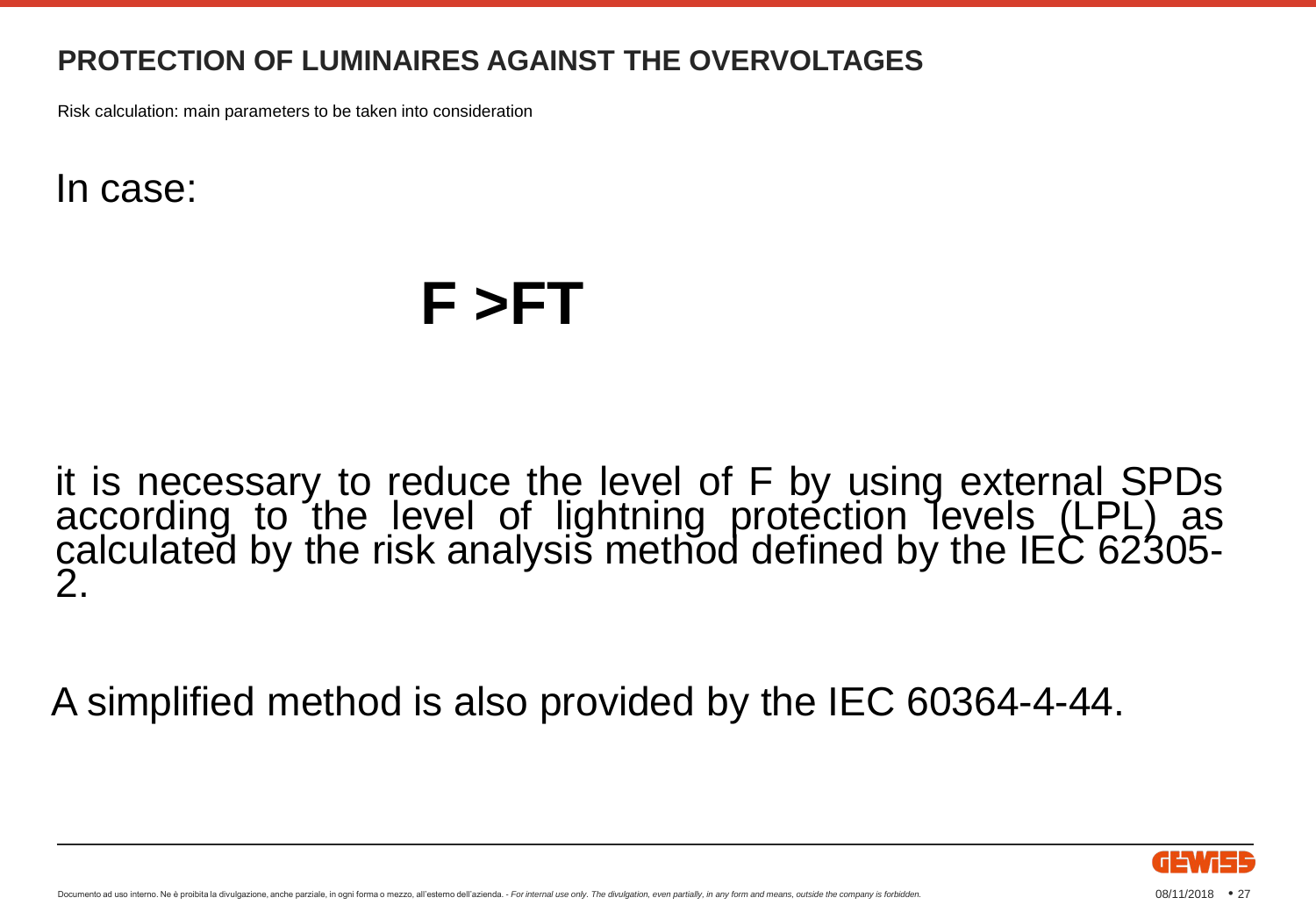Programme of works

- **Problem to be fixed**
- **Overvoltages: types and origins**
- **Level of protection of luminaires against overvoltages**
- **Is it necessary to install external protective means ?: Risk analysis**
- **Main parameters for a proper evaluation and installation of the SPDs**
- **Final conclusions**





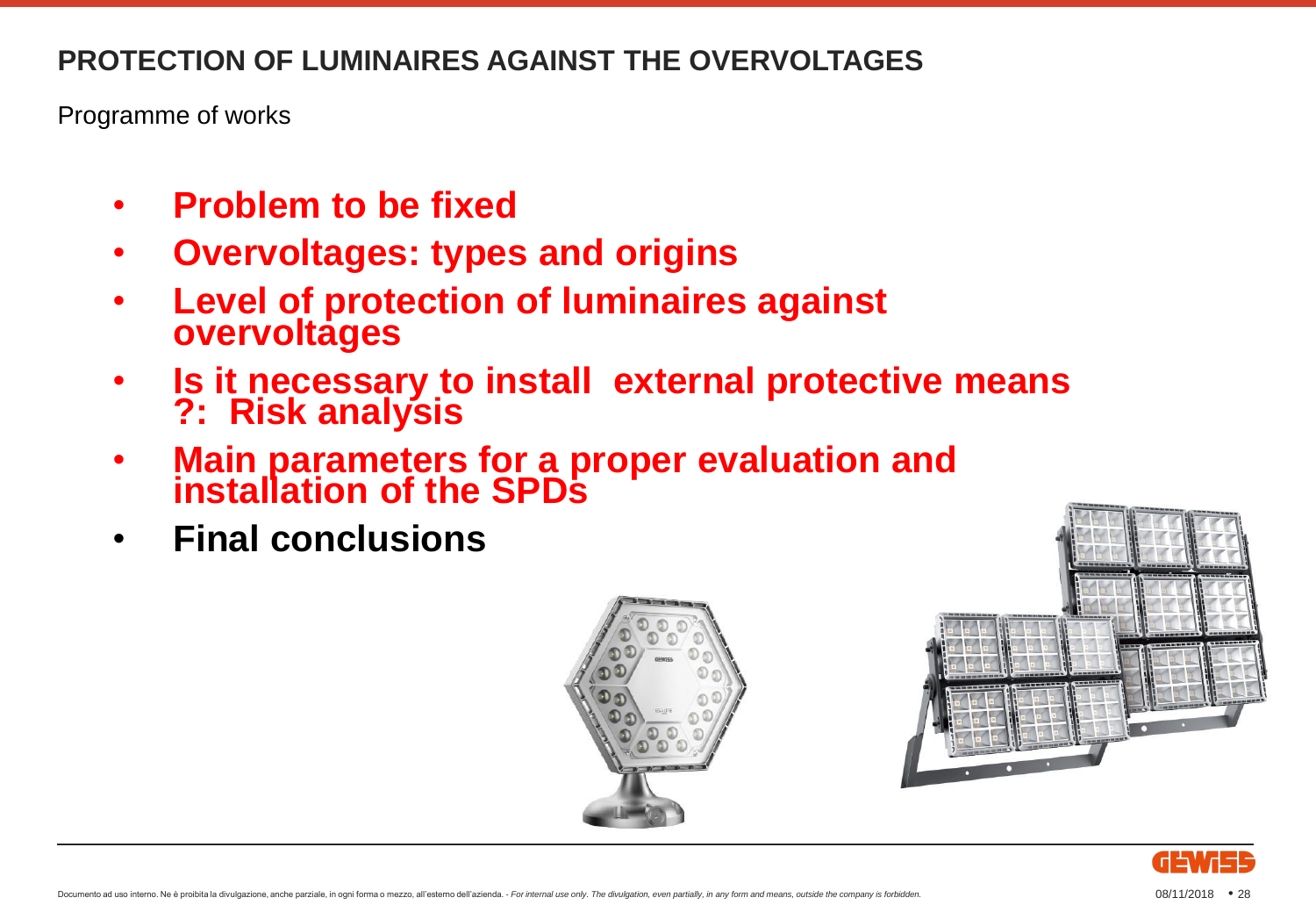Main parameters

In order to make a correct choice of the SPD, the following parameters should be at least taken into considerations:

- **SPD type**
- **Iimp current Impulse discharge (10/350)**
- **I<sup>n</sup> nominal discharge current (8/20)**
- **SPD technologies**
- *U<sup>p</sup>* **voltage protection level**
- *U***p/f effective voltage protection level**



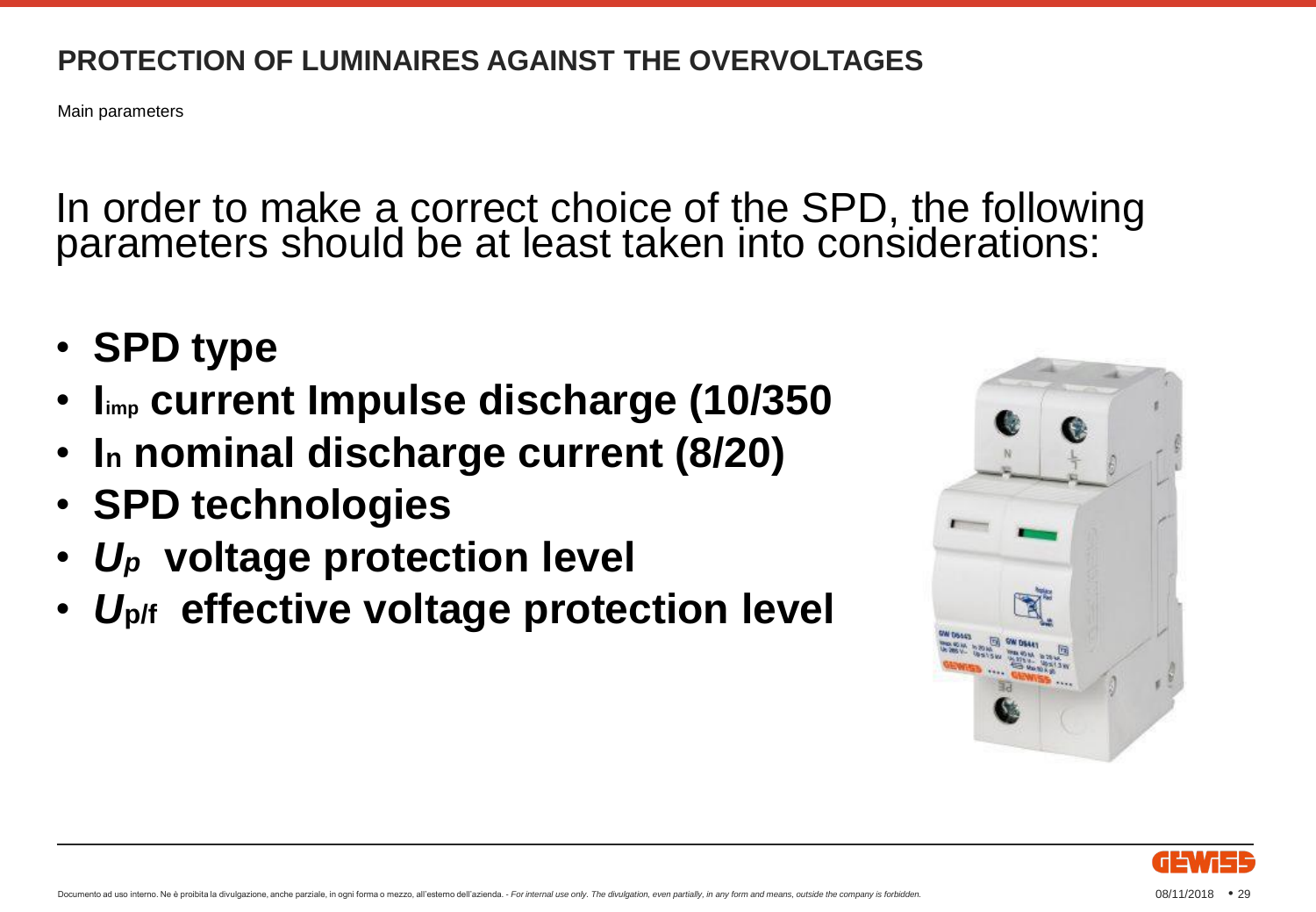Class I SPDs

**Type I SPDs** are intended to be subjected to the lightning current impulses.

They are in most cases recommended for locations at points of high exposure, e.g., **main panel board or the base of the pole.**

They are tested with a 10/350 wave current to verify the **current Impulse discharge I** Imp.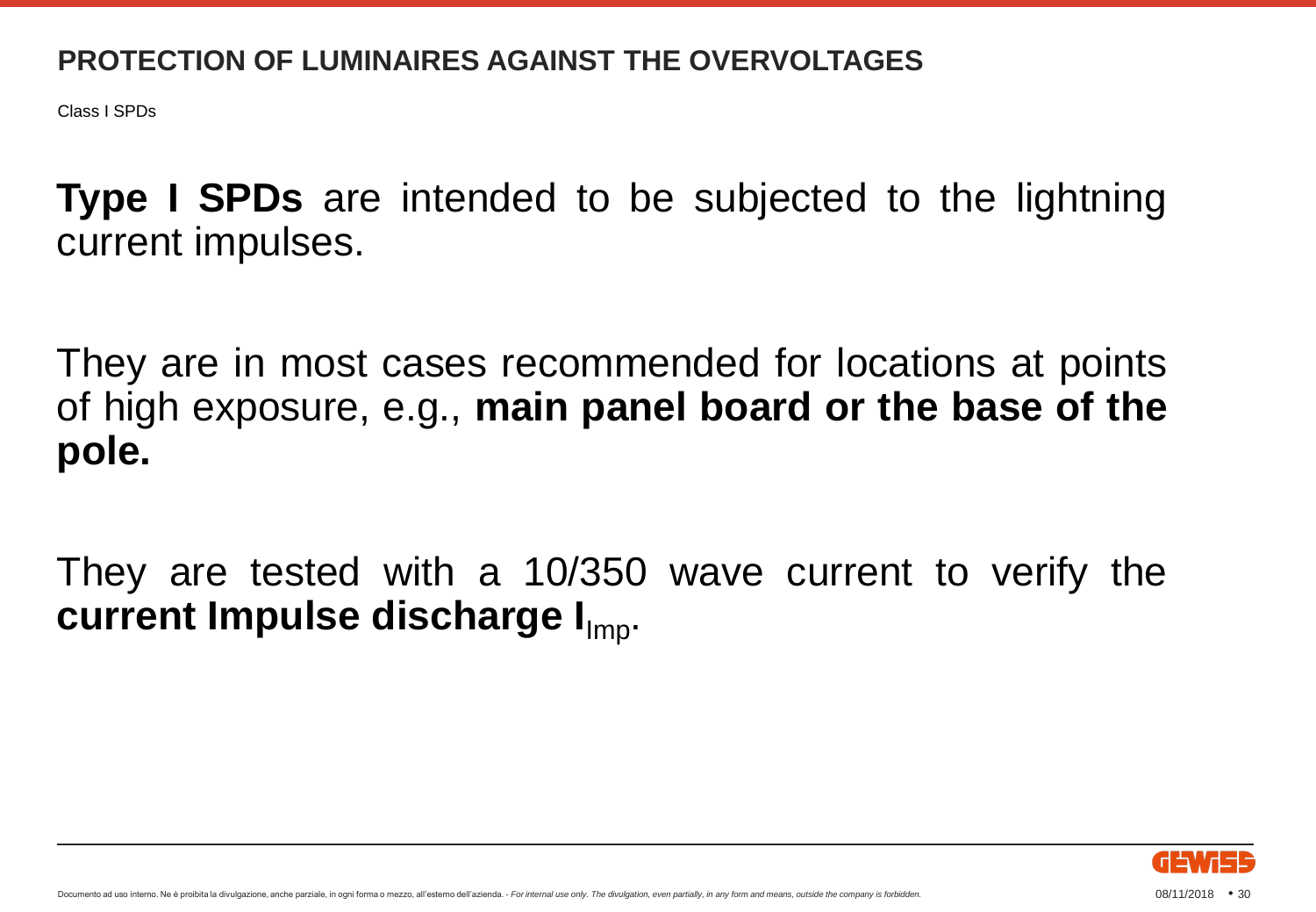Shapes of the waves of the impulses

8/20 – Current from indirect lighting strikes

10/350 – Current from direct lighting strikes

1,2/50 – Overvoltages from lighting strikes



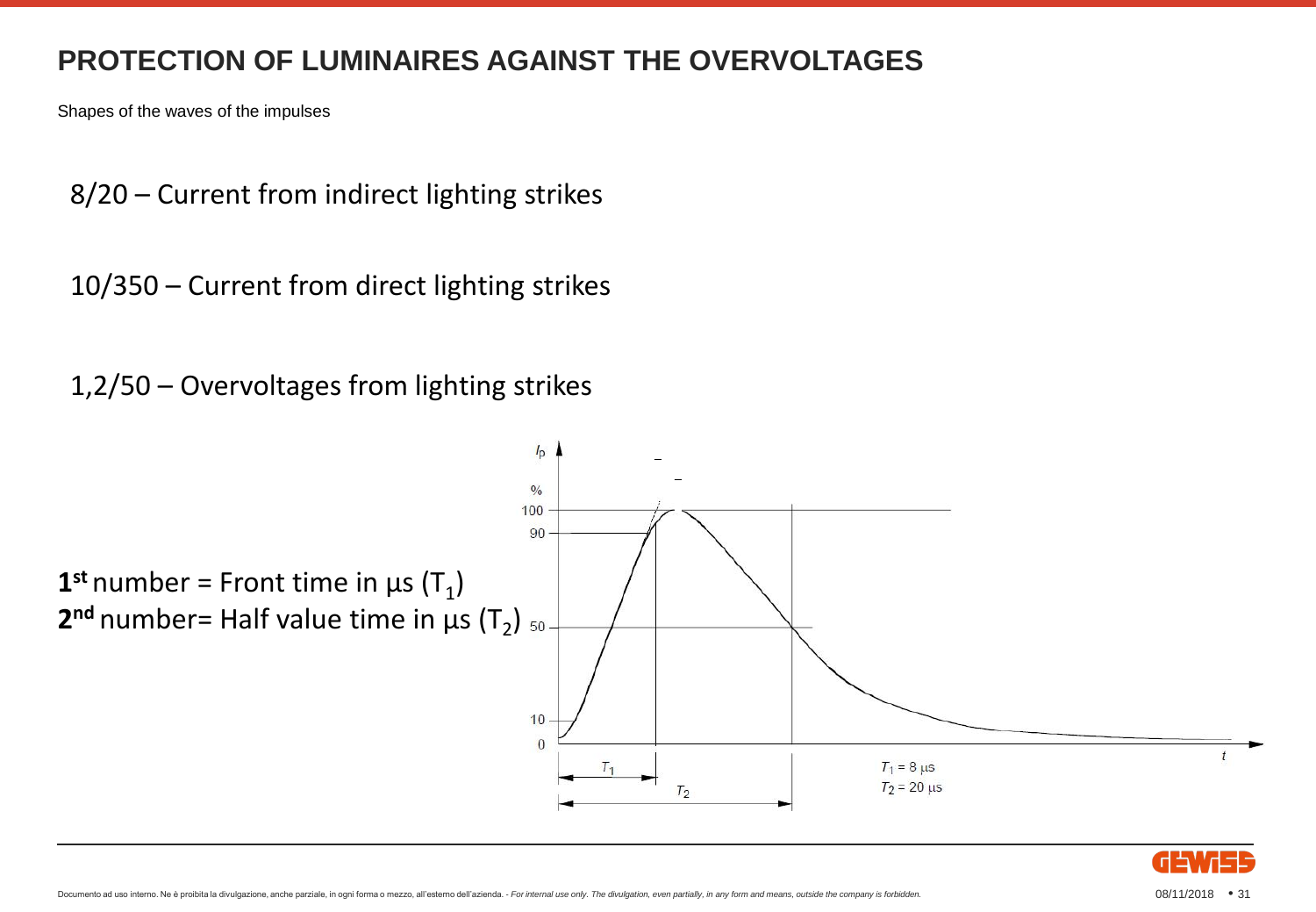Class II SPDs

**Class II SPDs** are intended to simulate partial conducted lightning current impulses.

They are subjected to impulses of shorter duration and are intended to be installed **near the luminaires, e.g. near the luminaires to be protected.**

**They are tested to establish the nominal discharge current I<sup>n</sup> (8/20).**

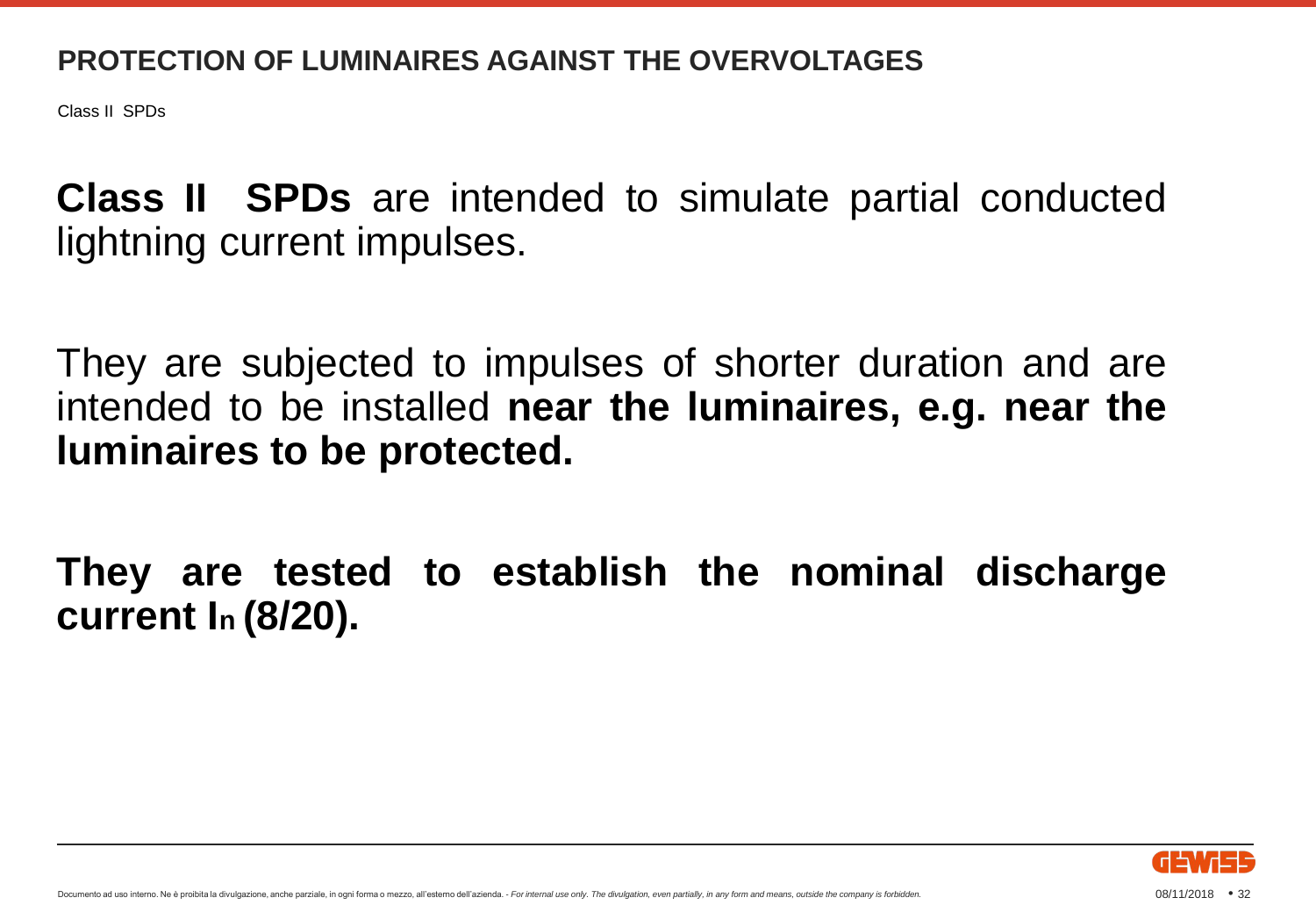SPD technologies

The main protective components used in SPDs can be classified into the following types:

- **voltage-limiting components:** metal oxide varistors (MOV), avalanche breakdown diodes (ABD) or suppressor diodes, etc.;
- **voltage-switching components:** air gaps, gas discharge tubes, thyristor surge suppressors (TSS), triacs, etc.;
- A combination of the above mentioned types.

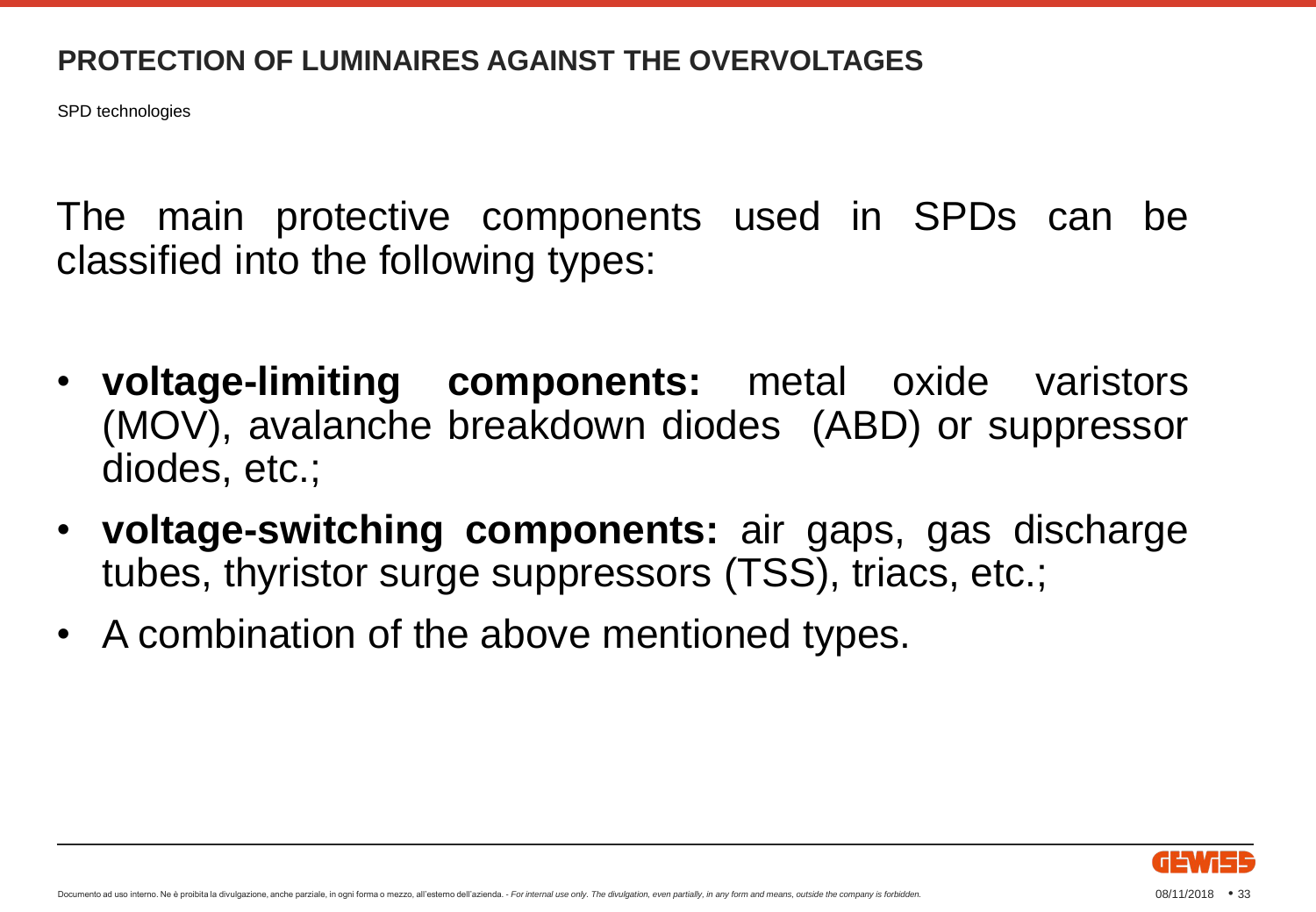Up voltage

## *Up voltage protection level* **(IEC 61643)**

*maximum voltage to be expected at the SPD terminals due to an impulse stress with defined voltage steepness and an impulse stress with a discharge current with given amplitude and waveshape*

it is equal to or greater than, the highest value of the measured limiting voltage.

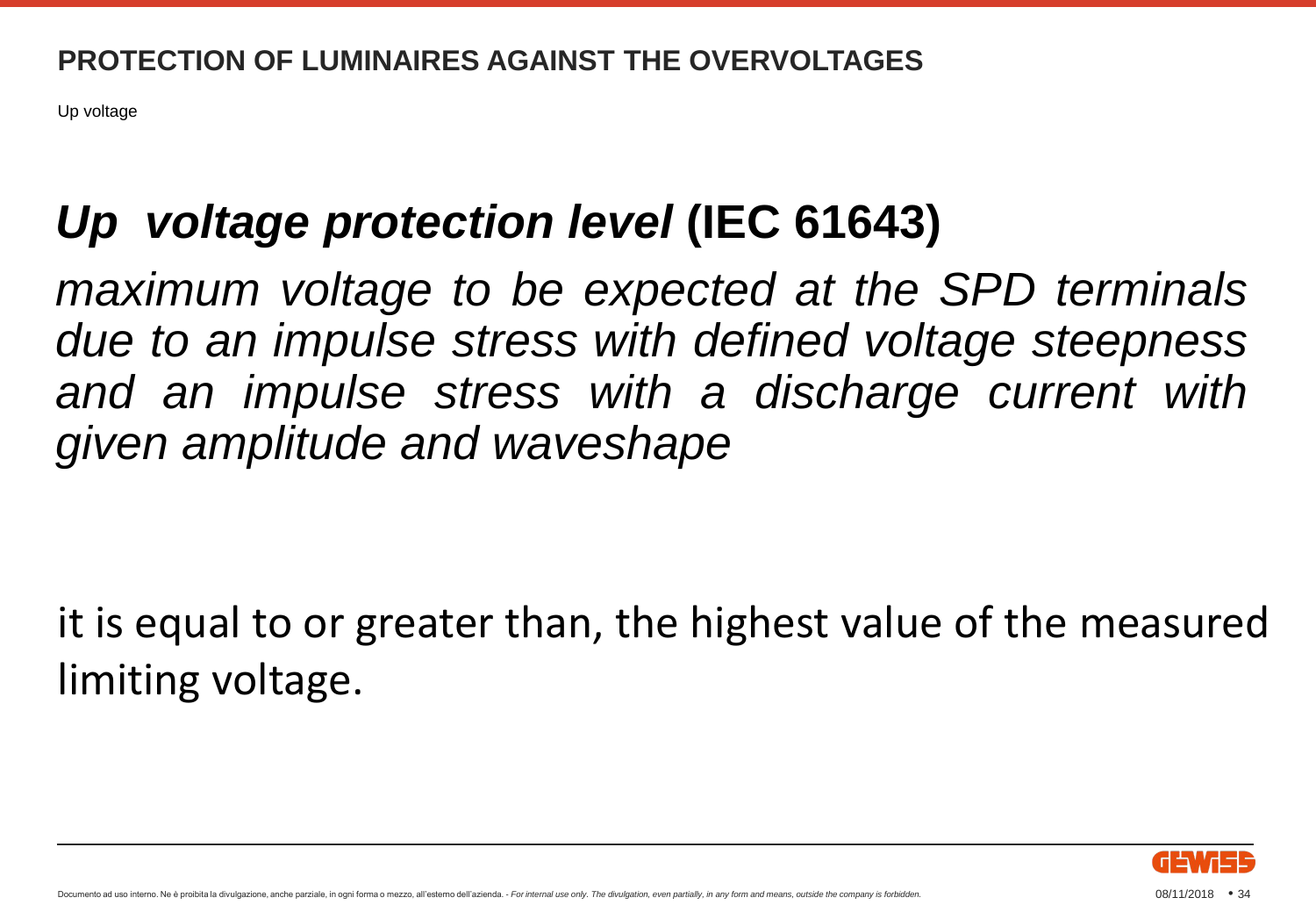Up/f voltage

## *U***p/f effective voltage protection level (IEC 61643)**

*voltage at the connection point of the SPD assembly resulting from the voltage protection level of the SPD with possible disconnector and the wiring voltage drop in the leads/connections*

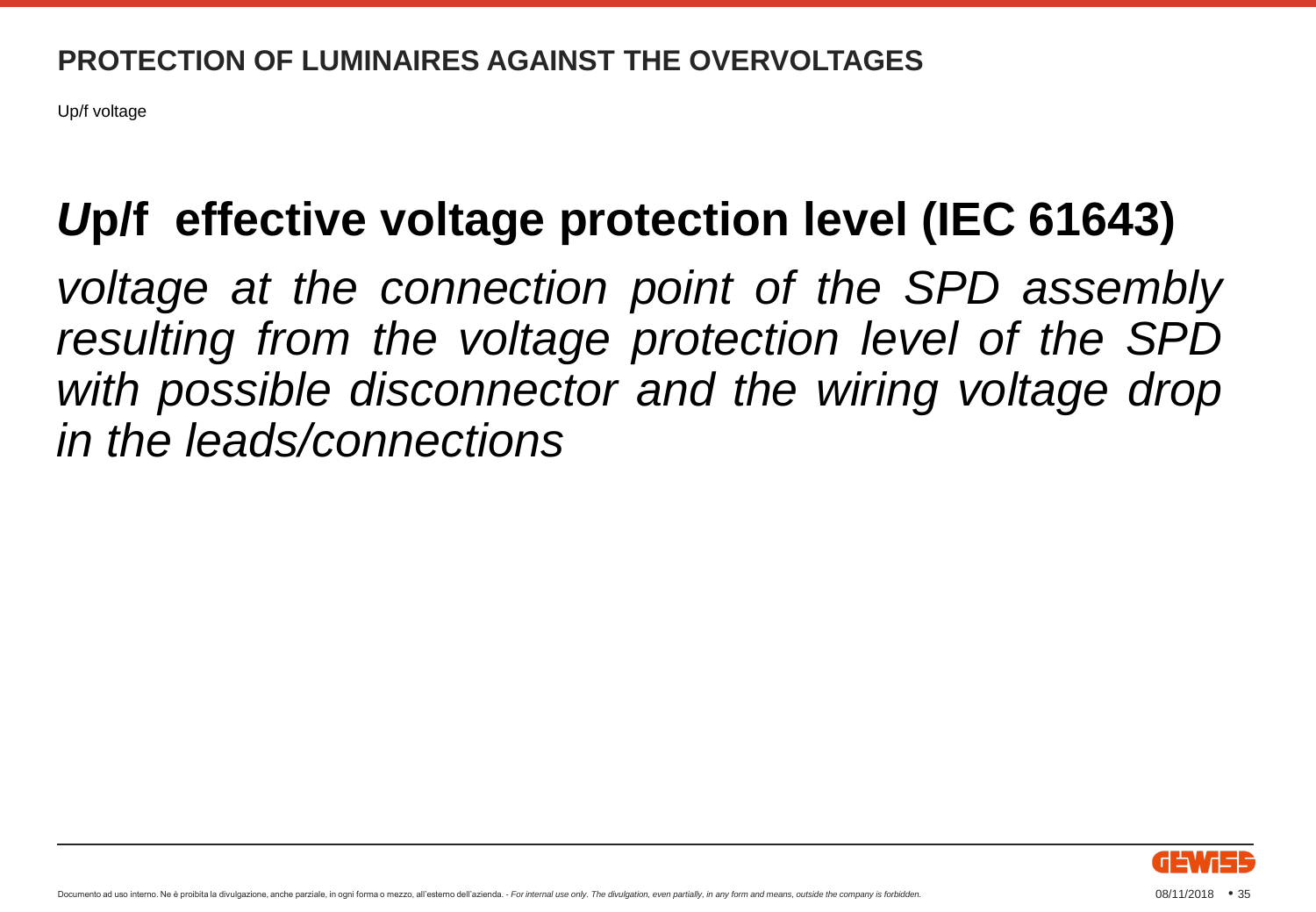Calculation of the U**p/f**

In any case, the following issues shall be also considered:

- The connection circuit from the main line to the SPDs terminals;
- The oscillation phenomenon which could cause an overvoltage up to twice the original value;
- Possible loop between the SPD line and the luminaires to be protected.



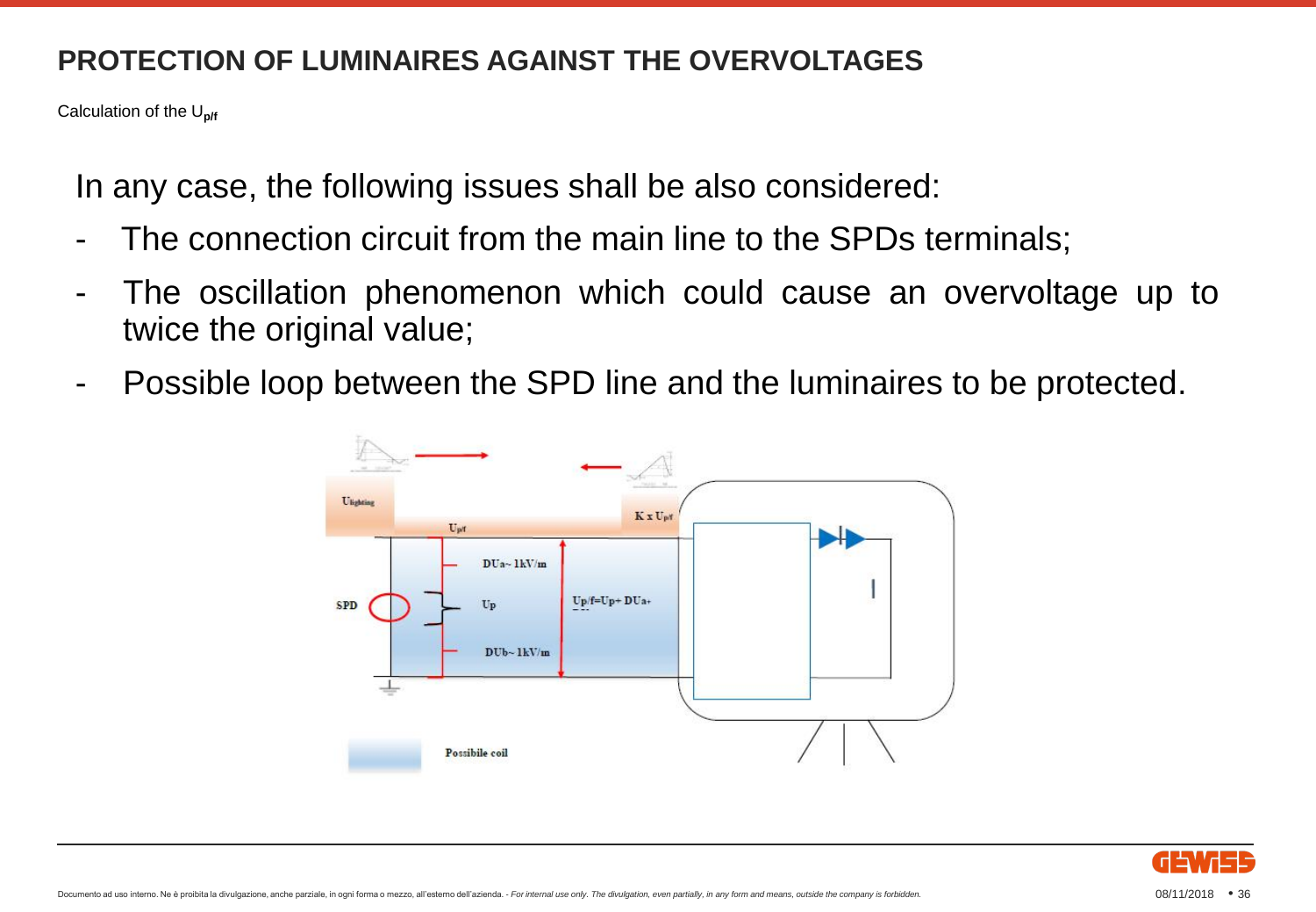Influence of the length of the connections

In order to achieve a proper protection, the length of the conductors connecting the SPDs shall be as short as possible. Long connection conductors would degrade the effectiveness of the protection offered by the SPD.

Therefore, it may be necessary to select an SPD with a lower voltage protection level, in order to provide efficient protection.

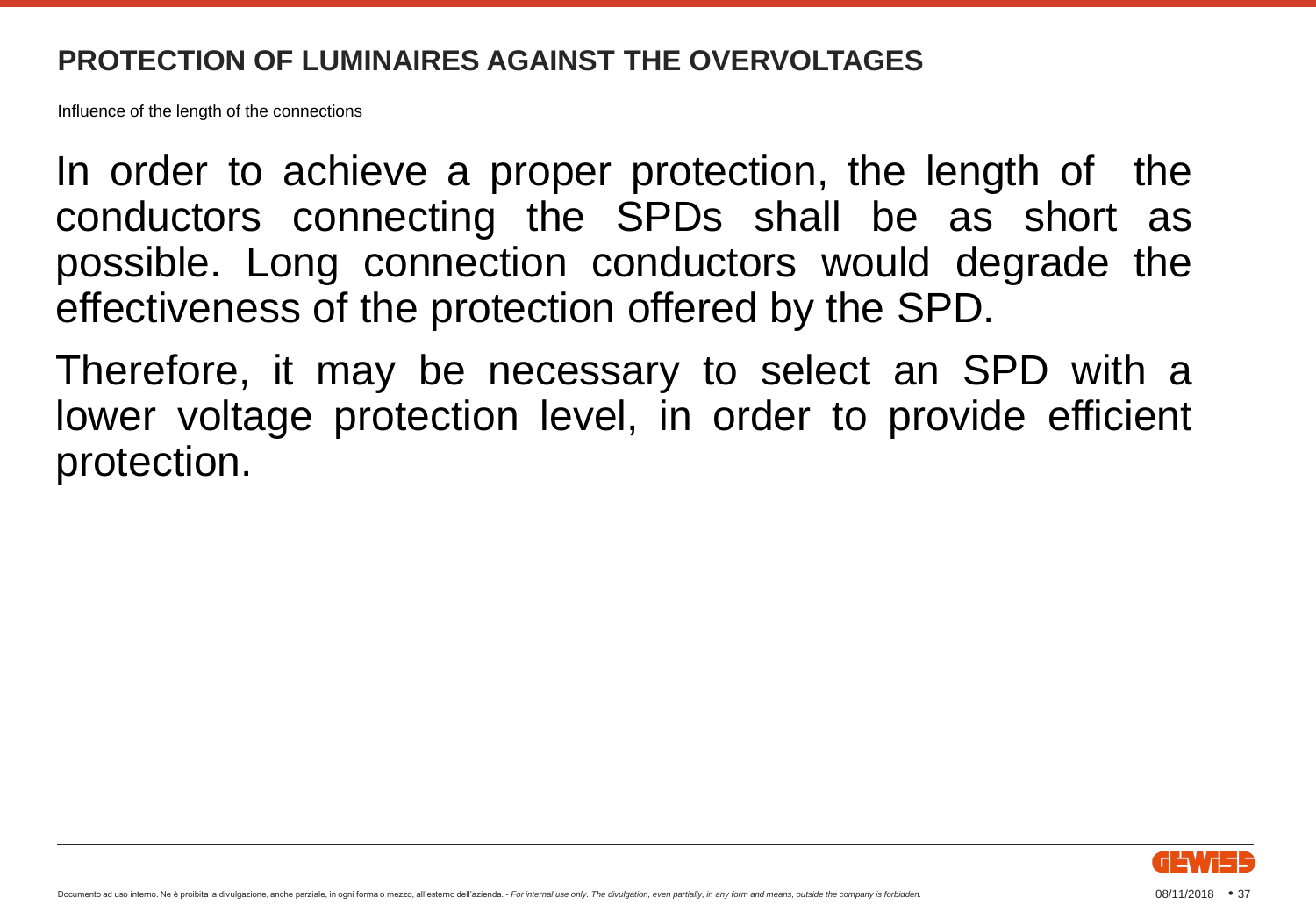Influence of the length of the connections

The residual voltage transferred to equipment will be in the worst case the sum of the residual of the SPD and the inductive voltage drop along the connection  $($   $\sim$  1 kV/m).

This voltage is called *U***p/f** and can be estimated with the following formula:

$$
\Delta U = 0.1 \times I_{SPD} \times L \text{ (kV)}
$$

where:

- $I_{SPD}$  is the current flowing through the SPD (kA);
- L is the length of connecting leads (m) (in general  $\leq 0.5$  m).

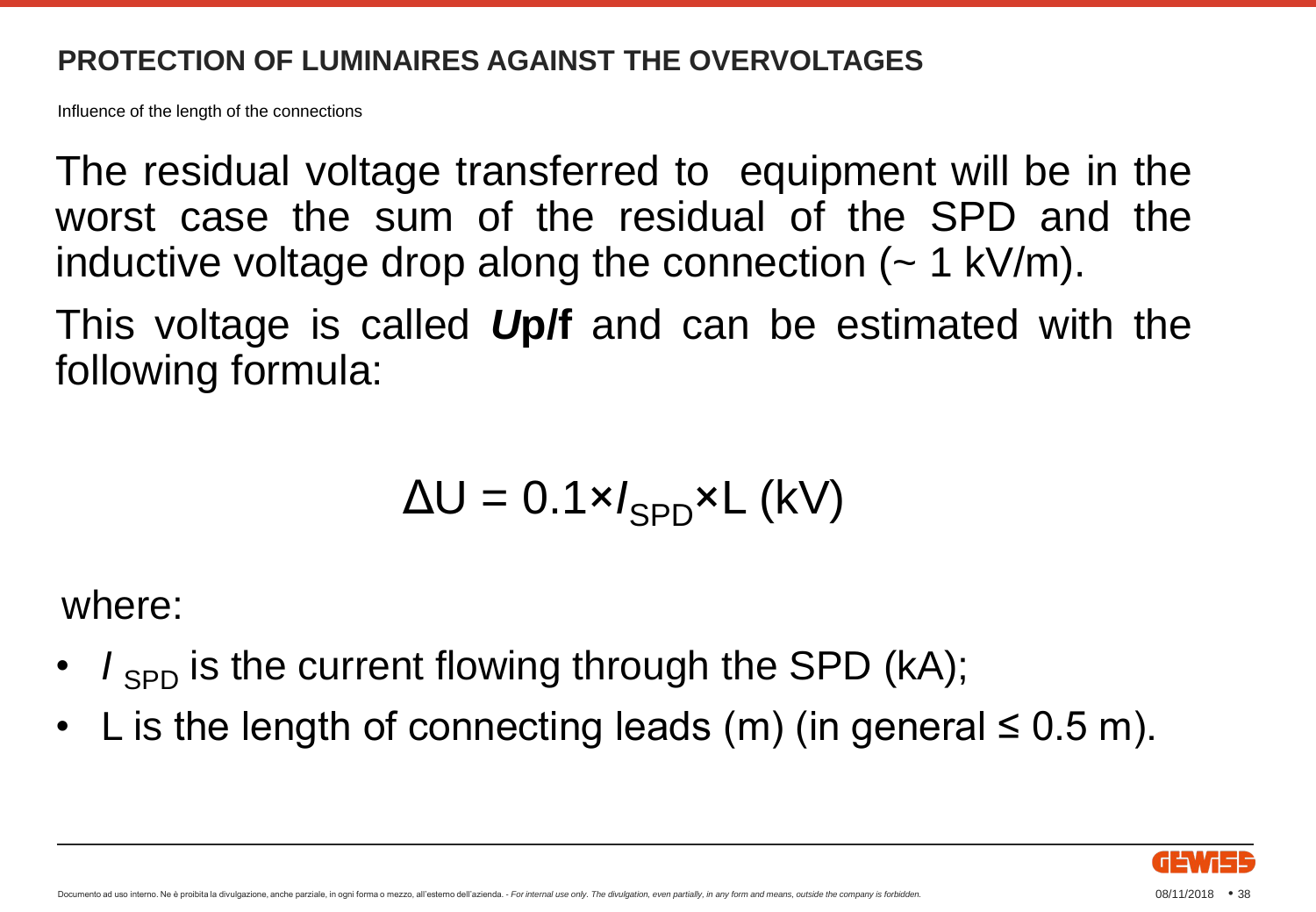Influence of the length of the connections

In order to reduce this problem, the following solutions would be adopted:

- Connect the SPD to the metallic frame of the board or pole (class I)
- Use a V connection (preferred)



• Use twisted conductors.

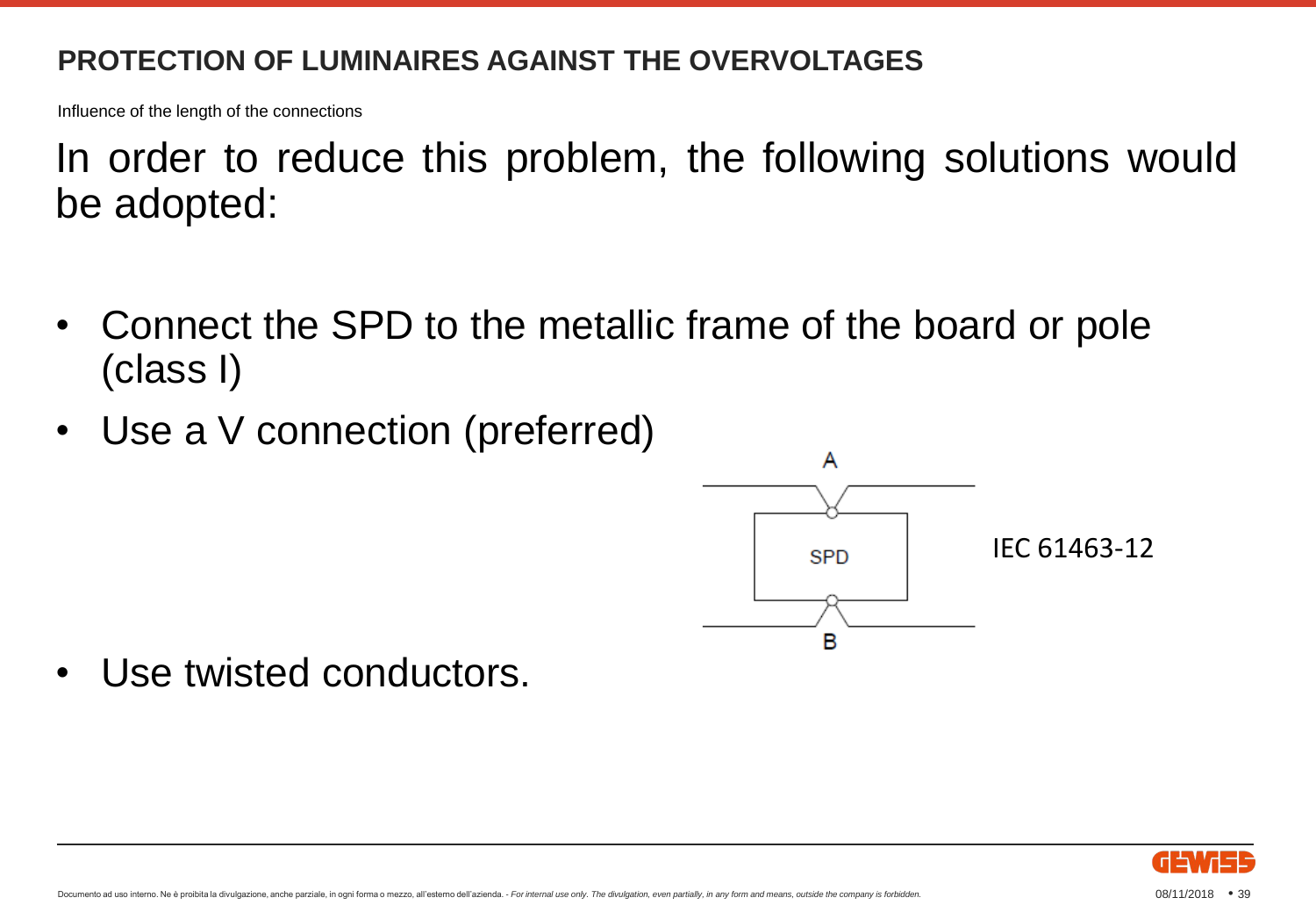Oscillation phenomena

The acceptable distance (called **protective distance**) depends on SPD type, type of system, steepness (dU/dt) and waveform of the incoming surge and the connected loads.

In particular, this doubling is possible if the equipment has a high impedance, is acting as a capacitor or if the equipment is internally disconnected.



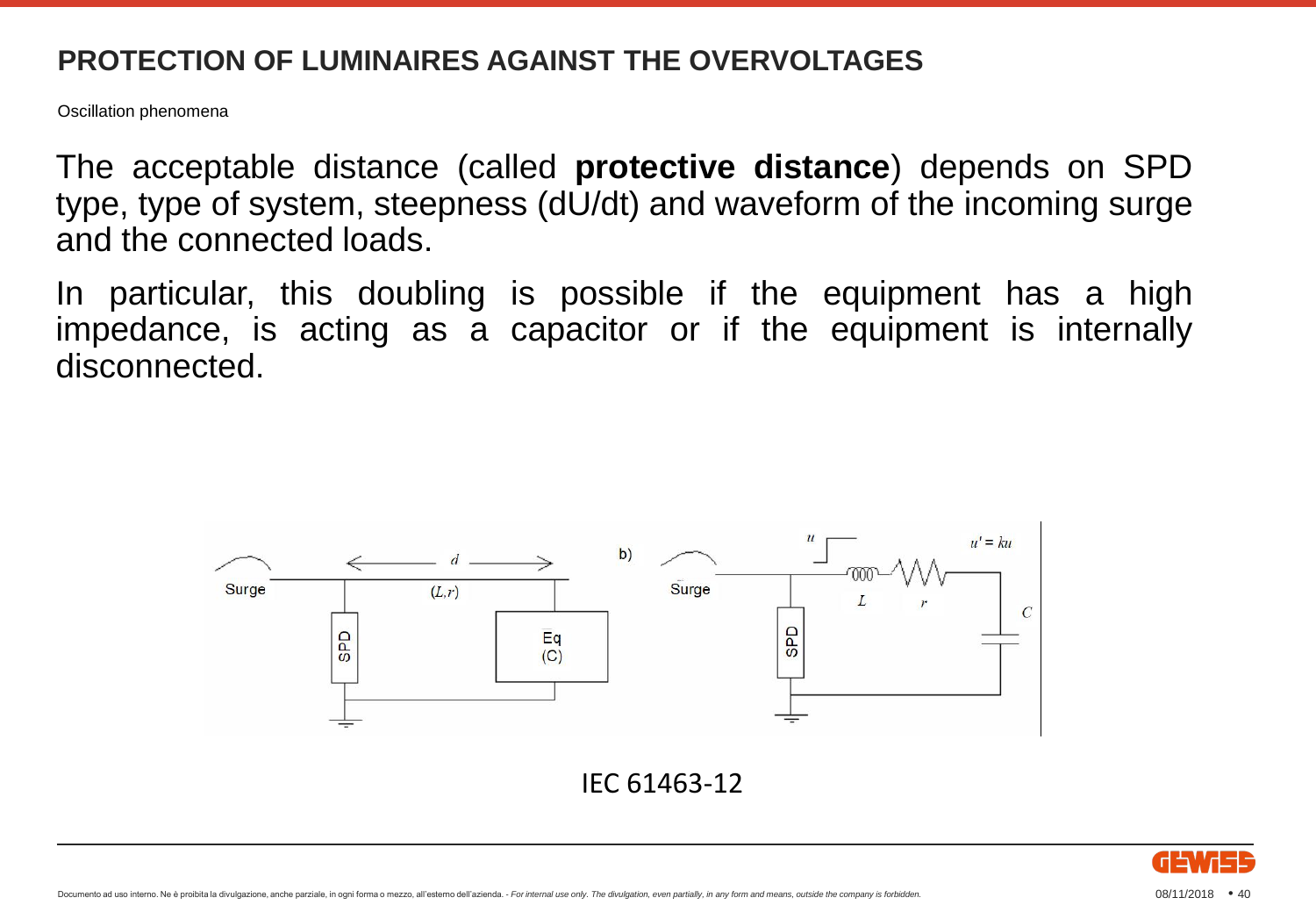Oscillation phenomena

When an SPD is used to protect specific equipment inside the installation, SPDs should be installed **as close as possible** to the equipment to be protected.

If the distance between the SPD and the equipment to be protected is too great (e.g in case of SPD installed in a main board supplying a lighting line) oscillations could lead to a voltage:

$$
DU=K\times U_p (1\leq k\leq 2)
$$

This can cause a failure of the luminaires being protected, **despite the installation of a SPD.**

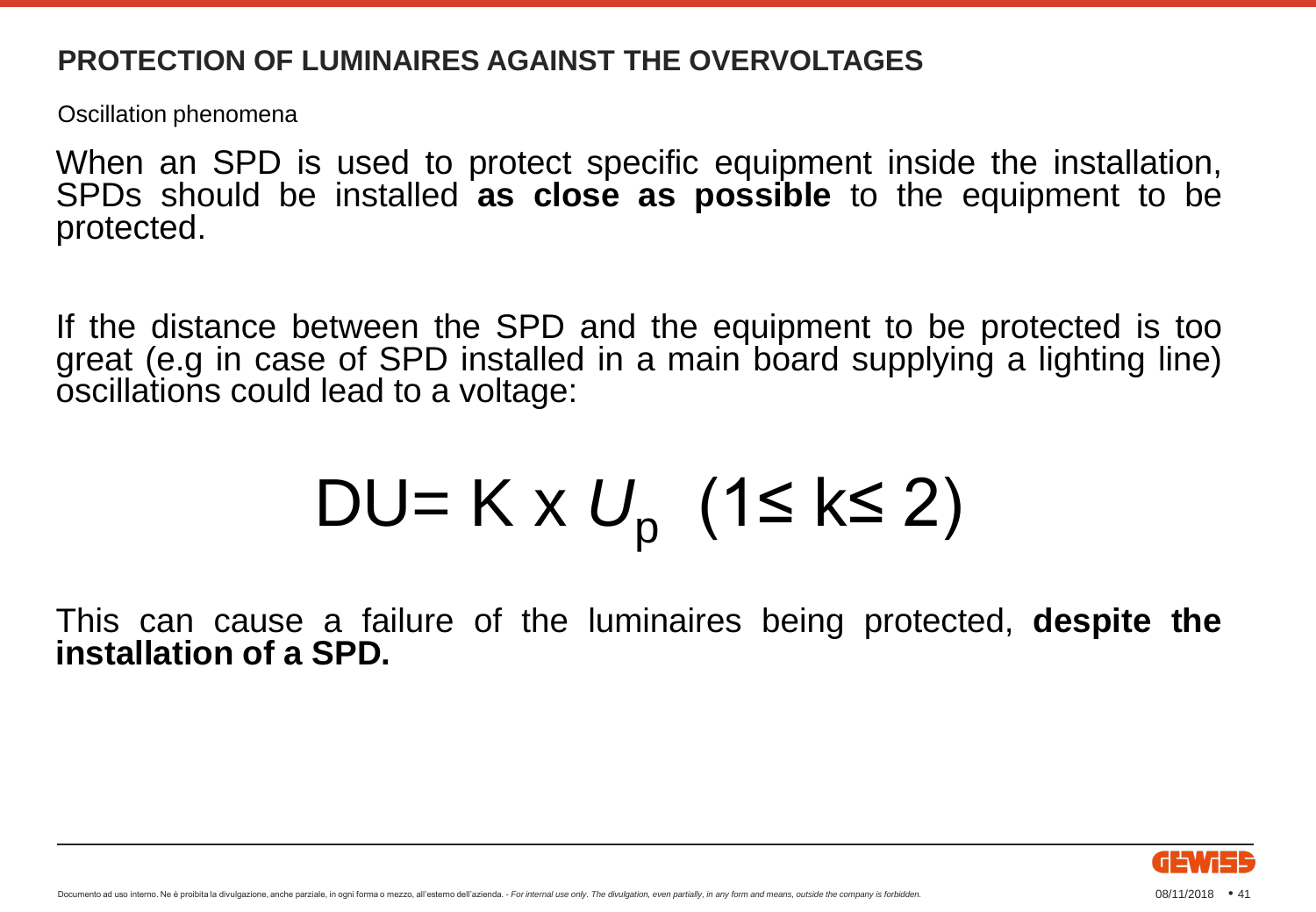Oscillation phenomena

In general, oscillations may be disregarded for distances:

# L≤ 10 m

Sometimes the equipment has internal protective components (for example varistors), that will significantly reduce oscillations even at longer distances. In this last case, care is necessary to avoid coordination problems between the SPD and the protective component inside the equipment.

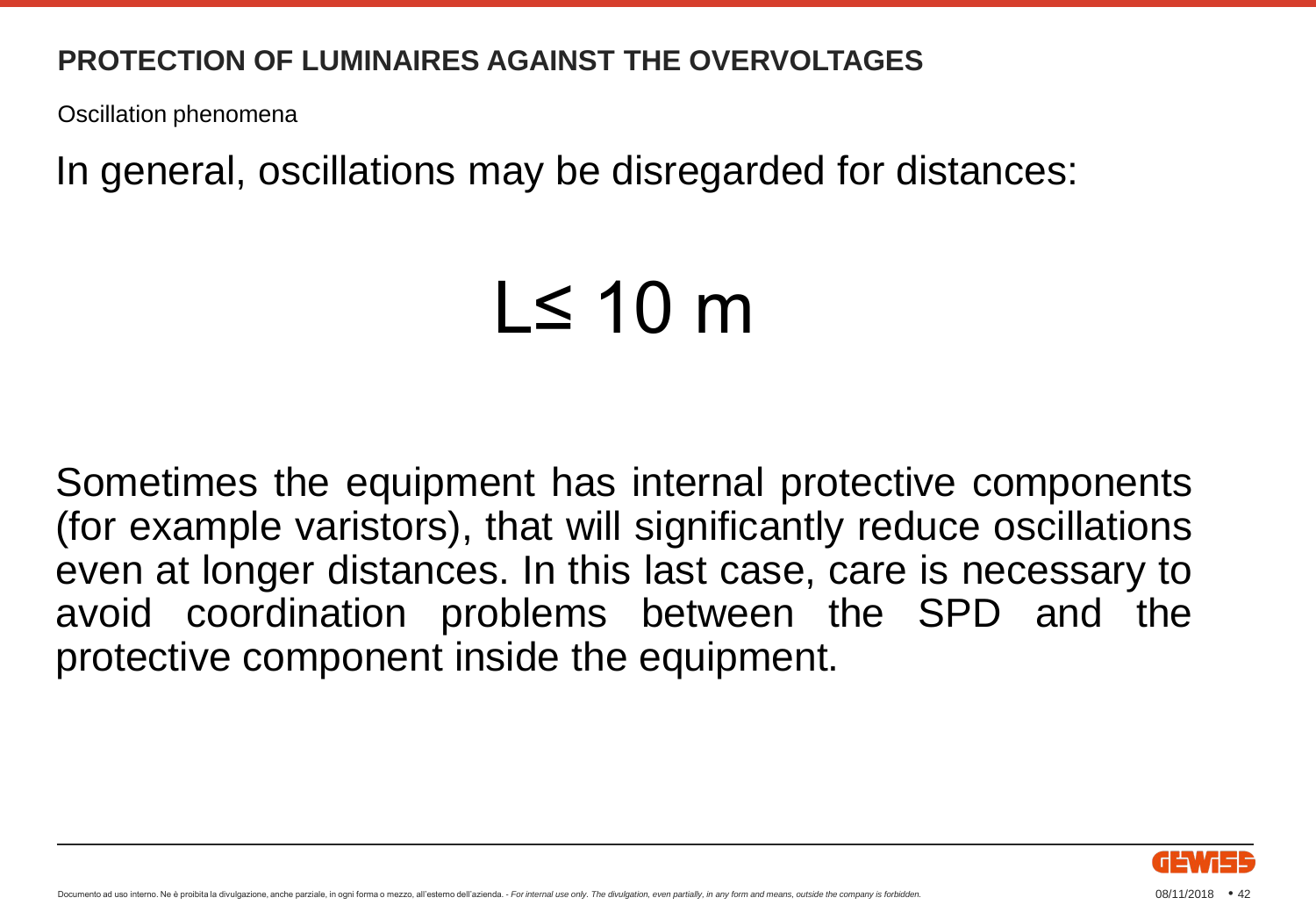Voltage induced in the installation

This phenomena is due to the voltage directly induced by the lightning current in the circuit loop existing between the SPD and equipment to be protected.

The induced voltage is mainly due to the size of the loop and it can be neglected by:

- Installed the cables inside **metallic** enclosures (e.g. **poles);**
- Using **twisted or shielded cables**.

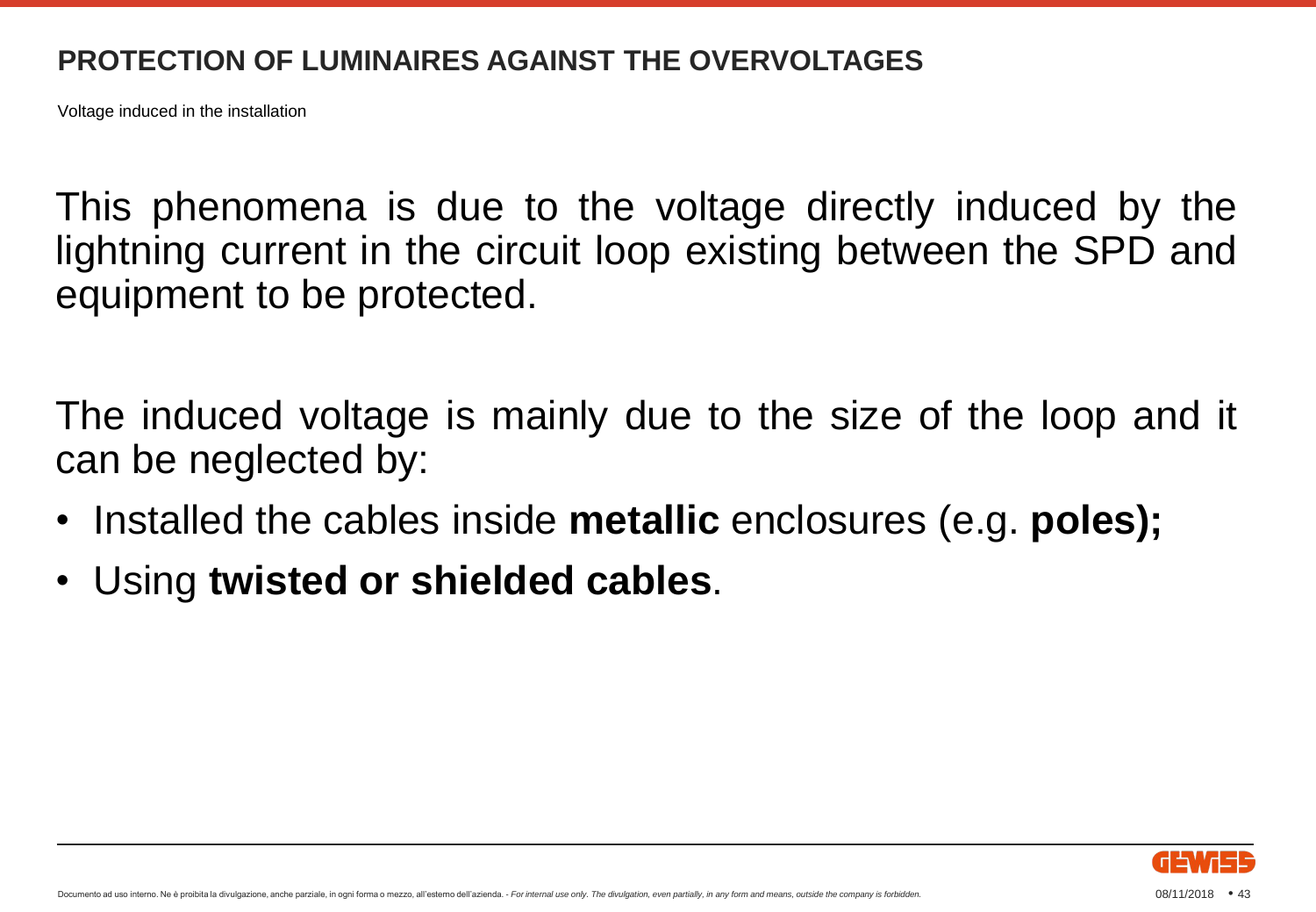Calculation of the **Up/f**

Therefore the theoretical maximum voltage Up/f at the luminaires voltage is calculated as follows:

# $\mathbf{U}_{\mathsf{p}}$ /**f** =  $\mathbf{U}_{\mathsf{p}} + \mathbf{D}_{\mathsf{a}} + \mathbf{D}_{\mathsf{b}} + \mathbf{K} \left( \mathbf{U}_{\mathsf{p}} + \mathbf{D}_{\mathsf{a}} + \mathbf{D}_{\mathsf{b}} \right) + \mathbf{U}_{\text{coil}}$

Up/f is the proper value to be compared with the immunity level of the luminaire.

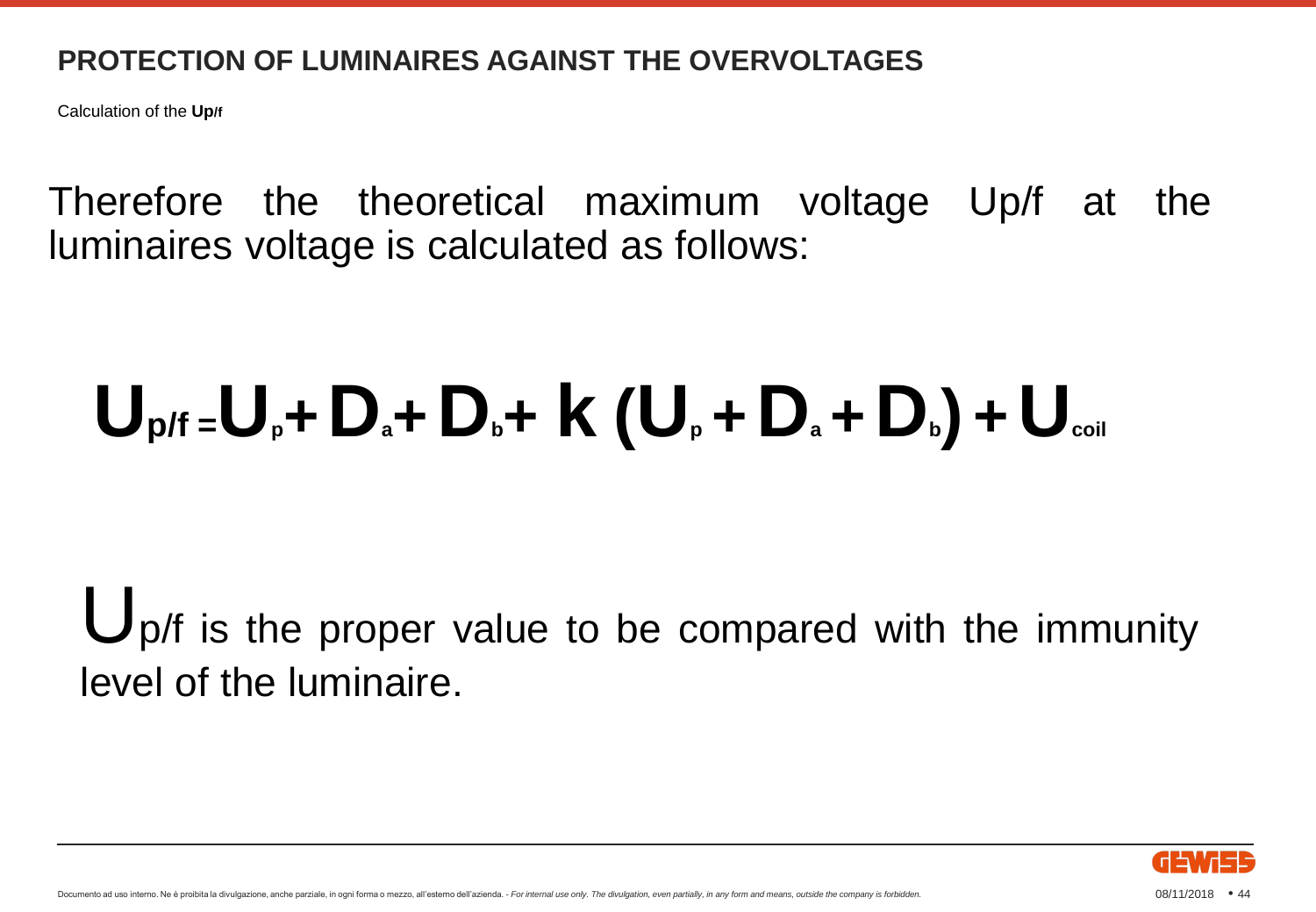Difference between **Uw** and **Usurge**

Please note that:

## **U<sup>w</sup> ≠Usurge**

**U<sup>w</sup> value:** the luminaires are tested switched off and only with the pre-set generator side test voltage. IEC 60664-1 is concerned with insulation coordination for equipment within low voltage systems (**insulation categories**).

**Usurge:** the luminaires are tested working by forcing the form of both the voltage (open circuit 1.2/50 μs) and the test current (short circuit 8/20 μs).

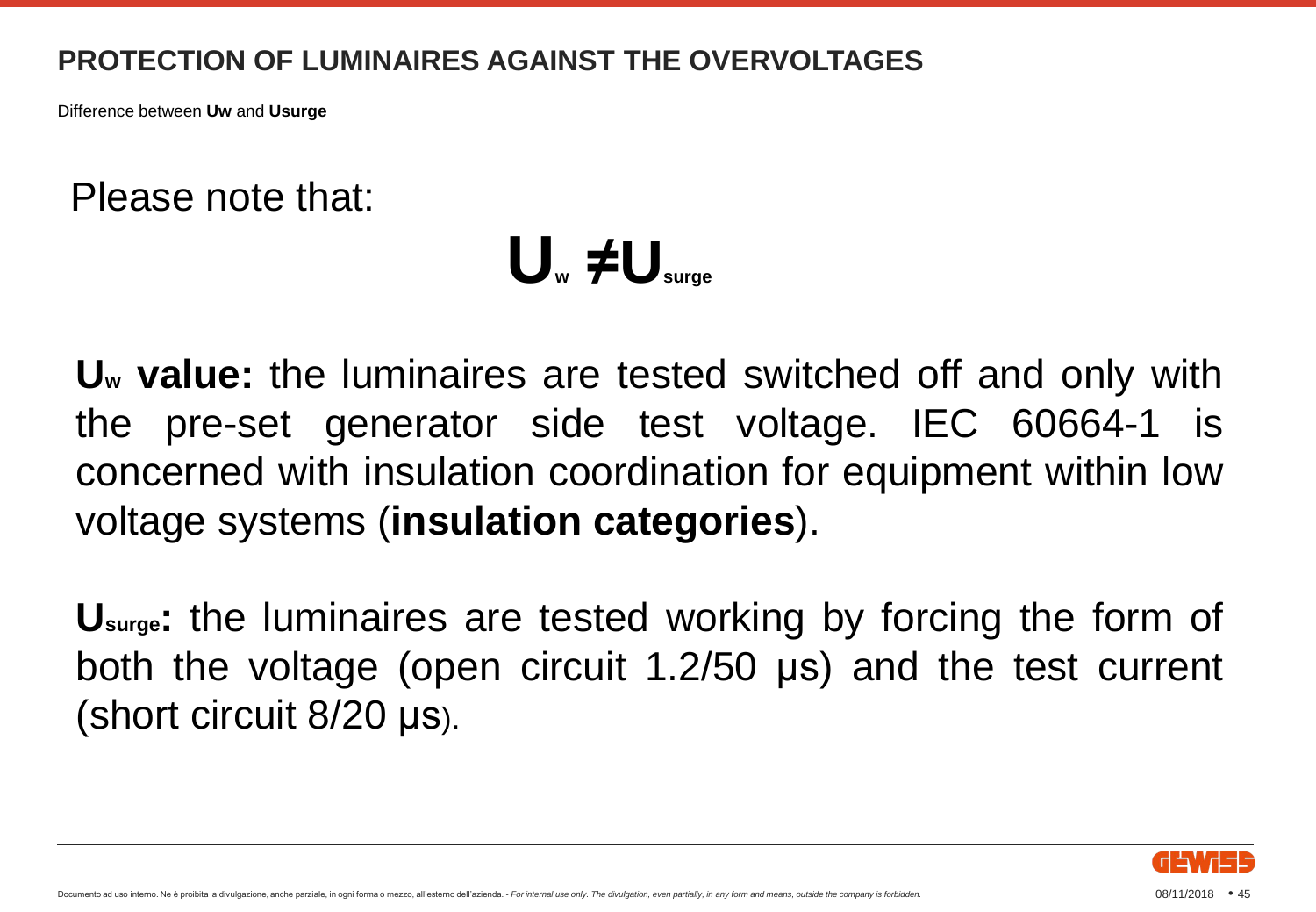Choice of the Up

In principle, the Up/f value offered by the SPDs should be at least lower than the impulse resistance value Uw of the lighting device unless it is necessary to guarantee an adequate performance of the devices during and/or after overvoltage: in this case the appropriate reference must be the Usurge.



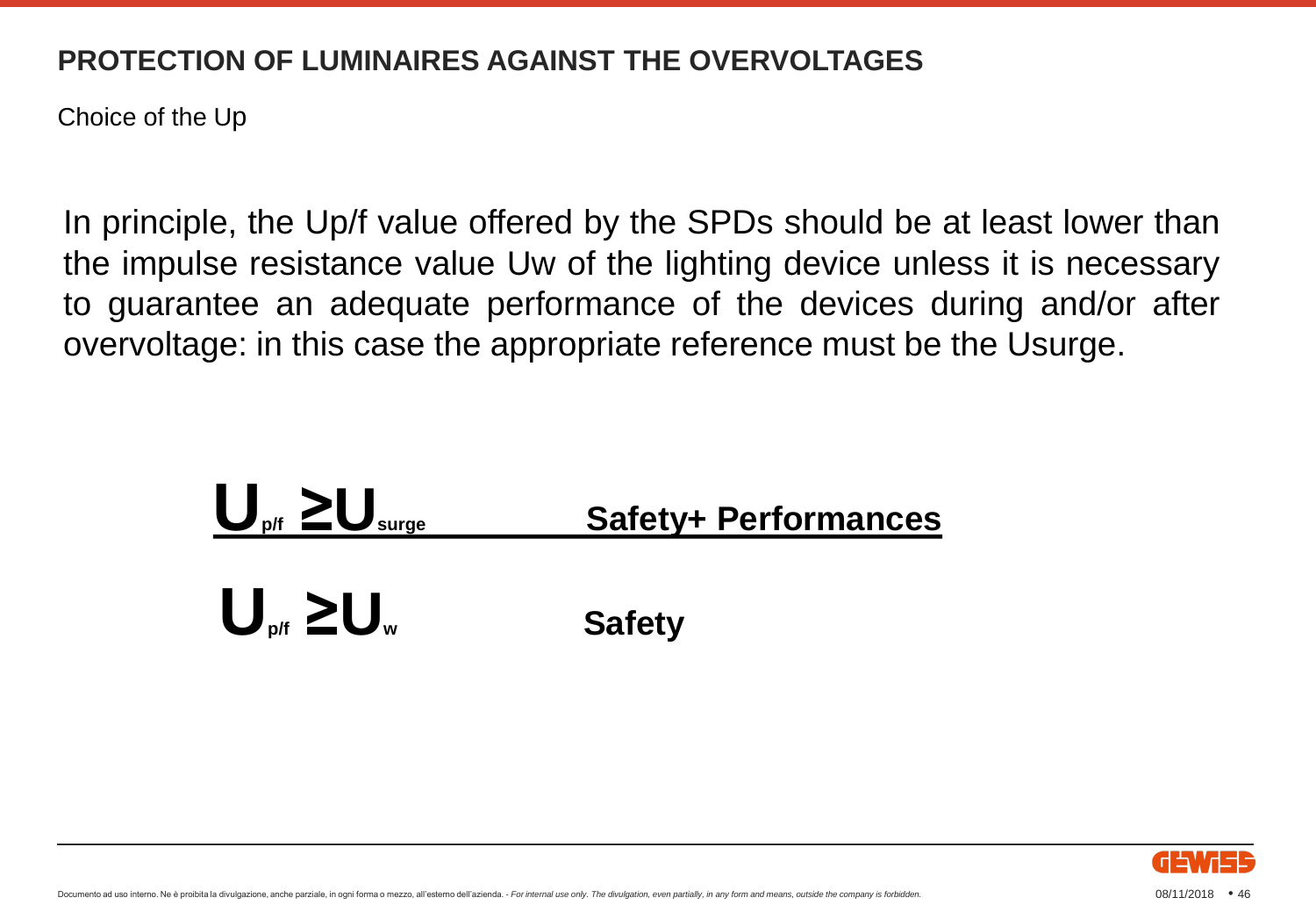SPD position

## **Main board:**

**Scope:** to protect the equipment inside the board and to reduce the stresses from the supply lines (MV or LV)

**Type:** Type I (since it is subjected directly to the lighting currents

| LPL/Pspd      | <sup>l</sup> imp |
|---------------|------------------|
| 1/0,01        | 10 kA            |
| II / 0.02     | 7,5 kA           |
| $III-IV/0,02$ | 5,0 kA           |

| <b>Connection</b>                              | <b>Oscillation</b>                          | Loop    |  |
|------------------------------------------------|---------------------------------------------|---------|--|
| No using V-<br>connection<br>or $L \leq 0.5$ m | No due to the extremely<br>short connection |         |  |
| $DU=0,2$ Up                                    | $k = 1$                                     | $U = 0$ |  |
| <b>Additional contributions to the SPD</b>     |                                             |         |  |

**original Up**

**I imp**

$$
U_{\rm p} < 0.8 \times U_{\rm W} (U_{\rm surge})
$$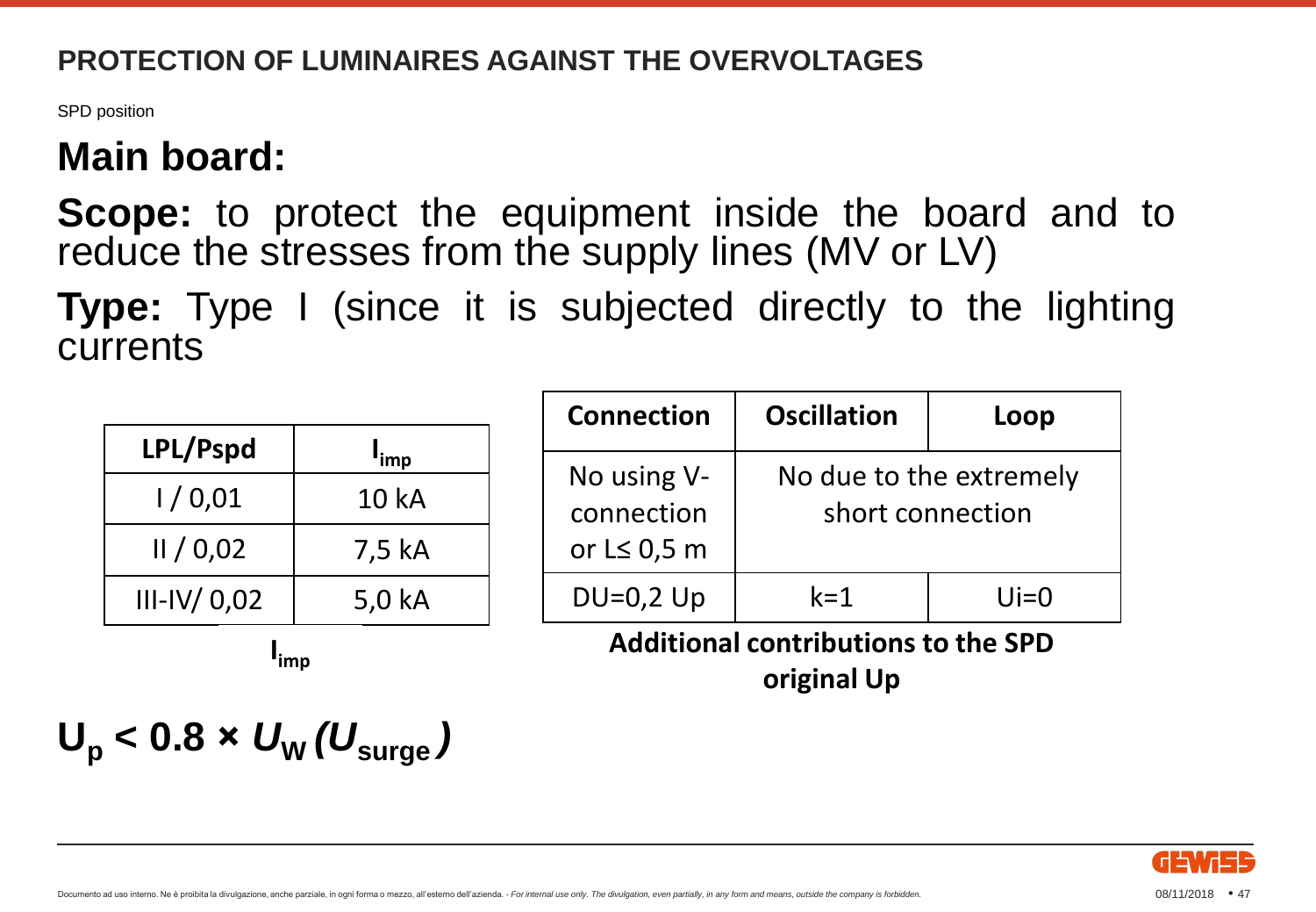SPD position

### **Base of the pole**

### **Scope:** to protect the luminaires

**Type:** Class I (since it is subjected to the lighting currents in case the lighting would hit the line between the main board and the pole)

| LPL/Pspd          | <sup>I</sup> imp | <b>Connection</b> | <b>Oscillation</b> | Loop                                   |
|-------------------|------------------|-------------------|--------------------|----------------------------------------|
| 1/0,01            | <b>10 kA</b>     | No using V-       | Yes                | No the SPD is                          |
| II/0.02           | 7,5 kA           | connection        |                    | installed inside a<br>metallic pole or |
| $III$ -IV/ $0,02$ | 5,0 kA           |                   |                    | if twisted or                          |
| "imp              |                  |                   |                    | shielded cables                        |
|                   |                  |                   |                    | are used                               |
|                   |                  | $DU=0,2$ Up       | $k=2$              | $U = 0$                                |

#### **Additional contributions to the SPD original Up**

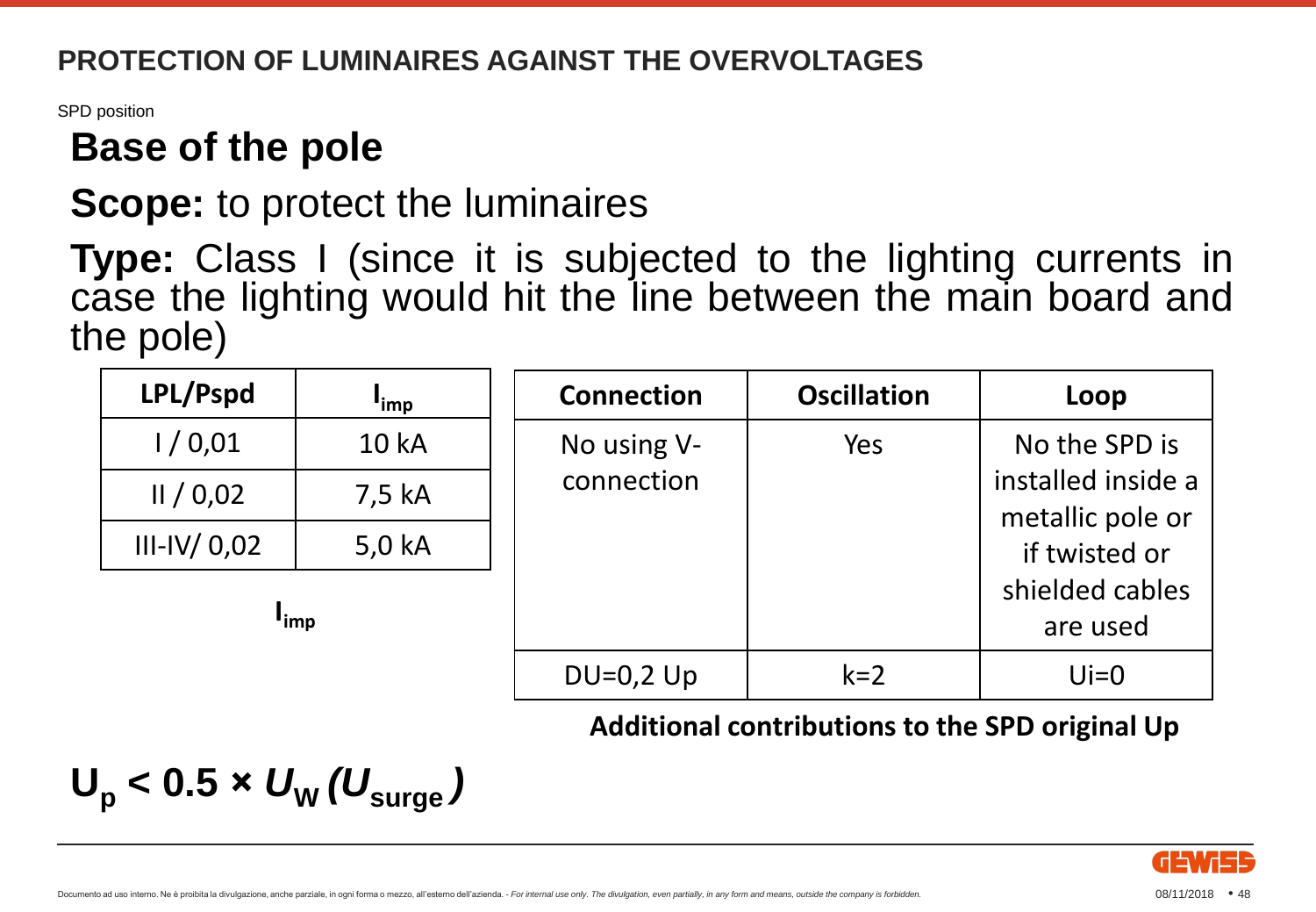SPD position

## **Top of the pole**

**Scope:** to protect the luminaires in case the formula **U<sup>p</sup> < 0.5 ×** *U*<sup>W</sup> *(U*<sub>surge</sub>) is not fulfilled by the SPD installed at the base of the pole

**Type:** Class II

| LPL/Pspd          | 'n          | <b>Connection</b> | <b>Oscillation</b> | Loop                                   |
|-------------------|-------------|-------------------|--------------------|----------------------------------------|
| 1/0,01            | <b>5 kA</b> | No using V-       | Yes                | No the SPD is                          |
| II/0.02           | 3,5 kA      | connection        |                    | installed inside a<br>metallic pole or |
| $III$ -IV/ $0,02$ | $2,5$ kA    |                   |                    | if twisted or                          |
| 'n                |             |                   |                    | shielded cables                        |
|                   |             |                   |                    | are used                               |
|                   |             | $DU=0,2$ Up       | $k=2$              | $U = 0$                                |

**Additional contributions to the SPD original Up**

$$
U_{\rm p} < 0.8 \times U_{\rm W} (U_{\rm surge})
$$

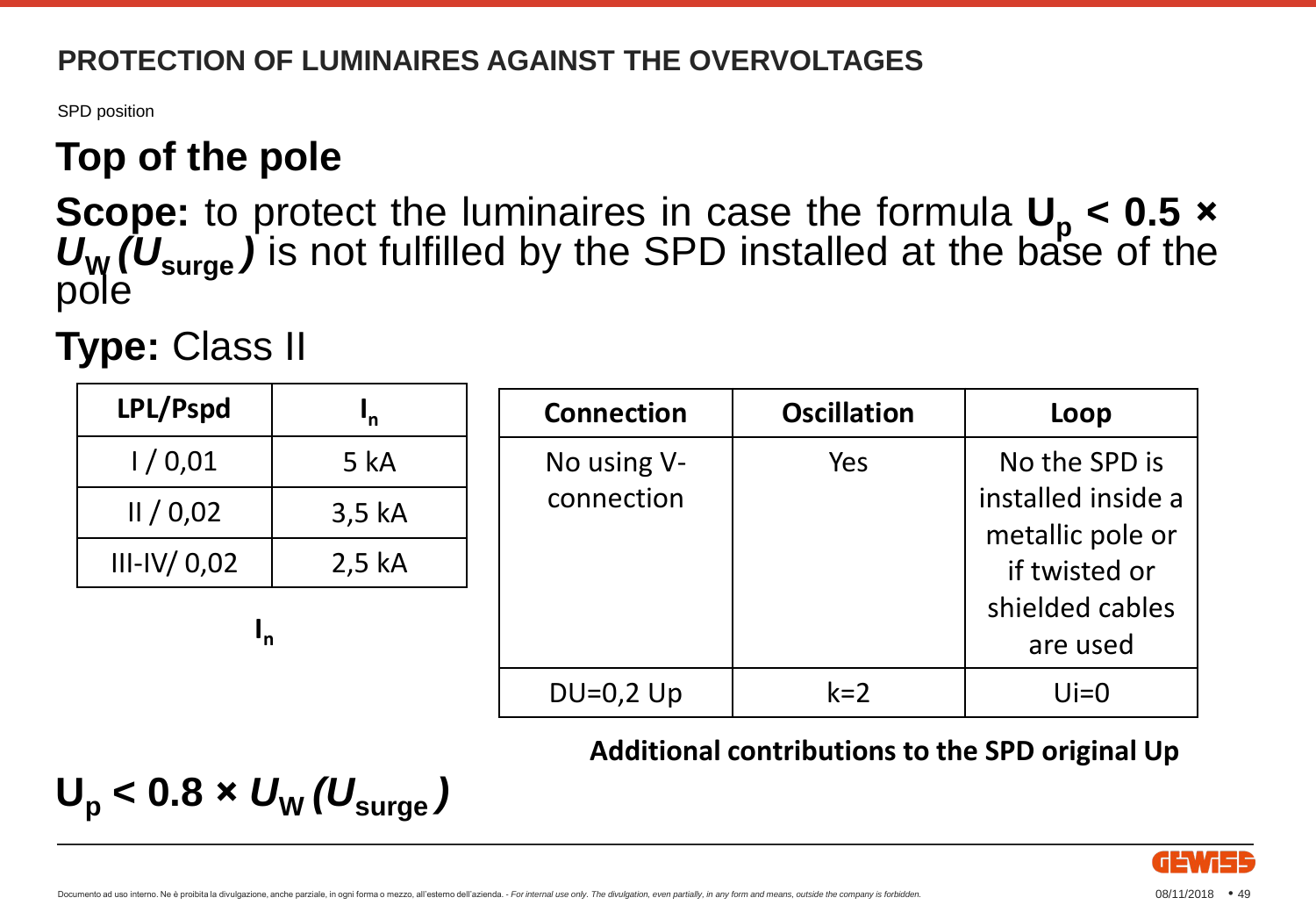Maintenance of the installation

It is important to note that the installation of SPDs at the top of the pole near the luminaires **has to be limited** due to the problems connected with the necessity to check and maintain those devices over the installation life.



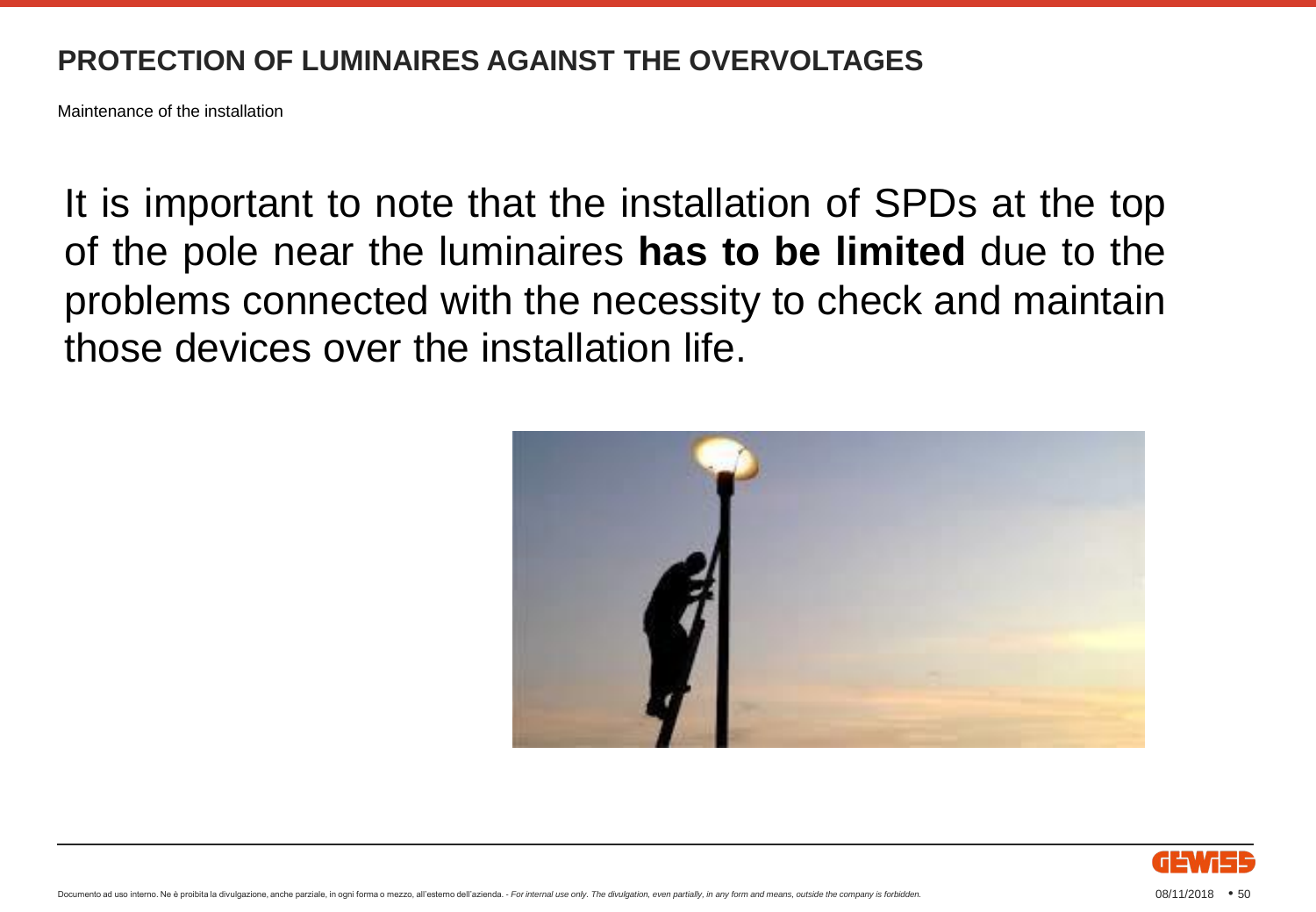Need for additional SPDs

It is possible to avoid to install an additional SPDs near the luminaires in the following cases:

#### **CASE 1:**

```
The length of the SPD connection does not exceed 0,5 m
the distance between SPD and equipment is shorter than 10 m 
U_p < 0.8 \times U_w (U_{\text{surface}})
```
#### **CASE 2:**

The length of the SPD connection **does not exceed** 0,5 m the distance between SPD and equipment is **greater** than 10 m **2 X U<sub>p</sub> <**  $U_W$  **(U<sub>surge</sub>)** 

#### **CASE 3:**

```
The length of the SPD connection exceed 0,5 m
the distance between SPD and equipment is shorter than 10 m 
U_{\text{p/f}} < U_{\text{w}} (U_{\text{surge}})
```
#### **CASE 4:**

The length of the SPD connection **exceed** 0,5 m the distance between SPD and equipment is **greater** than 10 m **2 X U**<sub>p/f</sub>  $< U_{\text{w}}(U_{\text{sure}})$ 

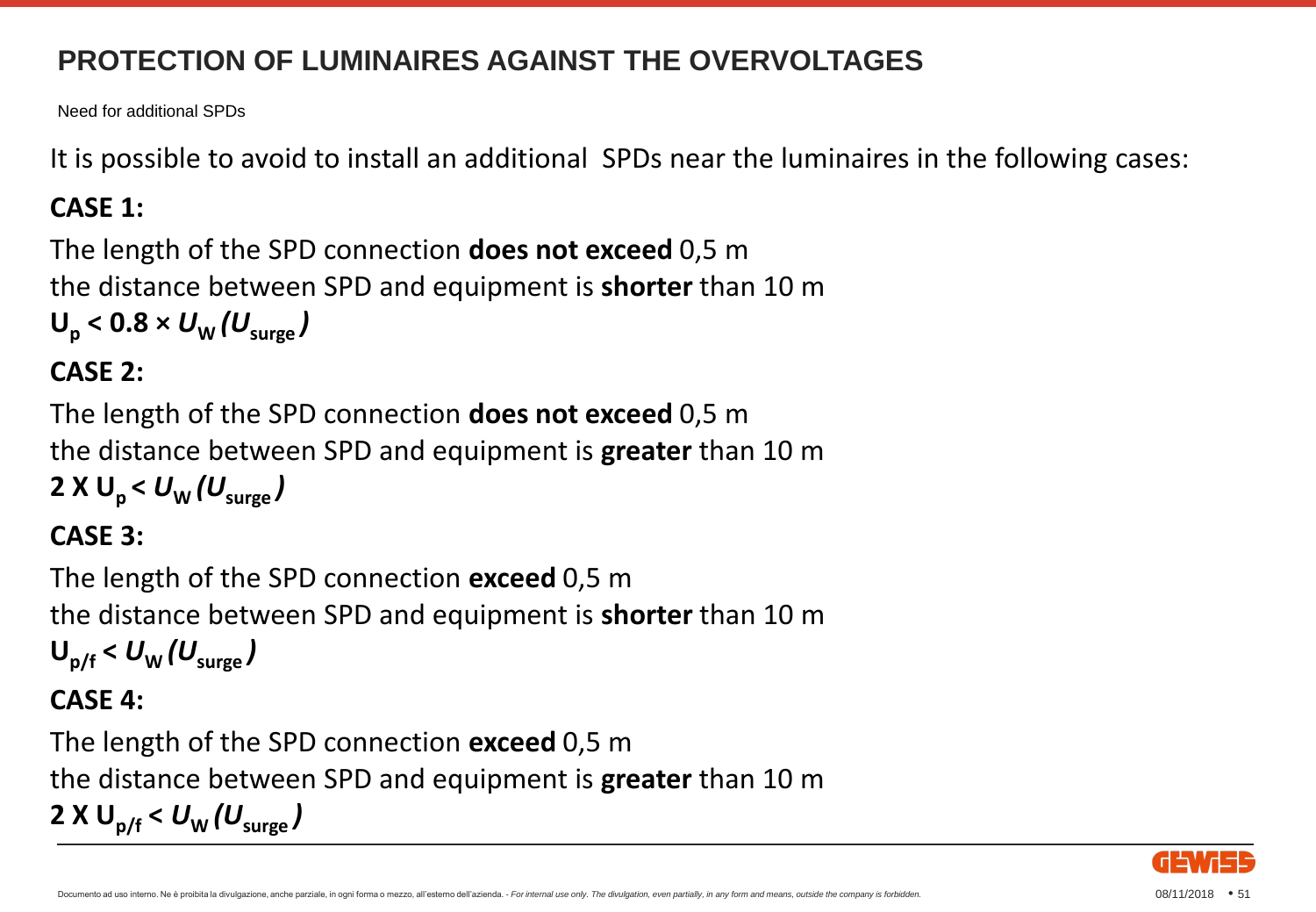Class I TT System

In the case of a TT distribution network that supplies electrical systems, whose protection is carried out through the automatic opening of the power supply, overvoltage limiters should be provided for both the line and the neutral conductors unless the latter is effectively earthed



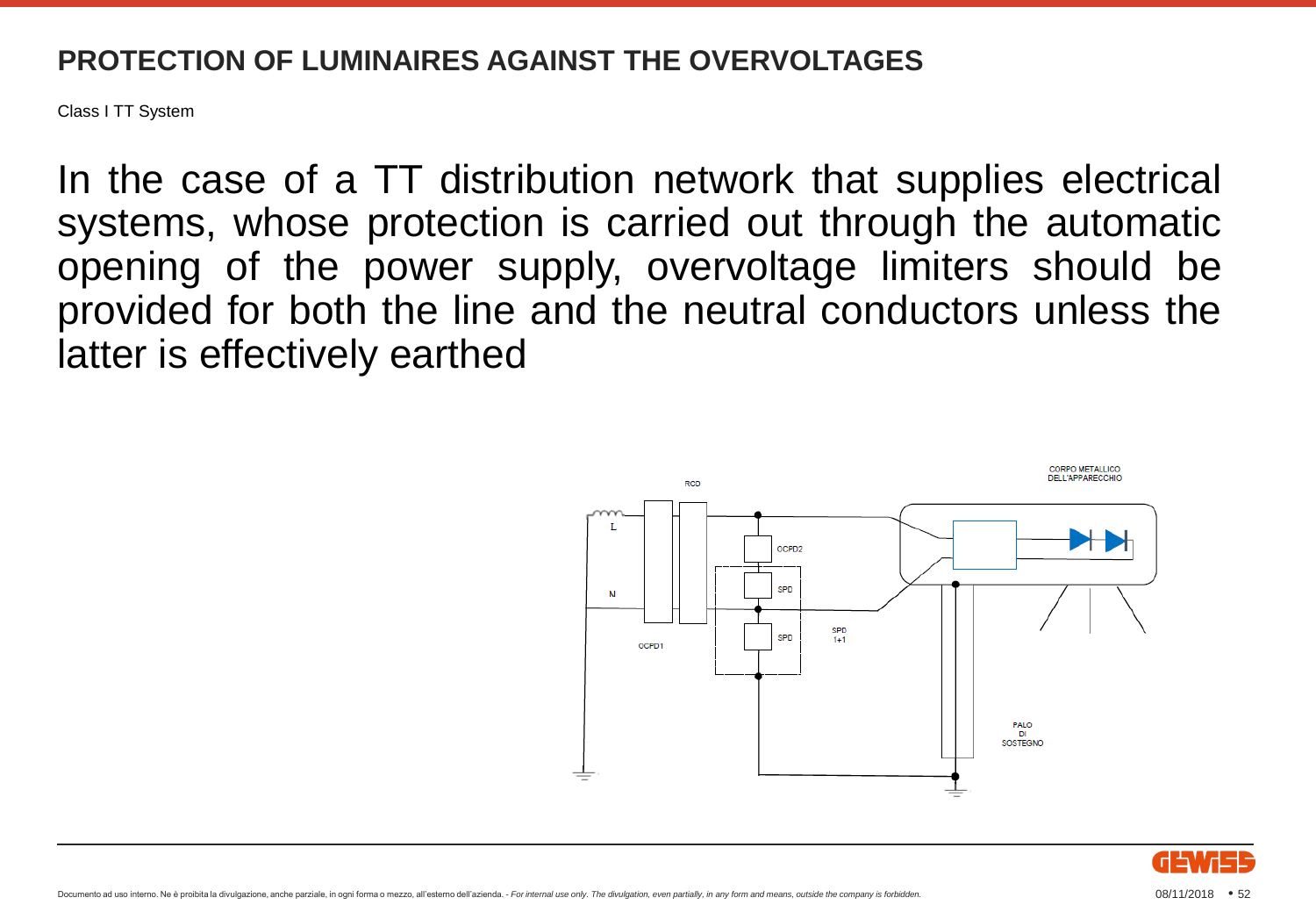Class I TT System

In the case of a TT distribution network, it is possible to install the SPD upstream the Residual Current Device by using the so called 1+1 (3+1) configuration.



IEC 61463-12

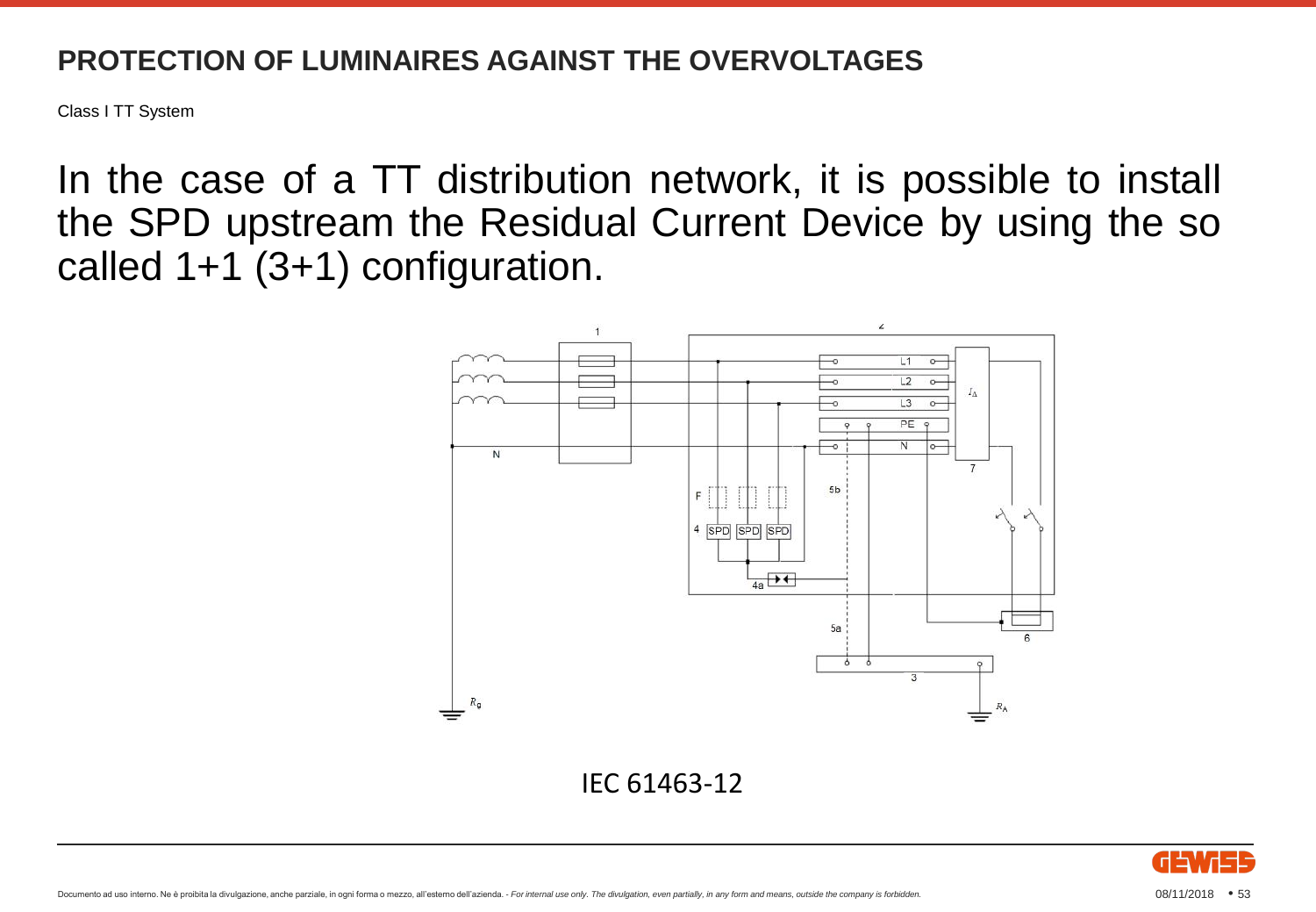Class I TN System



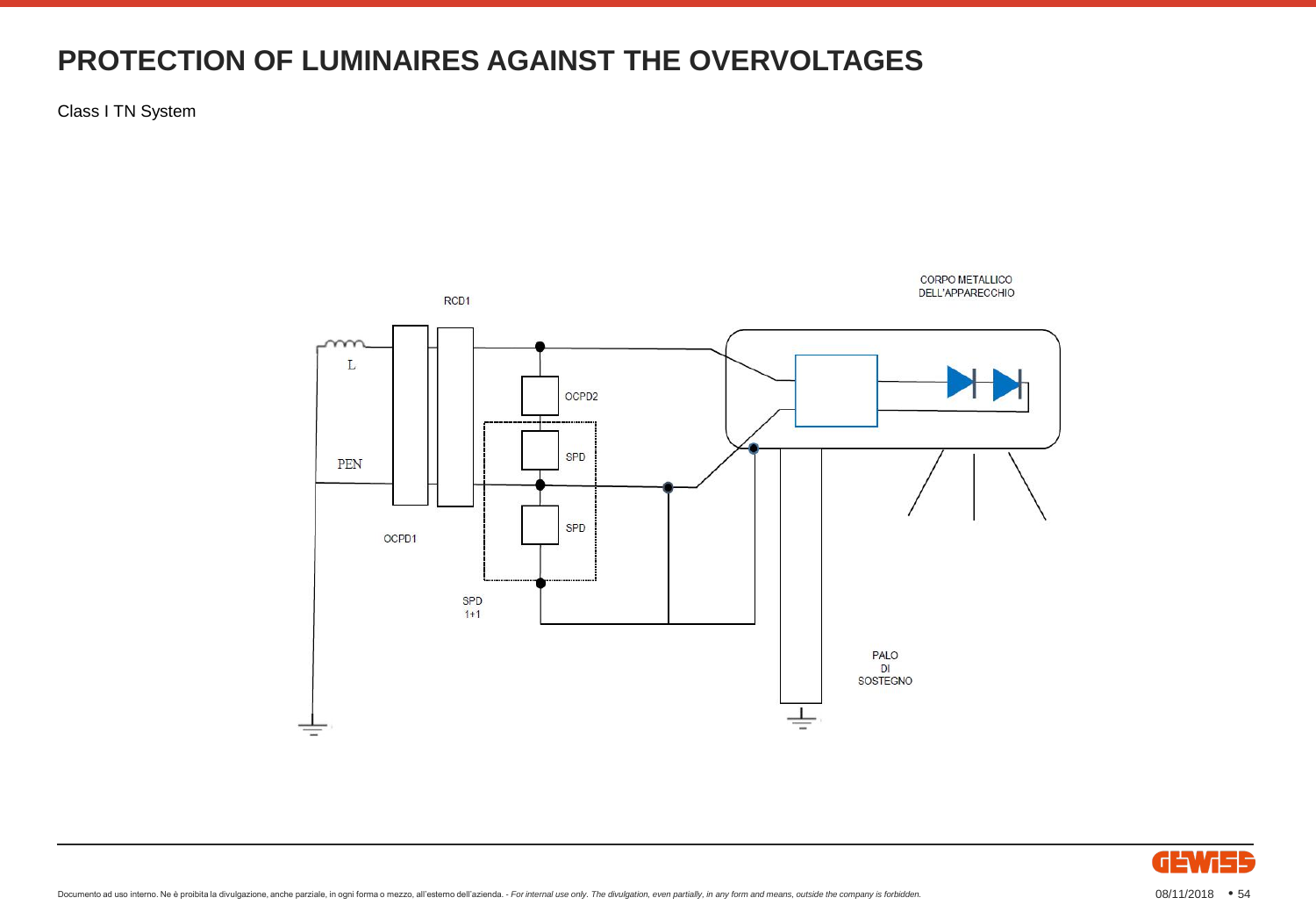Class II luminaires

If , from the point of view of protection against the differential mode overvoltages, there are no particular application differences compared to what has been previously illustrated for class I devices, the protection of class II devices and systems is more complex if the **common mode** is considered.



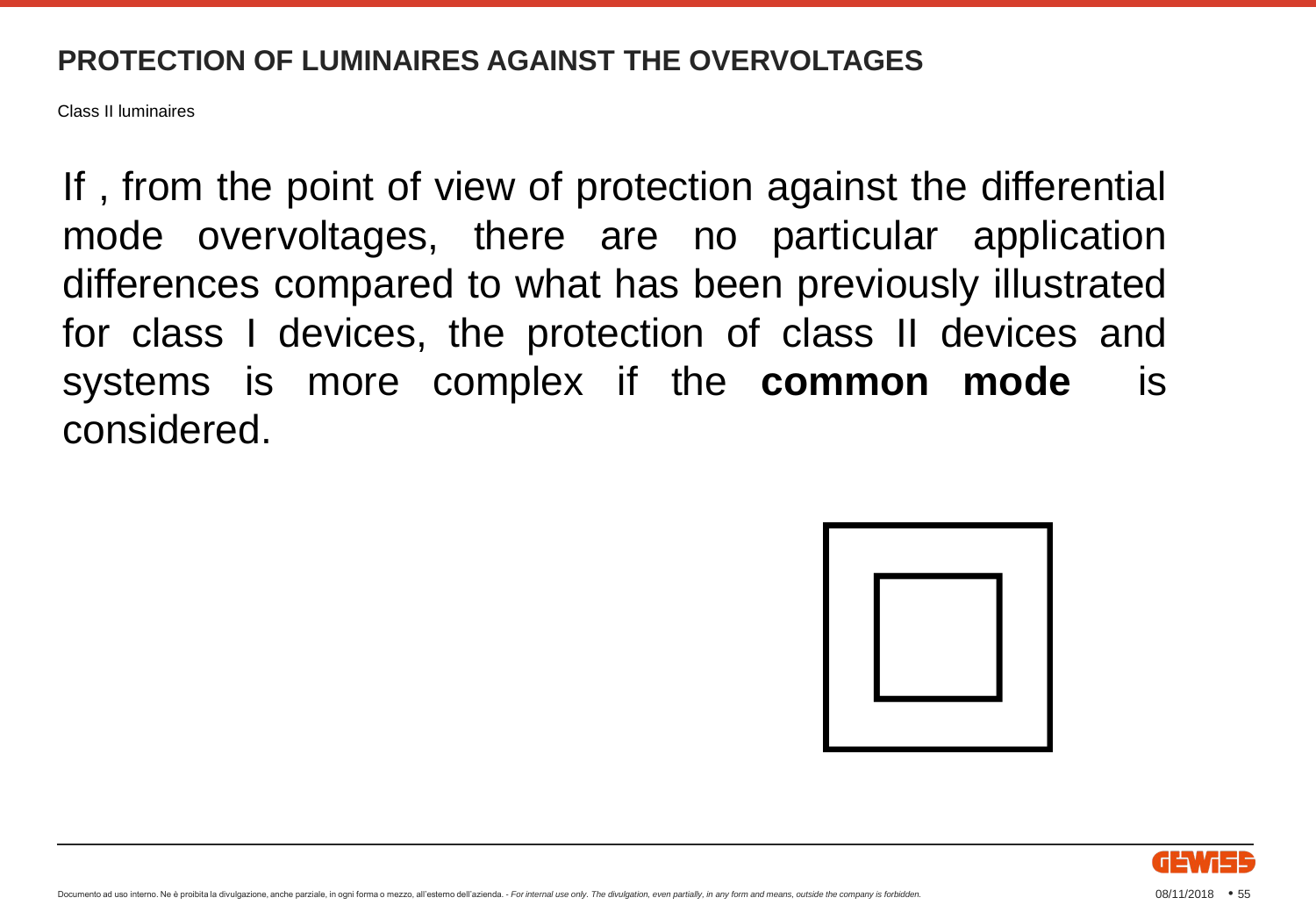Class II common mode protection

Although theoretically immune from this type of problems due to the fact that the external metal casing of the devices is not earthed, the use of metal poles on the ground and connected by means of supports to the luminaires, takes the situation to a similar condition, "de facto" to that which occurs in the case of class I devices connected to earth by the protective conductor.



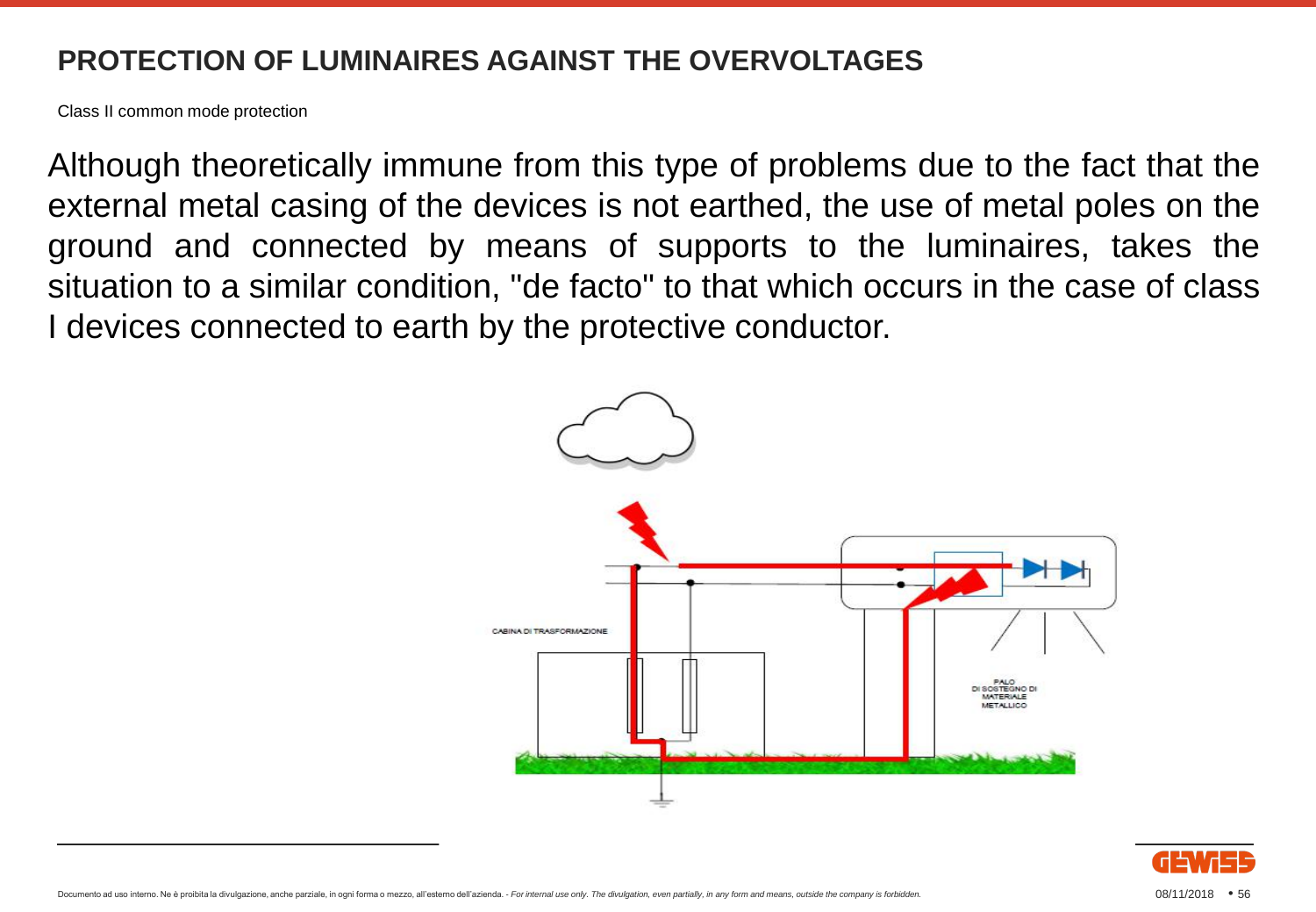Prohibition to connect Class II equipment to earth

#### In particular in case of class II installations, it is generally **forbidden to use SPDs for the common mode protection of devices and system.**

This prohibition derives from the impossibility of connecting the accessible conductive parts of class II components to earth, a prohibition that can be inferred from two different normative sources, depending on the fact that reference is made to the devices and/or the external system.



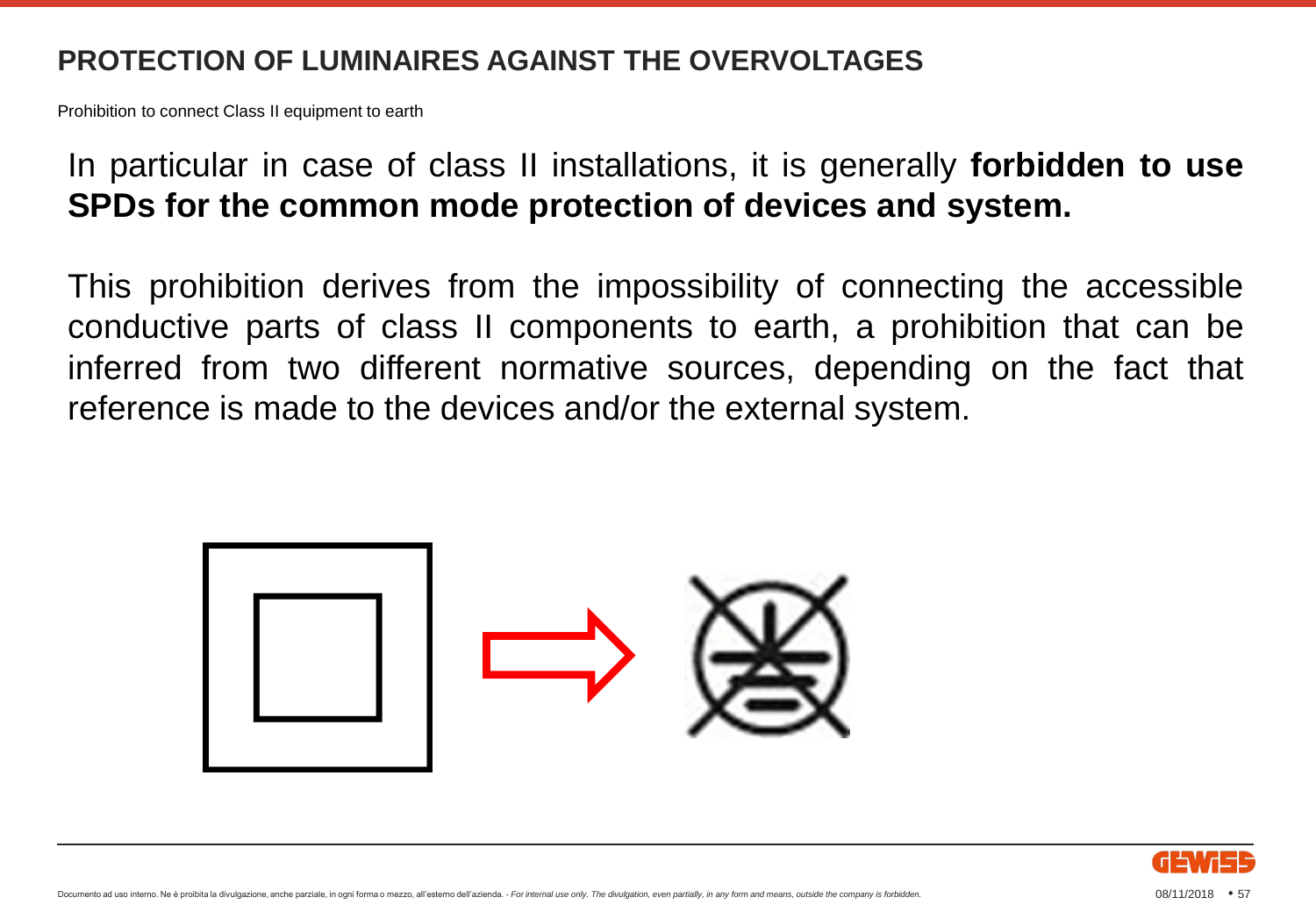Prohibition to connect Class II equipment to earth

In the first case, it is the standard of the lighting devices itself (IEC 60598- 1) that in chapter 4.32 defines the following requirement:

*The overvoltage protection devices must comply with the IEC 61643-11. The overvoltage protection devices external to the power supply unit and connected to earth must only be used in fixed lighting devices and connected only to the protective earth*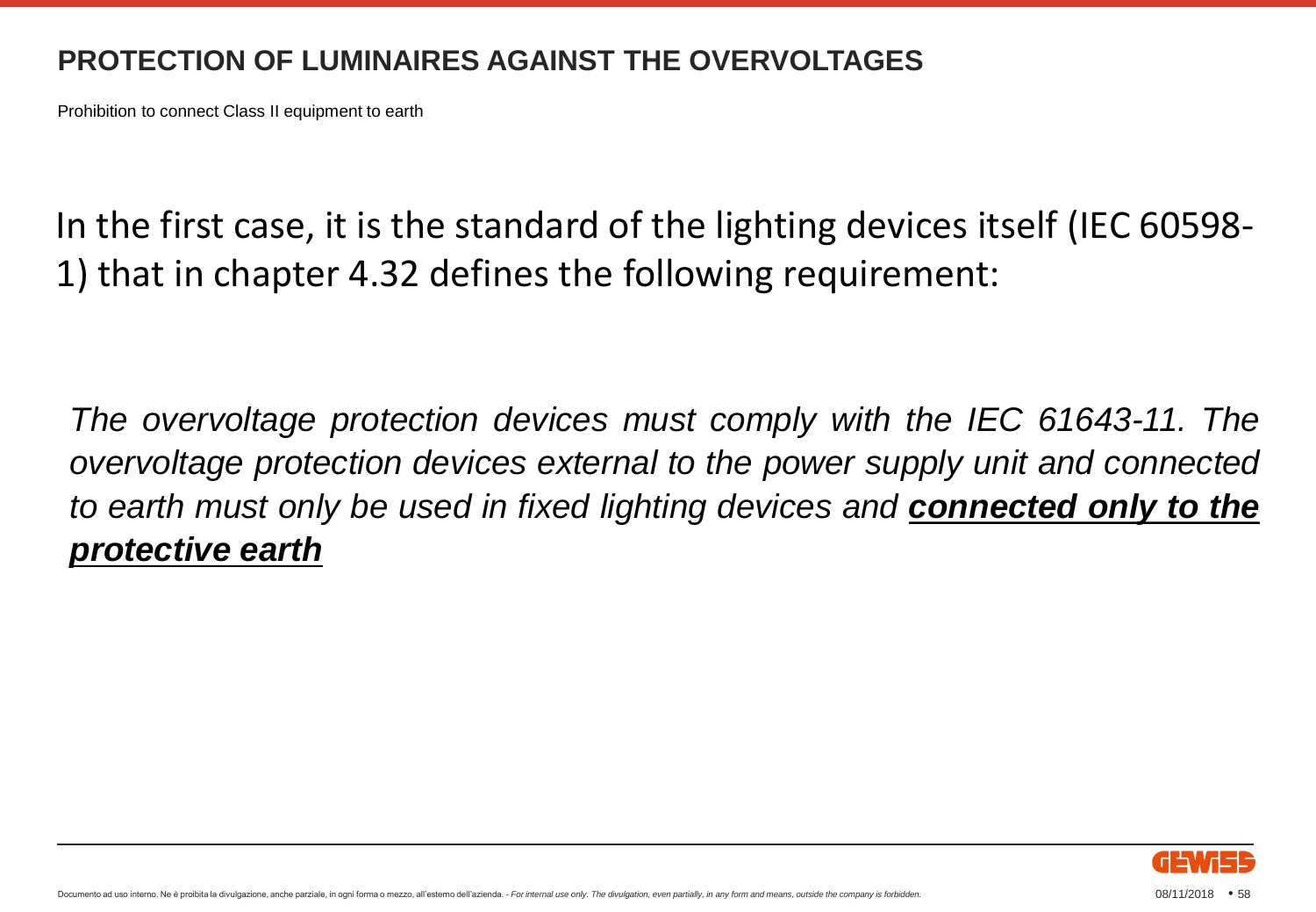Prohibition to connect Class II equipment to earth

Likewise, this prohibition can derive from the system regulations, for example the document IEC 60364-7-714:

*Exposed-conductive-parts and intermediate parts shall not be connected to a protective conductor unless specific provision for this is made in the specifications for the equipment concerned*

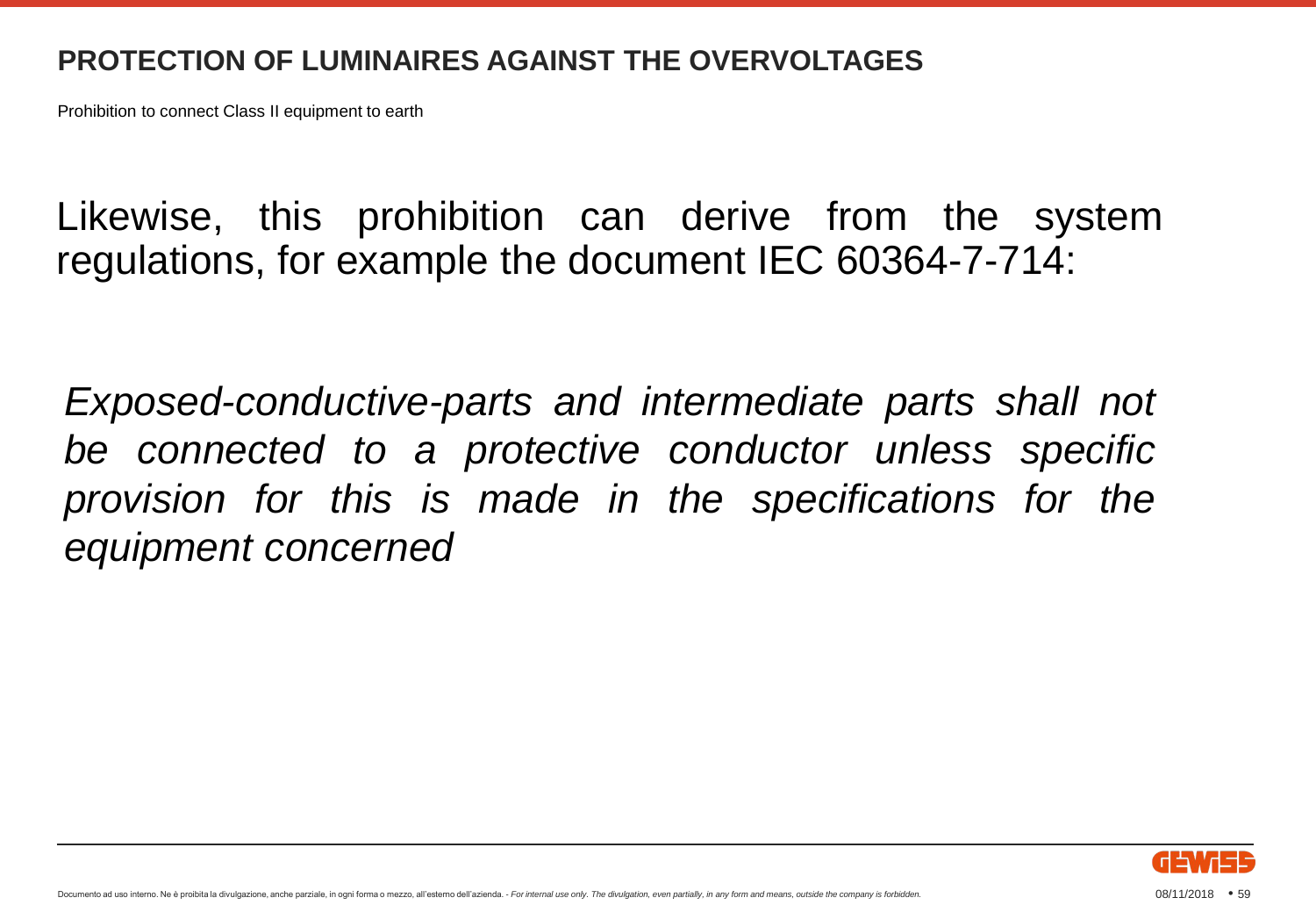Prohibition to connect Class II equipment to earth

This prohibition derives from the observation that the risk that an exposed conductive part of a Class II device may become live due to the failure of the double and/or reinforced insulation of the device itself presents a considerably lower probability with respect to that the conductive part can assume a dangerous voltage due to a fault in another point of the system.

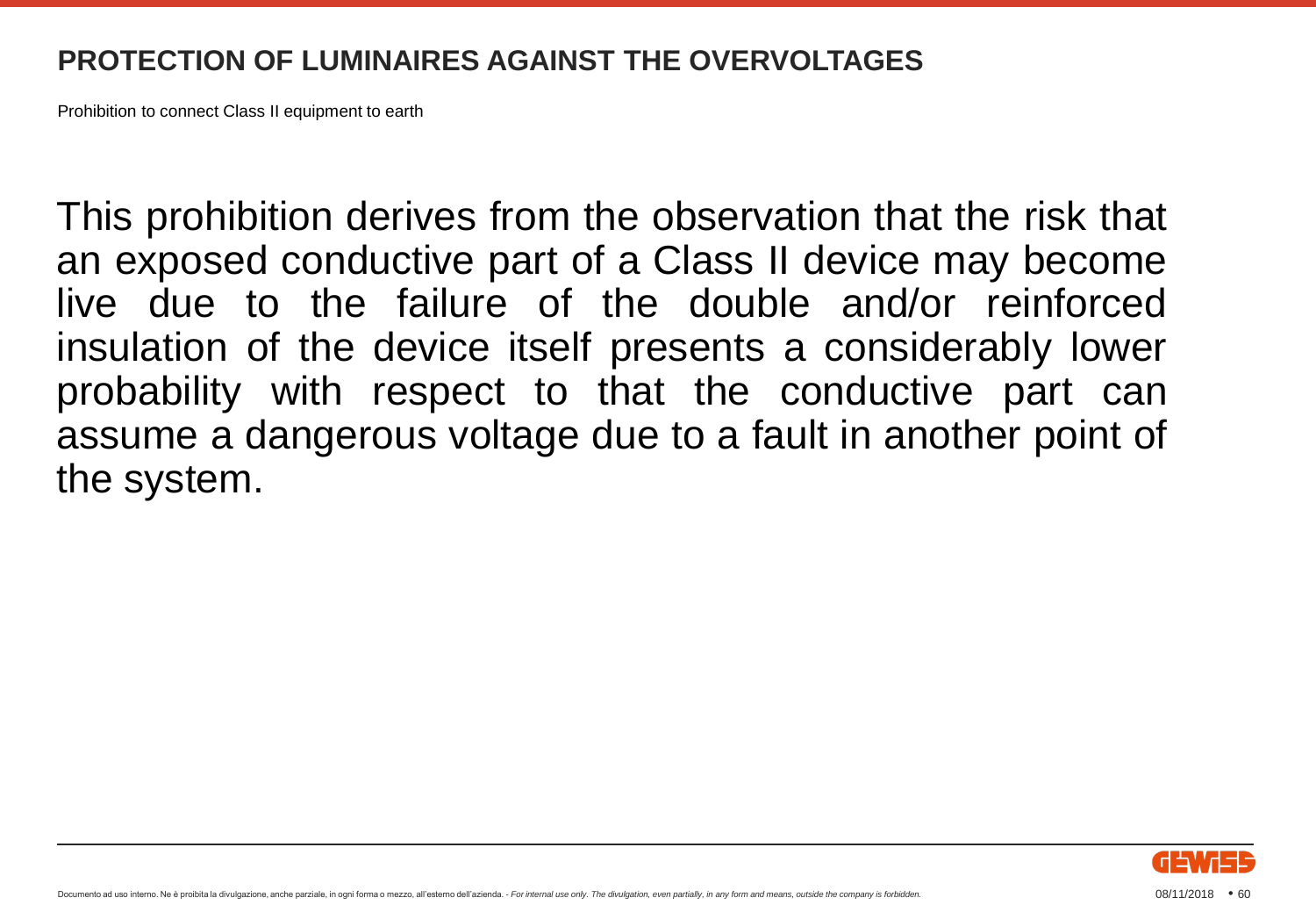1+1 Configuration

The configuration generally defined as 1+1 is normally used for this type of application, consisting of the use of two devices connected to each other and constituted respectively by a varistor in series with a spark gap connected between neutral and earth.

This configuration avoids the problem deriving from the simple use of varistors if they are unable to interrupt the subsequent current at 50 Hz and, in this way, when the overvoltage ceases, the insulation to earth is restored.



#### IEC 61643-12

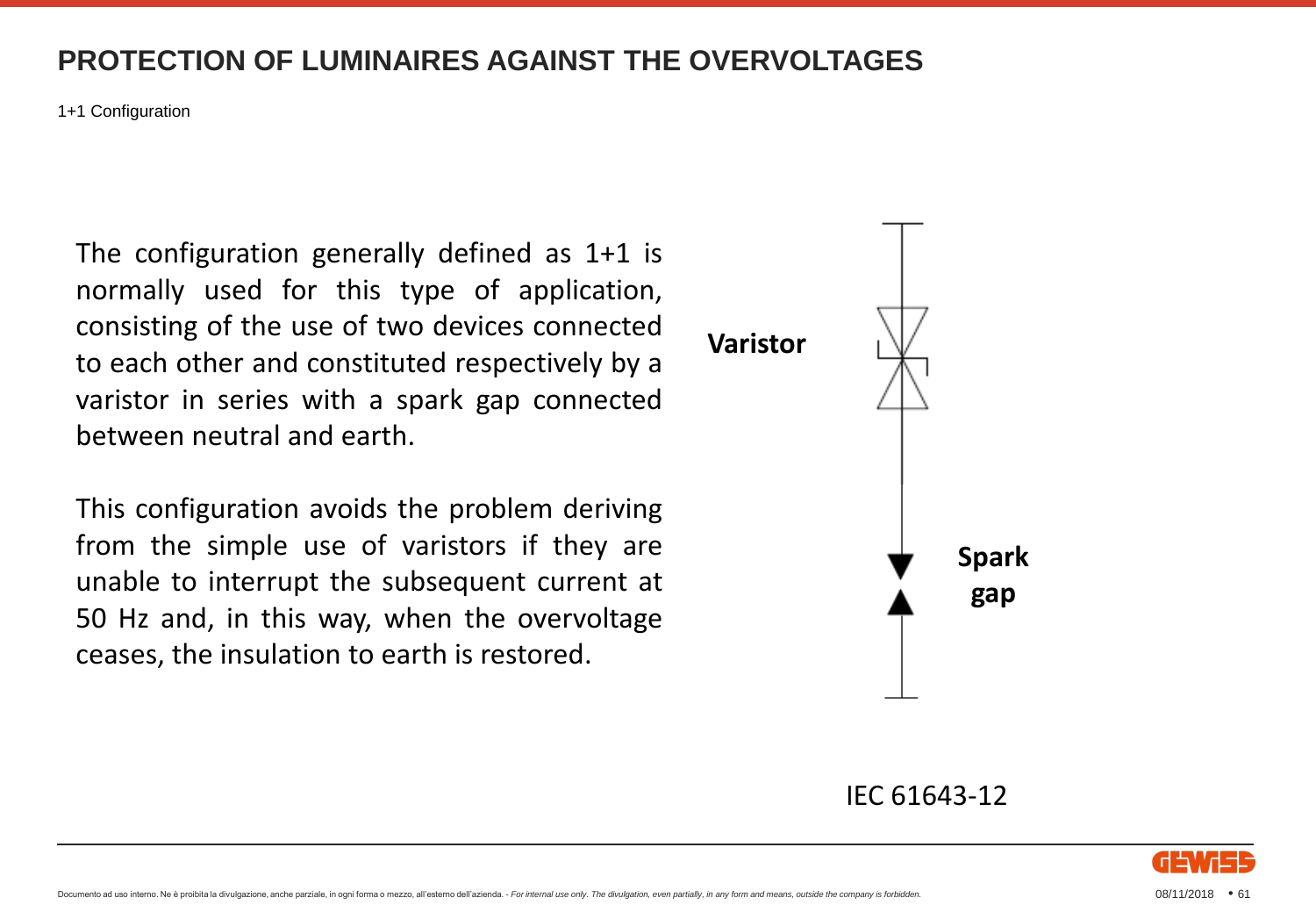1+1 Configuration

This type of solution is normally used when it is necessary to install SPDs upstream of the main residual current circuit breaker (e.g. in the case of internal LPSs), thus avoiding the formation of a permanent earth fault that could not be interrupted in any way by the residual current circuit breaker.



IEC 61463-12

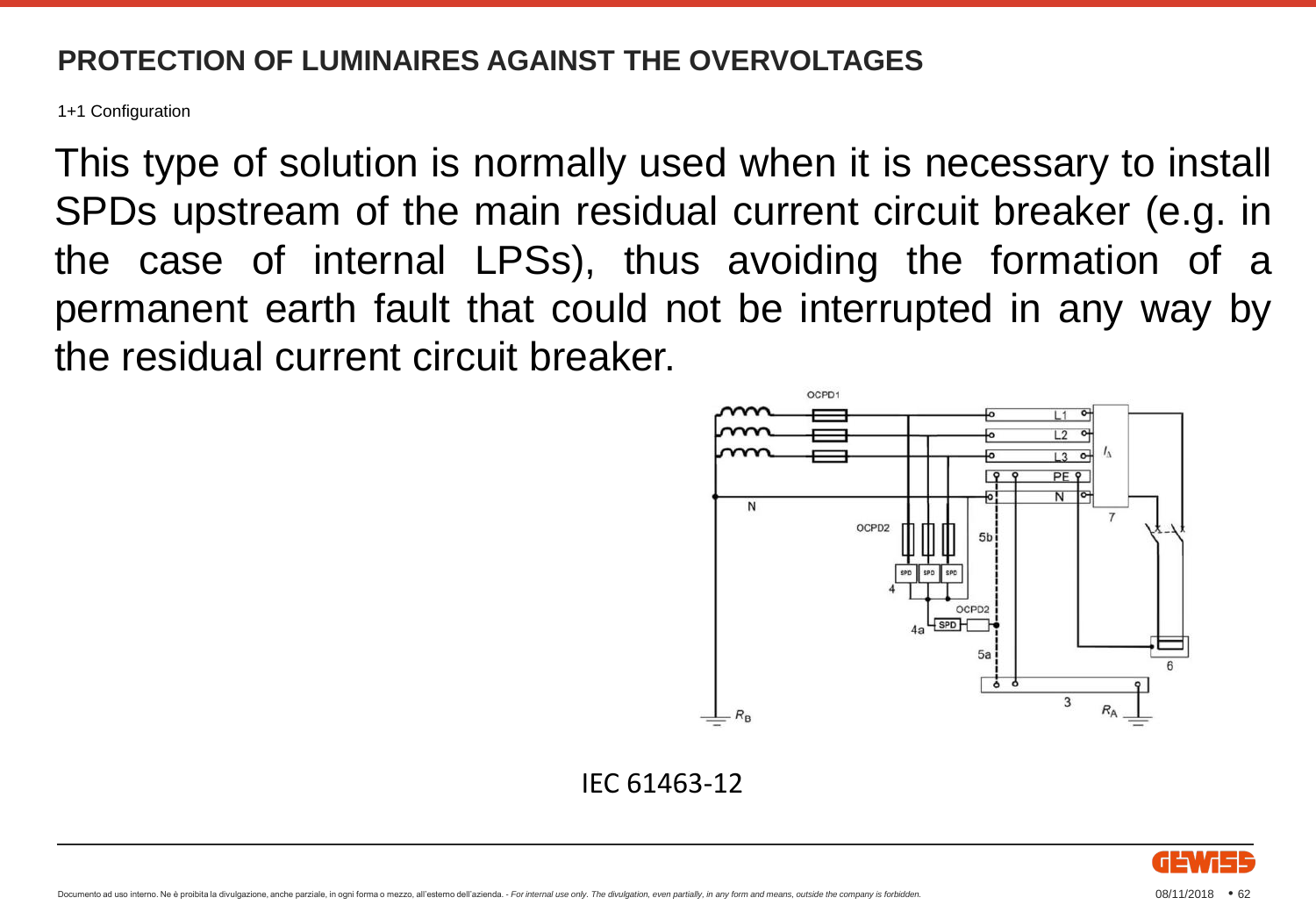Equivalence with class II protection

The problem therefore arises of understanding if this type of solution is able to guarantee a degree of insulation equivalent to that guaranteed by double or reinforced insulation.

For obvious reasons, an SPD is clearly not able to pass the impulse voltage tests used to verify the adequacy of a double or reinforced insulation since specifically designed to intervene in the event that it is affected by overvoltage.

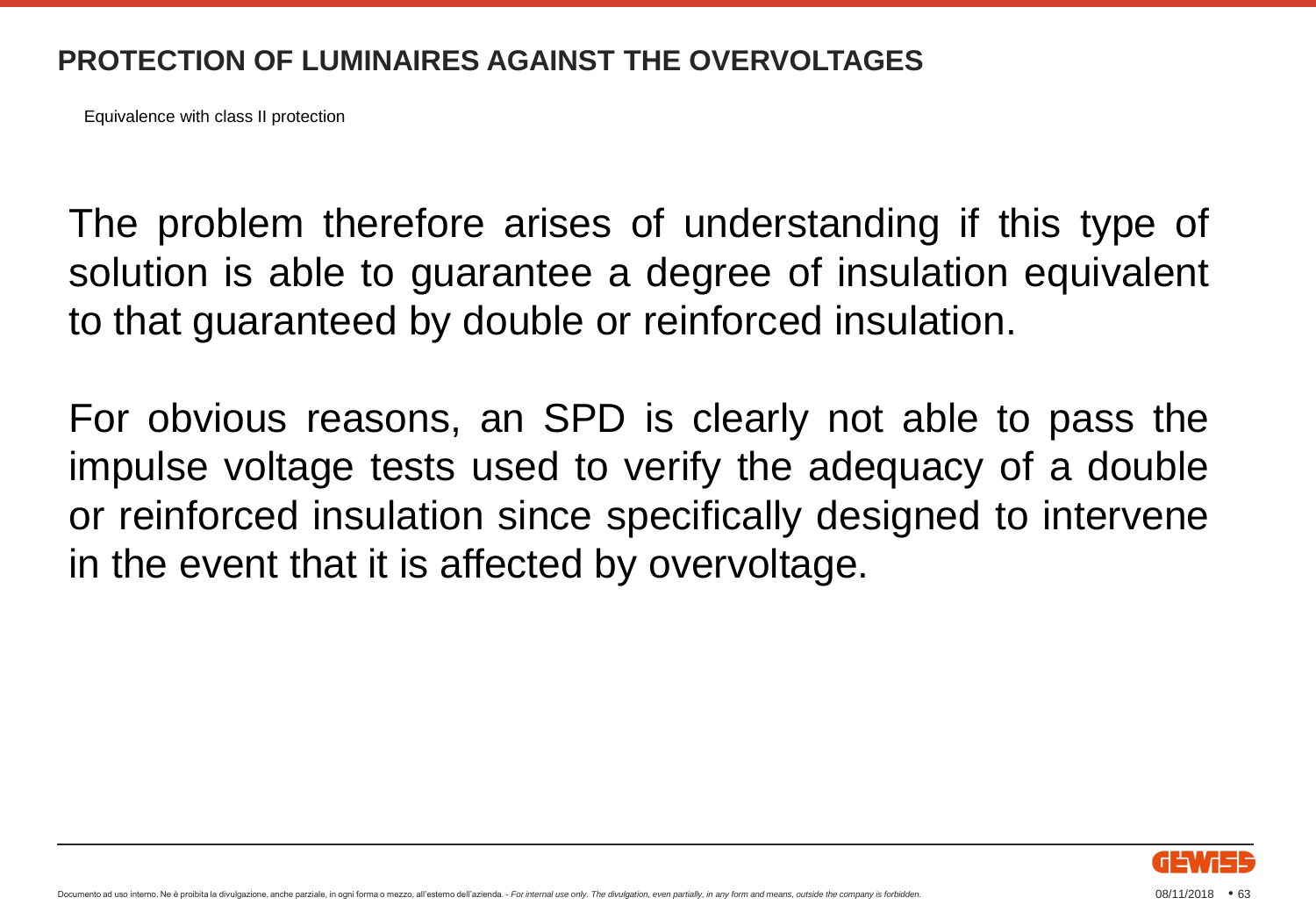Possibile alternative solution

The discussion about the feasibility of this type of solution is still ongoing: a possible alternative solution is represented by the use of class II luminares able **to guarantee, by construction, a considerable level of resistance to common-mode overvoltages** (even up to 12 kV).



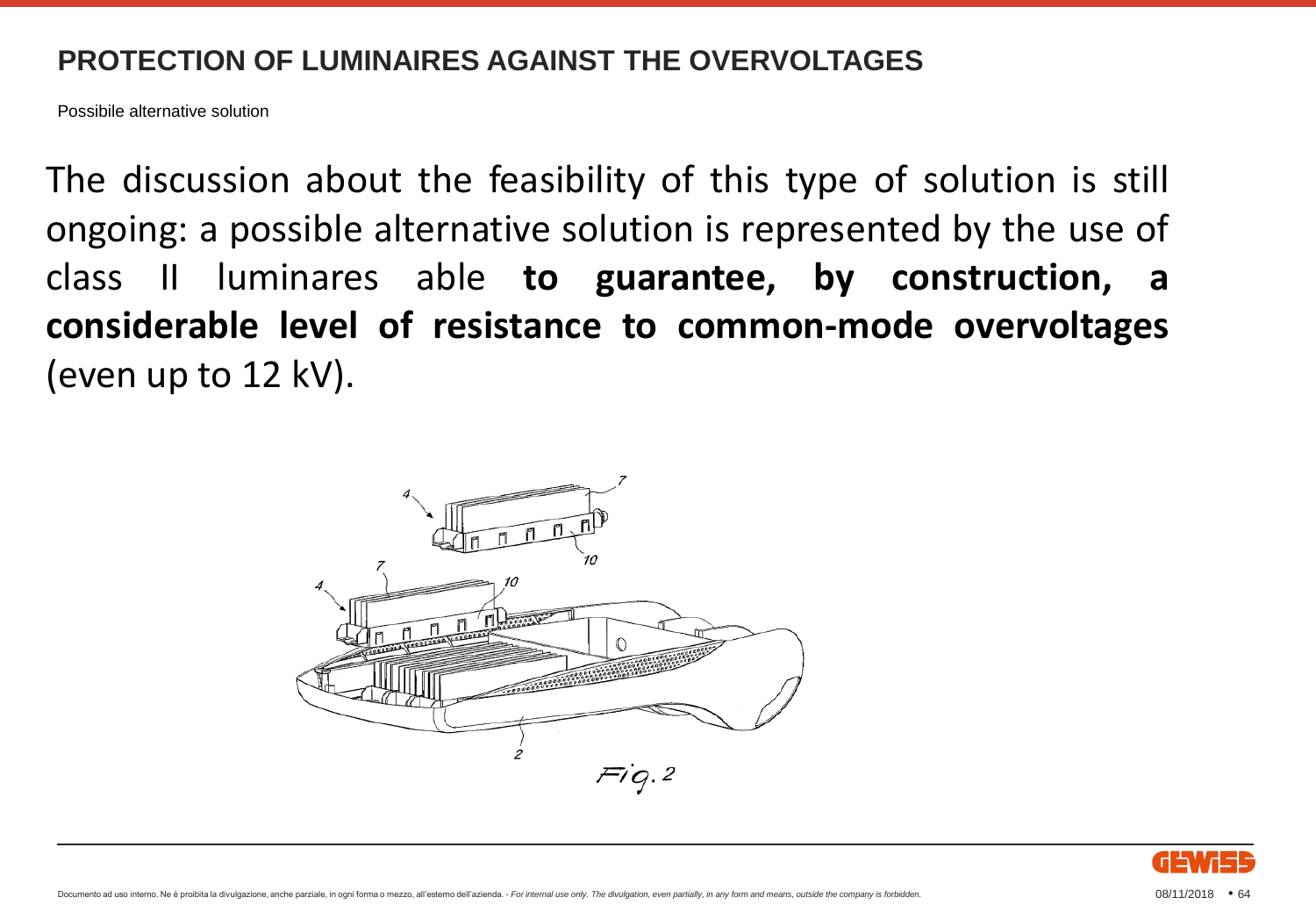Possibile alternative solution

Both Class I or Class II luminaires offering both advantages and possible drawbacks and the choice shall be made according to the specific circumstances:

|                                                  | <b>Class I luminaires</b>                                             | <b>Class II luminaires</b>                                         | Class II «reinforced»                                              |
|--------------------------------------------------|-----------------------------------------------------------------------|--------------------------------------------------------------------|--------------------------------------------------------------------|
| Need to chek the RCDs and<br>the earth resitance | <b>Yes</b>                                                            | <b>No</b>                                                          | <b>No</b>                                                          |
| Protection in case of<br>differential mode OV    | Yes by internal/external<br><b>SPDs or using reinforced</b><br>driver | <b>Yes by internal/external SPDs</b><br>or using reinforced driver | <b>Yes by internal/external SPDs</b><br>or using reinforced driver |
| Protection in case of common<br>mode OV          | <b>Yes by internal/external SPDs</b><br>or using reinforced           | P                                                                  | <b>Yes</b>                                                         |
| Need to check the SPDs<br>correct operation      | <b>Yes (common and/or</b><br>differential mode)                       | <b>Yes (differential mode)</b>                                     | No (only if the level of Usurge<br>is not necessary)               |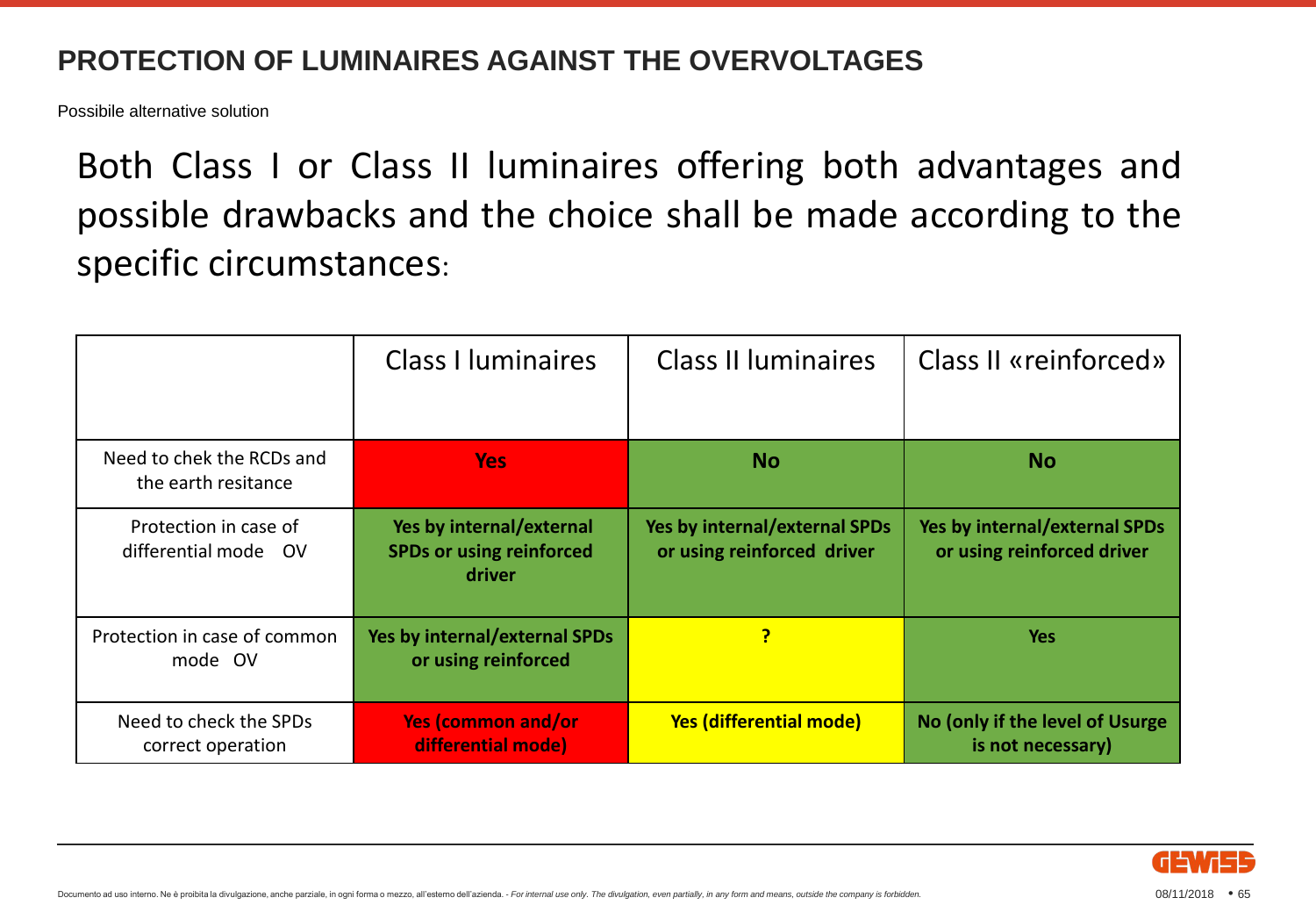Position of the protettive devices

The protective devices may be installed at the beginning of the circuit in series with the luminaires:

- **Plus:** the protection against overvoltages is not affected in case the protective device would trip.
- **Minus:** lower level of the service since the tripping of the protective device would switch the whole line off.



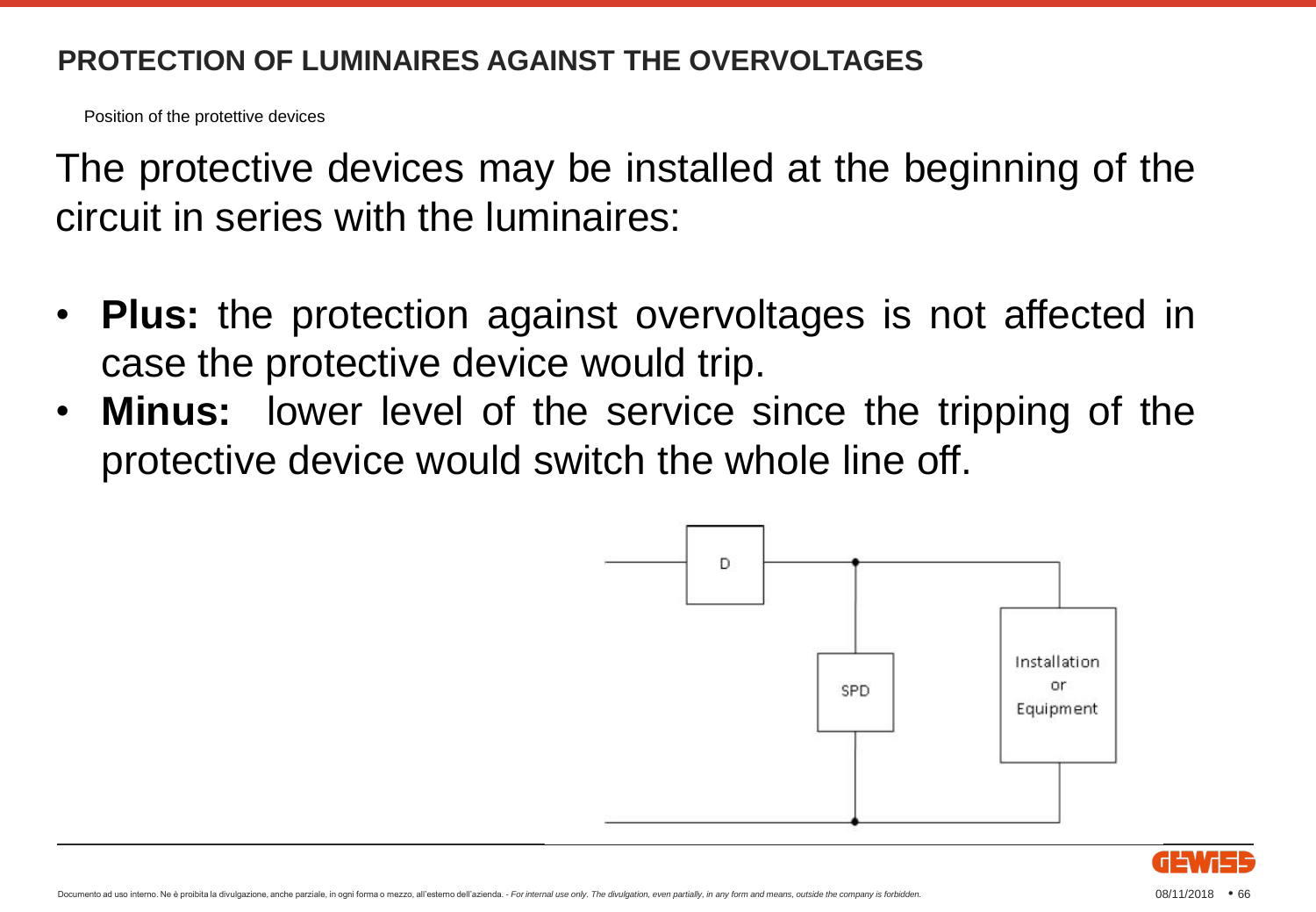Position of the protettive devices

The protective devices may be installed in series with the SPD:

- **Minus:** higher level of service since the tripping of the protective device would switch off only the SPD.
- **Plus:** the protection against overvoltages is affected in case the protective device would trip.



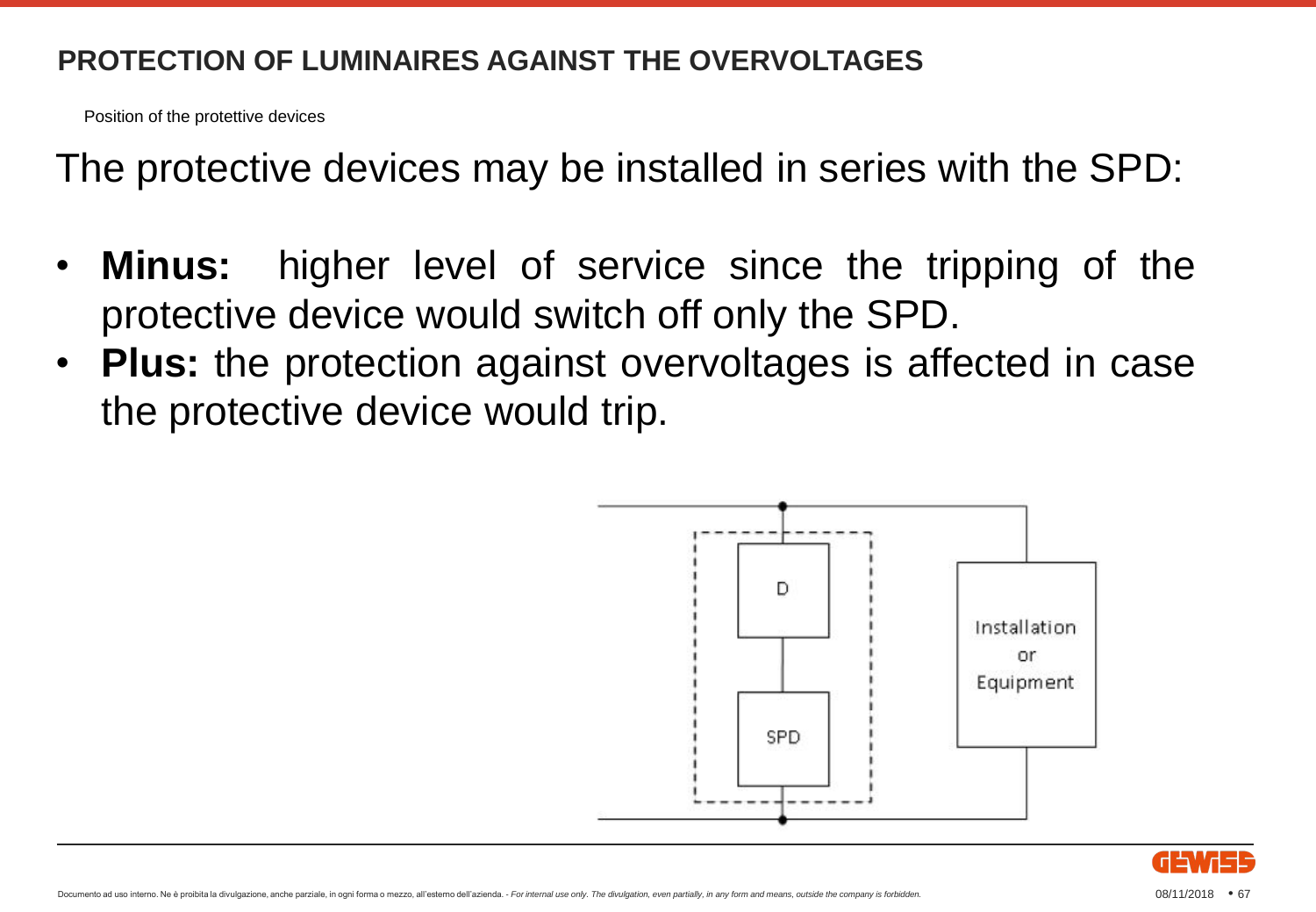Programme of works

- **Problem to be fixed**
- **Overvoltages: types and origins**
- **Level of protection of luminaires against overvoltages**
- **Is it necessary to install external protective means ?: Risk analysis**
- **Main parameters for a proper evaluation and installation of the SPDs**
- **Final conclusions**





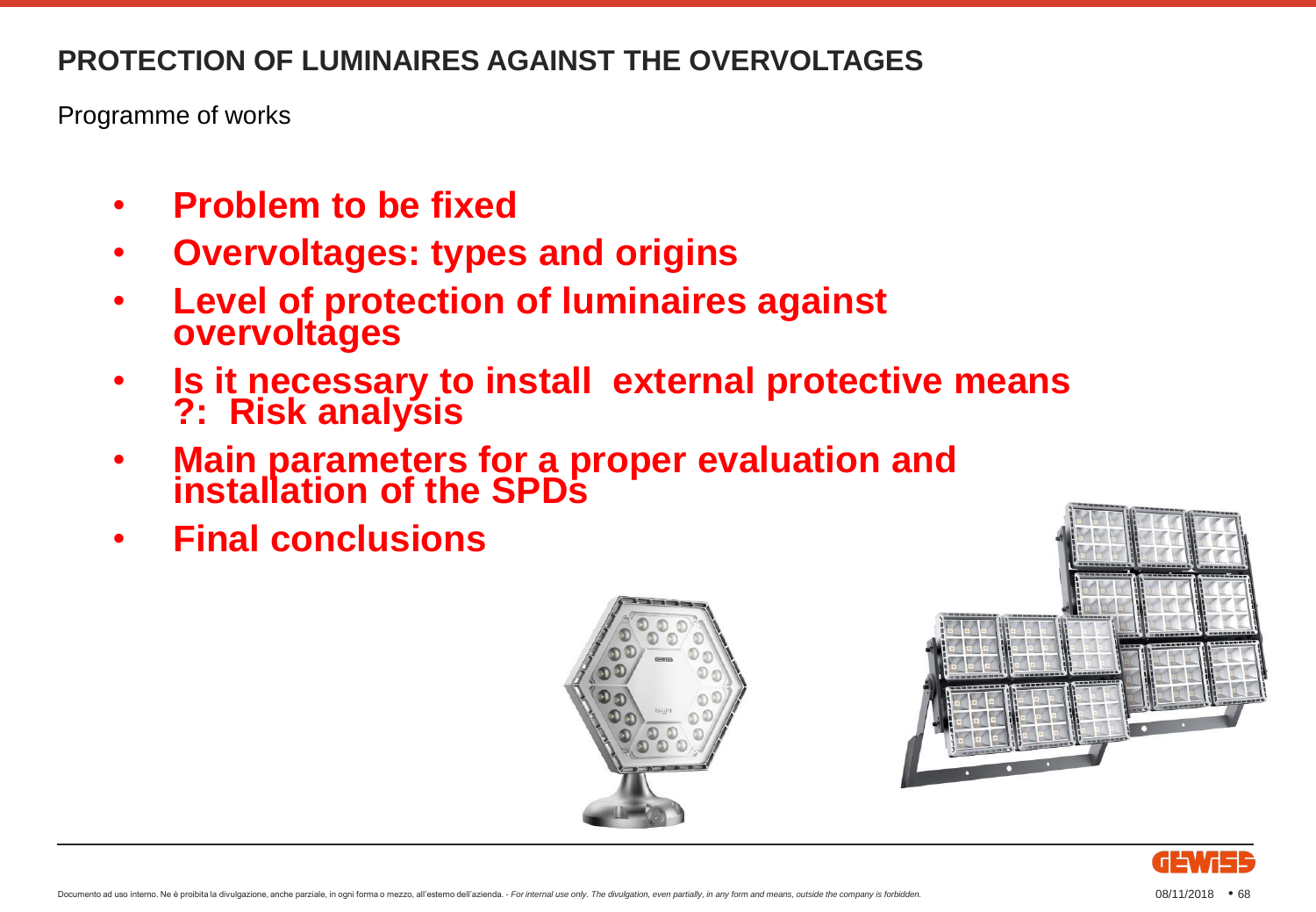Final conclusion

The huge use of luminaires based on LED technology requires designers, installers and user to take the necessary measures in order to prevent them to failure to overvoltages stresses.

It can be made either/both by selecting luminaires with an high immunity and/or by setting a proper external protection means.